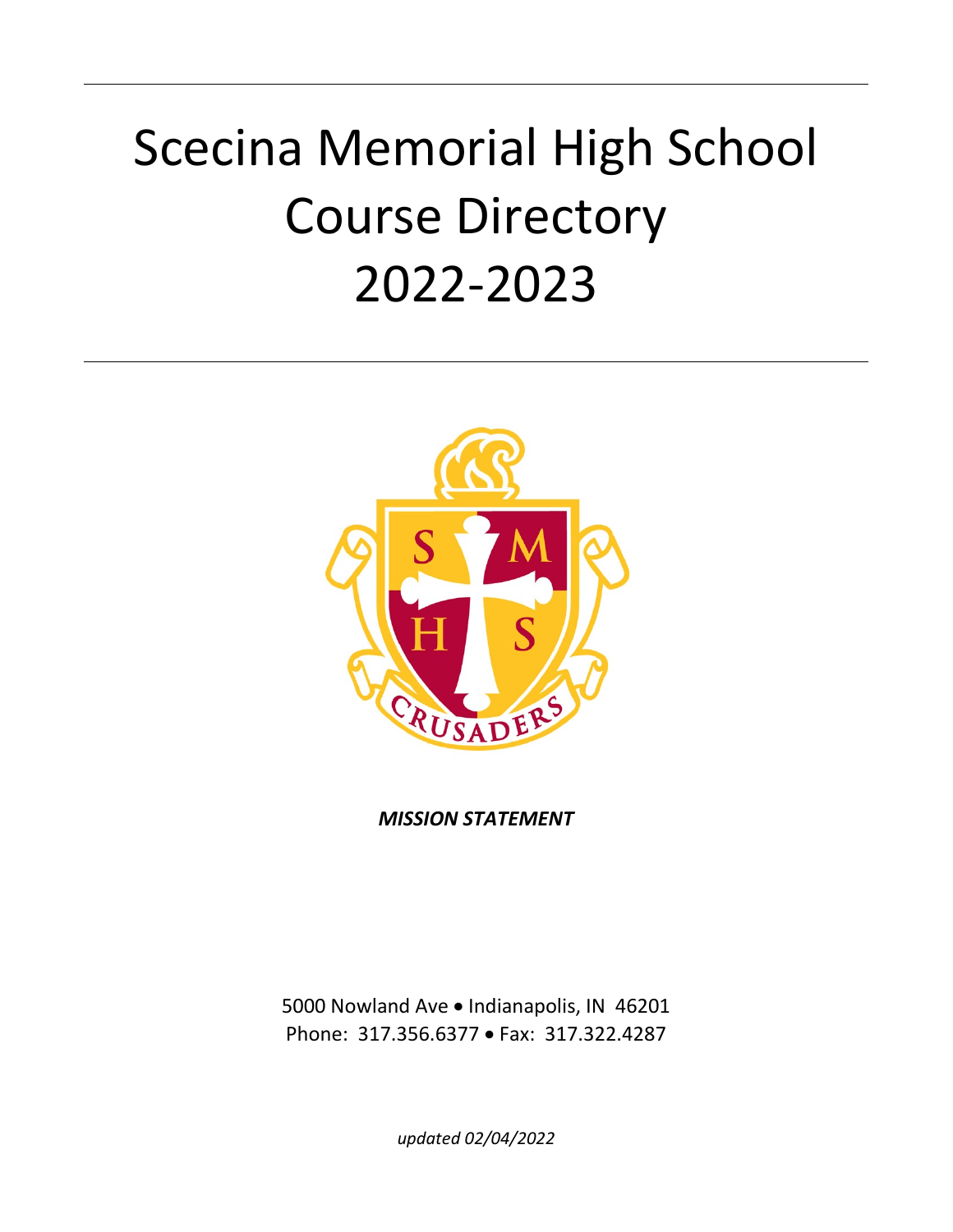## **ADMINISTRATION**

Dear Parents and Students:

This course directory is an important part of the planning process for every student. The brief course descriptions will help you understand the class content, while the prerequisites are designed to ensure academic success of enrolled students to meet and exceed the established course competencies.

During the last several years, many legislative issues have impacted the academic expectations and standards for high school students across the State of Indiana. Scecina Memorial High School is a Core 40 high school which prepares our students for the future. Many Indiana post-secondary institutions are using the Core 40 standards as a minimum requirement for admission.

We look forward to assisting you as you plan and prepare for your child's future during the scheduling process.

*All classes will be subject to availability. Parent and student will be notified if the course requested is not available. Course changes will be made only for the following reasons: (1) academic misplacement as determined by classroom teacher, division chair, and administration, (2) medical hardship, (3) to maintain enough credits in required classes, (4) fulfillment of graduation requirements.*

David Dellacca *Principal*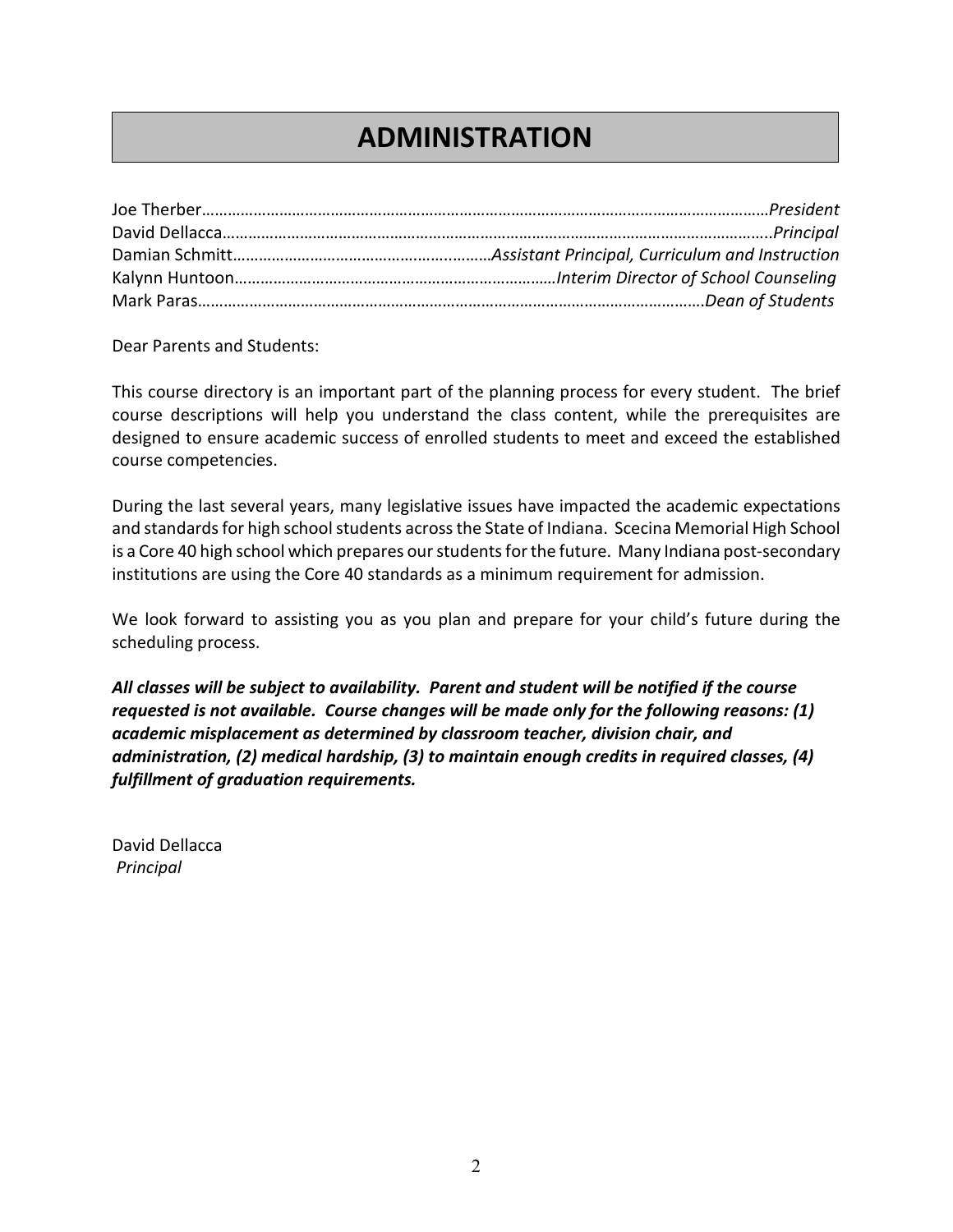## **ACADEMIC POLICY**

### **Grade Point Average**

The Grade Point Average (GPA) for each semester is determined by dividing honor points earned for all classes taken by the total number of credits attempted. This is a school-wide grading scale approved by the Board of Directors.

### **Grading Scale**

| $93 - 100$ | А |
|------------|---|
| $85 - 92$  | В |
| $77 - 84$  | C |
| $70 - 76$  | D |
| $0 - 69$   | F |

A modified grading scale is available for students with that requirement on an official IEP.

### **Course Credit Recovery**

An 'F' in a pre-requisite course will require recovering the credit for that course prior to advancing to the next course. Credit recovery may require summer school or another approved credit recovery option.

## **(W) INDICATOR – WEIGHTED COURSE**

Weighted courses provide students an opportunity to heavily impact their GPA. Weighted courses in the course catalog are found with a (W) indicator beside the course name. When GPA is calculated, an additional .5 is added to the points awarded to the final grade point earned for the course. As an example, traditionally, an A is worth 4 points towards a student's GPA calculation. For a weighted course, an A is worth 4.5 points towards a student's GPA calculation.

## **MULTIDISCIPLINARY**

*Multidisciplinary courses offer students the ability to develop skills that apply across all disciplines. These courses have the goal of instructing and teaching students on the tools and strategies to be successful in all walks of life. These courses are elective and may be recommended for the student based upon a wide range of criteria.*

#### **STUDY SKILLS DEVELOPMENT ELECTIVE**

*Course Number: 0500 Grades 9-10-11-12 FULL YEAR 2 Credits A learning support program*

*Study Skills Development* is a multidisciplinary course that provides students continuing opportunities to develop basic skills including: (1) reading, (2) writing, (3) listening, (4) speaking, (5) mathematical computation, (6) note taking, (7) study and organizational skills, and (8) problem-solving skills, which are essential for high school course work achievement. Determination of the skills to be emphasized in this course is based on Indiana's standards, individual school corporation general curriculum plans, and the student's Individualized Education Programs (IEP) or other individualized plans. Skills selected for developmental work provide students with the ability to continue to learn in a range of different life situations.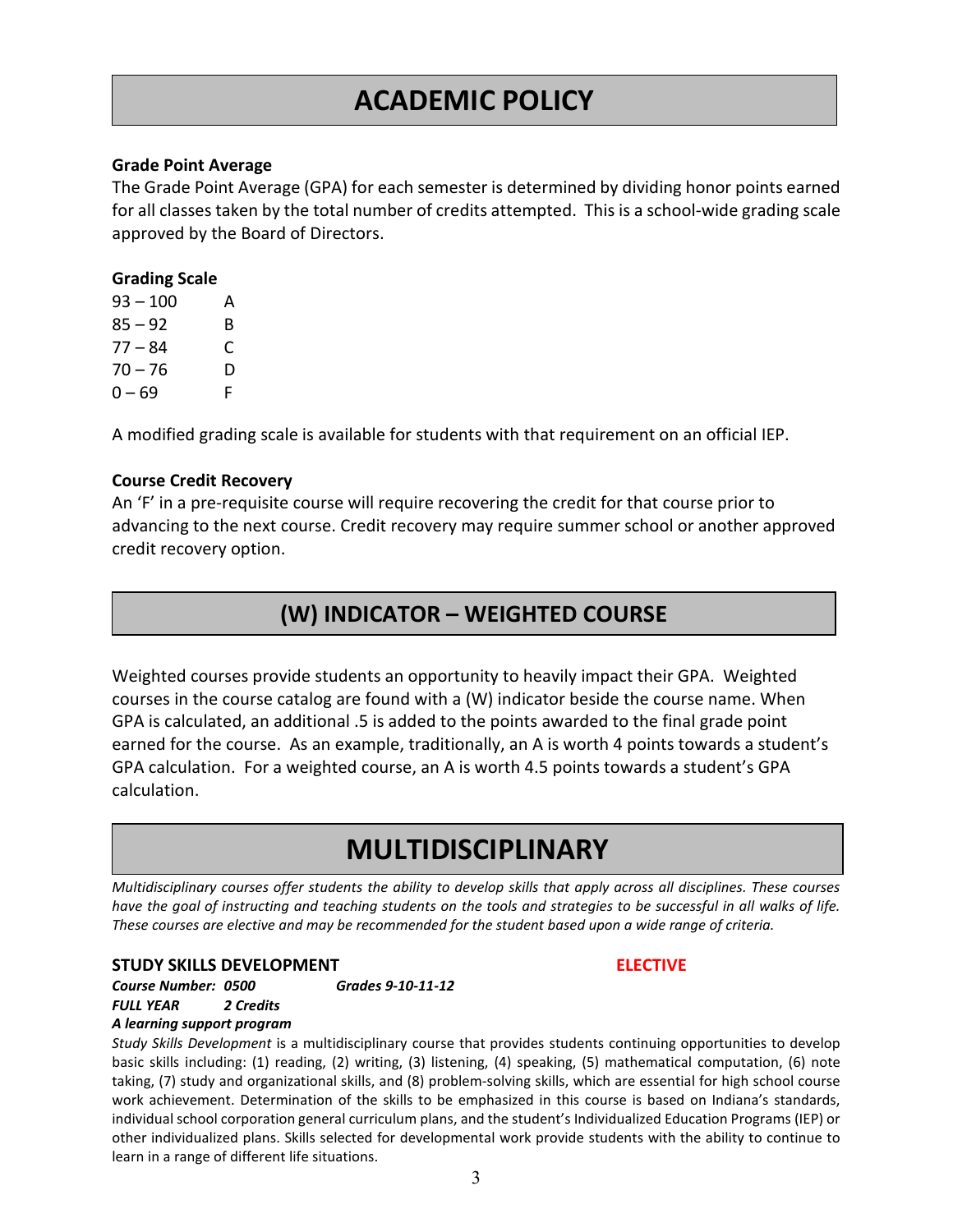### **PREPARING FOR COLLEGE AND CAREERS ELECTIVE**

## *Course Number: 5394 Grades 9-10*

*ONE SEMESTER 1 Credit Pair with Health and Wellness Education*

*Preparing for College and Careers* addresses the knowledge, skills, and behaviors all students need to be prepared for success in college, career, and life. The focus of the course is the impact of today's choices on tomorrow's possibilities. Topics to be addressed include twenty- first century life and career skills; higher order thinking, communication, leadership, and management processes; exploration of personal aptitudes, interests, values, and goals, examining multiple life roles and responsibilities as individuals and family members, planning and building employability skills, transferring school skills to life and work; and managing personal resources. This course includes reviewing the 16 national career clusters and Indiana's College and Career Pathways, in-depth investigation of one or more pathways, reviewing graduation plans, developing career plans, and developing personal and career portfolios. A project 281 Indiana Department of Education 2021-2022 High School Course Titles and Descriptions based approach, including computer and technology applications, cooperative ventures between school and community, simulations, and real world experiences, is recommended.

### **ENGLISH AS A NEW LANGUAGE ELECTIVE**

### *Course Number: 2188 Grades 9-10-11-12 FULL YEAR 2 Credits*

*English as a New Language*, an integrated English course based on the WIDA English Language Development (ELD) Standards, is the study of language, literature, composition and oral communication for English learners (ELs) so that they improve their proficiency in listening, speaking, reading, writing and comprehension of standard English. Students study English vocabulary used in fictional texts and content-area texts, speak and write English so that they can function within the regular school setting and an English-speaking society, and deliver oral presentations appropriate to their respective levels of English proficiency.

## **BUSINESS EDUCATION**

*The Business Education Department at Scecina Memorial High School incorporates Catholic identity through the analysis of ethical situations that occur in all aspects of the business world. By guiding students to interpret the past and current actions of business leaders, Business teachers give students the tools to make logical and morally responsible decisions based on Catholic Values. Through experience in oral and written expression, students learn to articulate and defend their beliefs as they relate to both business objectives and their Catholic identity.*

### **ACCOUNTING FUNDAMENTALS ELECTIVE**

*Course Number: 4524 Grades 10-11 FULL YEAR 2 Credits*

*Accounting Fundamentals* introduces the language of business using Generally Accepted Accounting Principles (GAAP) and procedures for proprietorships and partnerships using double-entry accounting. Emphasis is placed on accounting principles as they relate to both manual and automated financial systems. This course involves understanding, analyzing, and recording business transactions and preparing, analyzing, and interpreting financial reports as a basis for decision-making.

### **INTRODUCTION TO BUSINESS ELECTIVE**

*Course Number: 4518 Grades 9-10 ONE SEMESTER 1 Credit*

*Introduction to Business* introduces students to the world of business, including the concepts, functions, and skills required for meeting the challenges of operating a business in the twenty- first century on a local, national, and/or international scale. The course covers business management, entrepreneurship, marketing fundamentals, and business ethics and law. The course develops business vocabulary and provides an overview of business and the role that business plays in economic, social, and political environments.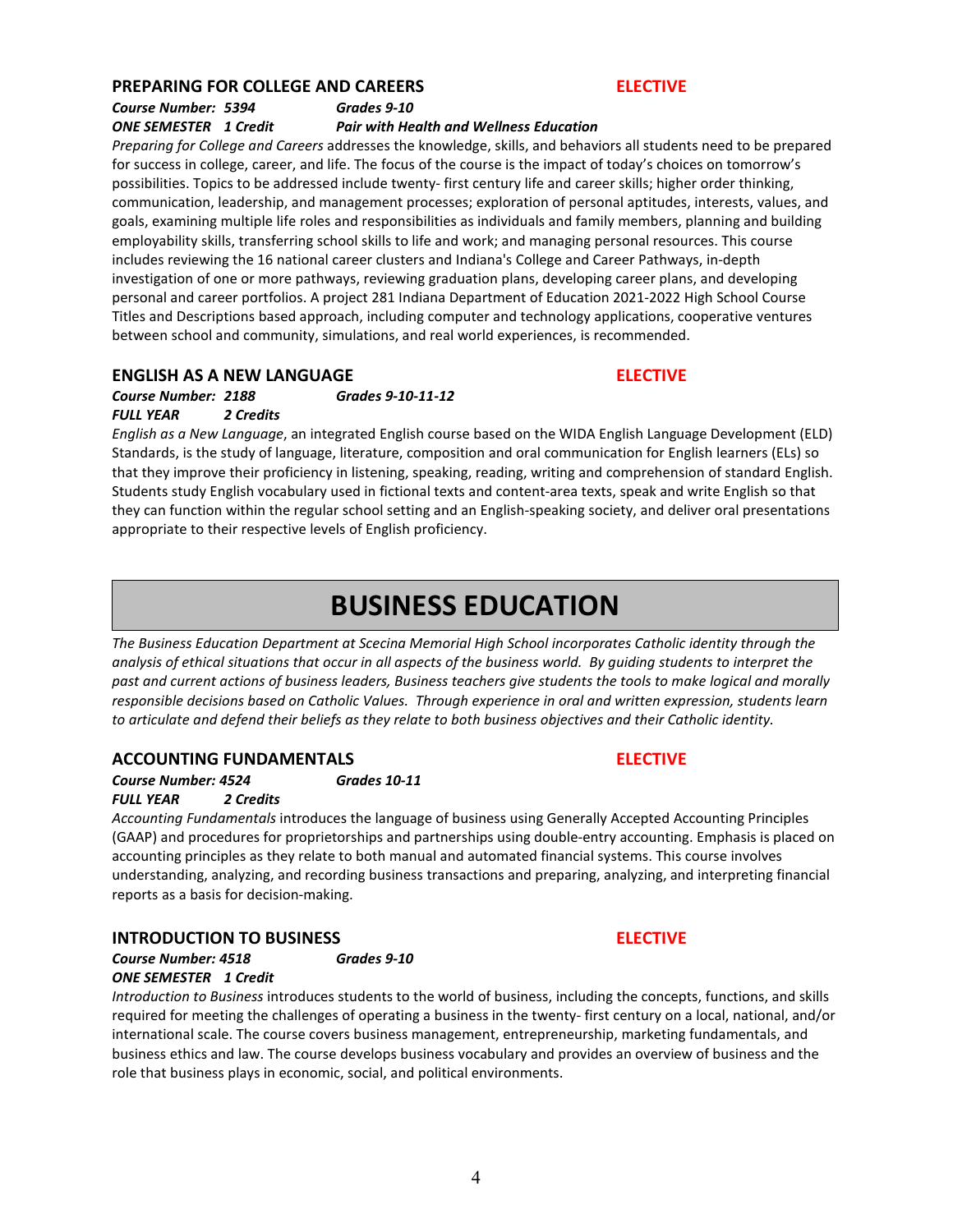### 5

### **PRINCIPLES OF BUSINESS MANAGEMENT (Dual Credit) (W) ELECTIVE**

*Course Number: 4562 Grades 11-12*

### *FULL YEAR 2 Credits*

*Principles of Business Management* focuses on the roles and responsibilities of managers as well as opportunities and challenges of ethically managing a business in the free-enterprise system. Students will attain an understanding of management, team building, leadership, problem-solving steps and processes that contribute to the achievement of organizational goals. The management of human and financial resources is emphasized.

### **PERSONAL FINANCIAL RESPONSIBILITY ELECTIVE**

*Course Number: 4540 Grades 9-10-11-12 ONE SEMESTER 1 Credit*

*Qualifies as a quantitative reasoning course and paired with Introduction to Business*

Personal Financial Responsibility addresses the identification and management of personal financial resources to meet the financial needs and wants of individuals and families, considering a broad range of economic, social, cultural, technological, environmental, and maintenance factors. This course helps students build skills in financial responsibility and decision making; analyze personal standards, needs, wants, and goals, identifying sources of income, savings, and investing; understand banking, budgeting, record-keeping and managing risk, insurance and credit card debt. A project based approach and applications through authentic settings such as work based observations and service learning experiences are appropriate. Direct, concrete applications of mathematics proficiencies in projects are encouraged.

### **ADVANCED ACCOUNTING ELECTIVE**

*Course Number: 4522 Grades 10-11-12 FULL YEAR 2 Credits*

*Course Number: 4801 Grades 10-11-12*

#### *Prerequisite: Accounting Fundamentals*

*Advanced Accounting* expands on the Generally Accepted Accounting Principles (GAAP) and procedures for proprietorships and partnerships using double-entry accounting covered in Introduction to Accounting. Emphasis is placed on accounting principles as they relate to both manual and automated financial systems. This course involves understanding, analyzing, and recording business transactions and preparing, analyzing, and interpreting financial reports as a basis for decision-making.

## **COMPUTER SCIENCE**

*The Computer Science Department introduces students to a wide range of computer languages and applications of computer science, including basic architecture of the internet, and how computers function. These courses are electives for students with all students beginning coursework in Computer Science I course. These courses are handson and requires heavy use of the computer.*

#### **COMPUTER SCIENCE I ELECTIVE**

*FULL YEAR 2 Credits Computer Science I* introduces the structured techniques necessary for the efficient solution of business-related computer programming logic problems and coding solutions into a high-level language. The fundamental concepts of programming are provided through explanations and effects of commands and hands-on utilization of lab equipment to produce accurate outputs. Topics include program flow-charting, pseudo coding, and hierarchy charts as a means of solving problems. The course covers creating file layouts, print charts, program narratives, user documentation, and system flowcharts for business problems; algorithm development and review, flowcharting, input/output techniques, looping, modules, selection structures, file handling, control breaks, and offers students an opportunity to apply skills in a laboratory environment.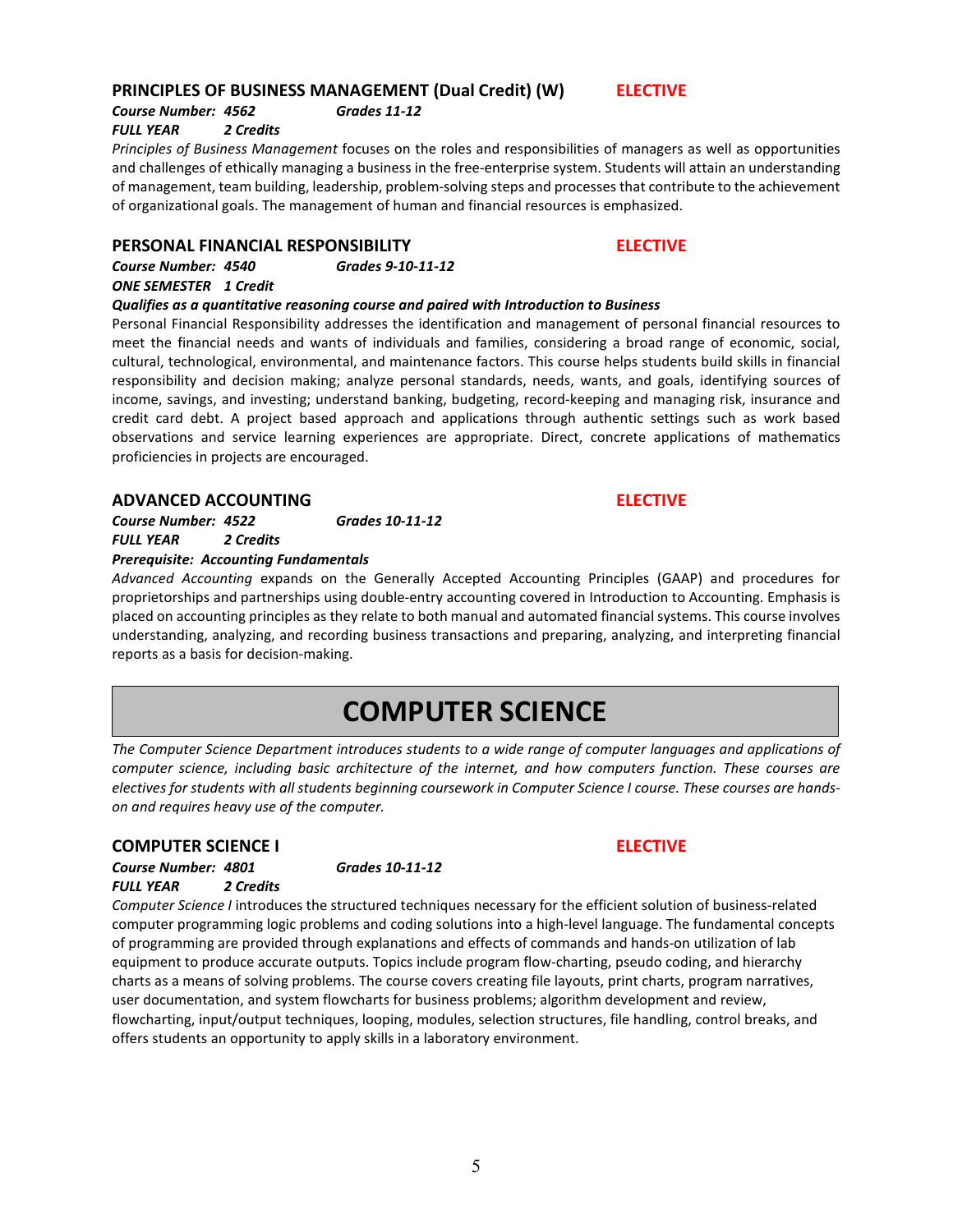#### **COMPUTER SCIENCE II ELECTIVE**

*Course Number: 5236 Grades 11-12 FULL YEAR 2 Credits*

*Computer Science II* explores and builds skills in programming and a basic understanding of the fundamentals of procedural program development using structured, modular concepts. 67 Indiana Department of Education High School Course Titles and Descriptions Coursework emphasizes logical program design involving user-defined functions and standard structure elements. Discussions will include the role of data types, variables, structures, addressable memory locations, arrays and pointers, and data file access methods. An emphasis on logical program design using a modular approach, which involves task-oriented program functions.

## **ENGLISH**

*The English Department at Scecina Memorial High School incorporates Catholic identity through the analysis of diverse types of literature that examine the human condition and the conflicts human beings have faced and continue to face. Using discussion and reflective study, the department encourages understanding and the need to respect the dignity of all individuals, as Christ taught us to do. By guiding students to interpret current media, English instructors give them tools to make logical and morally responsible decisions based on Catholic values. Through experience in oral and written expression, students learn to articulate and defend their beliefs, arguing them effectively and courteously. All of these skills have as their ultimate goal the preparation of our students to live lives in accordance with the Franciscan tenets of responsible stewardship, service, and reconciliation with others.* 

### **ENGLISH 9 CORE**

*Course Number: 1002 Grade 9 FULL YEAR 2 Credits*

*English 9*, an integrated English course based on the Indiana Academic Standards for English/Language Arts in Grades 9-10, is a study of language, literature, composition, and oral communication, focusing on literature within an appropriate level of complexity for this grade band. Students use literary interpretation, analysis, comparisons, and evaluation to read and respond to representative works of historical or cultural significance in classic and contemporary literature balanced with nonfiction. Students write responses to literature, expository (informative), narrative, and argumentative/persuasive compositions, and sustained research assignments. Students deliver grade-appropriate oral presentations with attention to audience and purpose and access, analyze, and evaluate online information

#### **ENGLISH 9 HONORS (W) CORE**

*Course Number: 1002H Grade 9 FULL YEAR 2 Credits*

#### *Prerequisite: B Average in English and/or teacher recommendation*

This course consists of all the subject content and requirements of *English 9*, but it is characterized by literary and composition skills that challenge the more advanced students. The literature chosen for this course requires higherlevel thinking and the ability to comprehend and analyze more difficult texts. The composition element includes a more in-depth approach to writing effective and well-developed papers with varied sentence structure and academic vocabulary.

#### **ENGLISH 10 CORE**

*Course Number: 1004 Grade 10 FULL YEAR 2 Credits* 

*English 10*, an integrated English course based on the Indiana Academic Standards for English/Language Arts in Grades 9- 10, is a study of language, literature, composition, and oral communication, focusing on literature with an appropriate level of complexity for this grade band. Students use literary interpretation, analysis, comparisons, and evaluation to read and respond to representative works of historical or cultural significance in classic and contemporary literature balanced with nonfiction. Students write responses to literature, expository (informative) and argumentative/persuasive compositions, and sustained research assignments. Students deliver gradeappropriate oral presentations with attention to audience and purpose and access, analyze, and evaluate online information.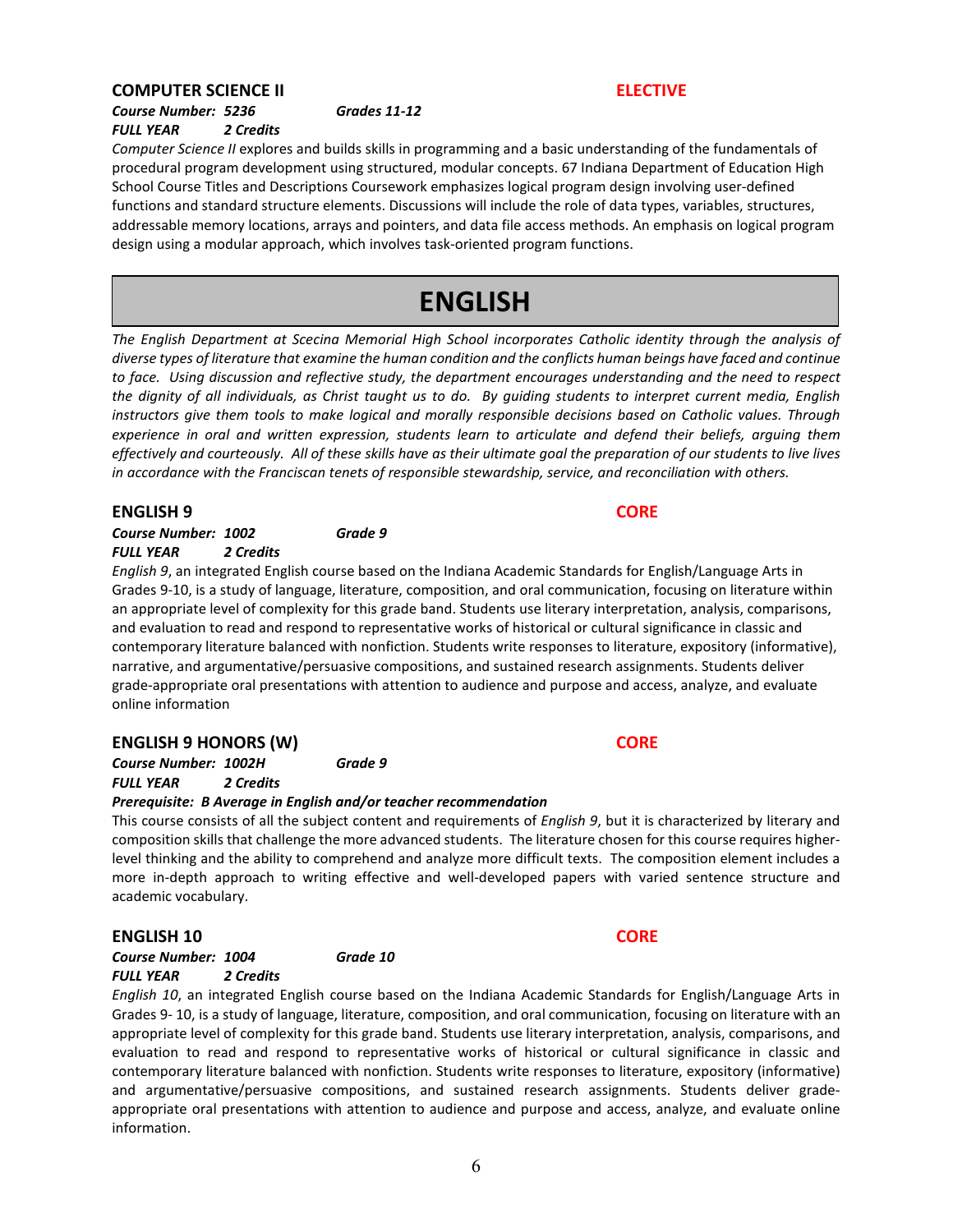#### **ENGLISH 10 HONORS (W) CORE**

*Course Number: 1004H Grade 10 FULL YEAR 2 Credits*

#### *Prerequisite: Teacher recommendation*

This course consists of all the subject content and requirements of *English 10*, but it is characterized by literary and composition skills that challenge the more advanced students. The world literature chosen for this course requires higher-level thinking and the ability to comprehend and analyze more difficult texts. The composition element includes a more in-depth approach to writing effective and well-developed papers with varied sentence structure and academic vocabulary.

#### **ENGLISH 11 CORE**

#### *Course Number: 1006 Grade 11 FULL YEAR 2 Credits*

*English 11*, an integrated English course based on the Indiana Academic Standards for English/Language Arts in Grades 11-12, is a study of language, literature, composition, and oral communication focusing on literature with an appropriate level of complexity for this grade band. Students use literary interpretation, analysis, comparisons, and evaluation to read and respond to representative works of historical or cultural significance appropriate in classic and contemporary literature balanced with nonfiction. Students write narratives, responses to literature, academic essays (e.g. analytical, persuasive, expository, summary), and more sustained research assignments incorporating visual information in the form of pictures, graphs, charts and tables. Students write and deliver grade-appropriate multimedia presentations and access, analyze, and evaluate online information.

### **ENGLISH 11 HONORS (W) CORE**

*Course Number: 1006H Grade 11 FULL YEAR 2 Credits*

#### *Prerequisite: Teacher recommendation*

This course meets all the requirements of *English 11* with a more intensified focus on literary analysis and, through the literature chosen, a closer look at aspects of American culture including religion, family structure, and male and female roles. Higher standards are also placed on honors students in the writing and language usage elements. More sophisticated language and substantial content is expected in the research and analytical papers students produce.

#### **ENGLISH 12 CORE**

*Course Number: 1008 Grade 12 FULL YEAR 2 Credits*

*English 12*, an integrated English course based on the Indiana Academic Standards for English/Language Arts for Grades 11- 12, is a study of language, literature, composition, and oral communication focusing on an exploration of point of view or perspective across a wide variety of genres. Students use literary interpretation, analysis, comparisons, and evaluation to read and respond to representative works of historical or cultural significance in classic and contemporary literature balanced with nonfiction. Students write narratives, responses to literature, academic essays (e.g. analytical, persuasive, expository, summary), and more sustained research assignments incorporating visual information in the form of pictures, graphs, charts, and tables. Students write and deliver gradeappropriate multimedia presentations and access, analyze, and evaluate online information.

### **ENGLISH 12 HONORS (Dual Credit) (W) CORE**

| Course Number: 1008H | Grade 12 |
|----------------------|----------|
|                      |          |

*FULL YEAR 2 Credits*

#### *Prerequisite: Teacher recommendation*

This is a survey course with an emphasis on British literature from early times to the present. It is designed for students who seek a more rigorous course of study than the one offered in *English 12*, yet who do not wish to take the Advanced Placement course during their senior year. Students use this literature as a basis for developing skills in literary analysis, determining structural features of literary works, and evaluating the historic and cultural significance of such works. Students are expected to read extensively and in-depth, and to be able to do so independently. The composition element of the course focuses on developing students' understanding of the purposes of various rhetorical devices and writing styles, as well as refining their skills in preparing and composing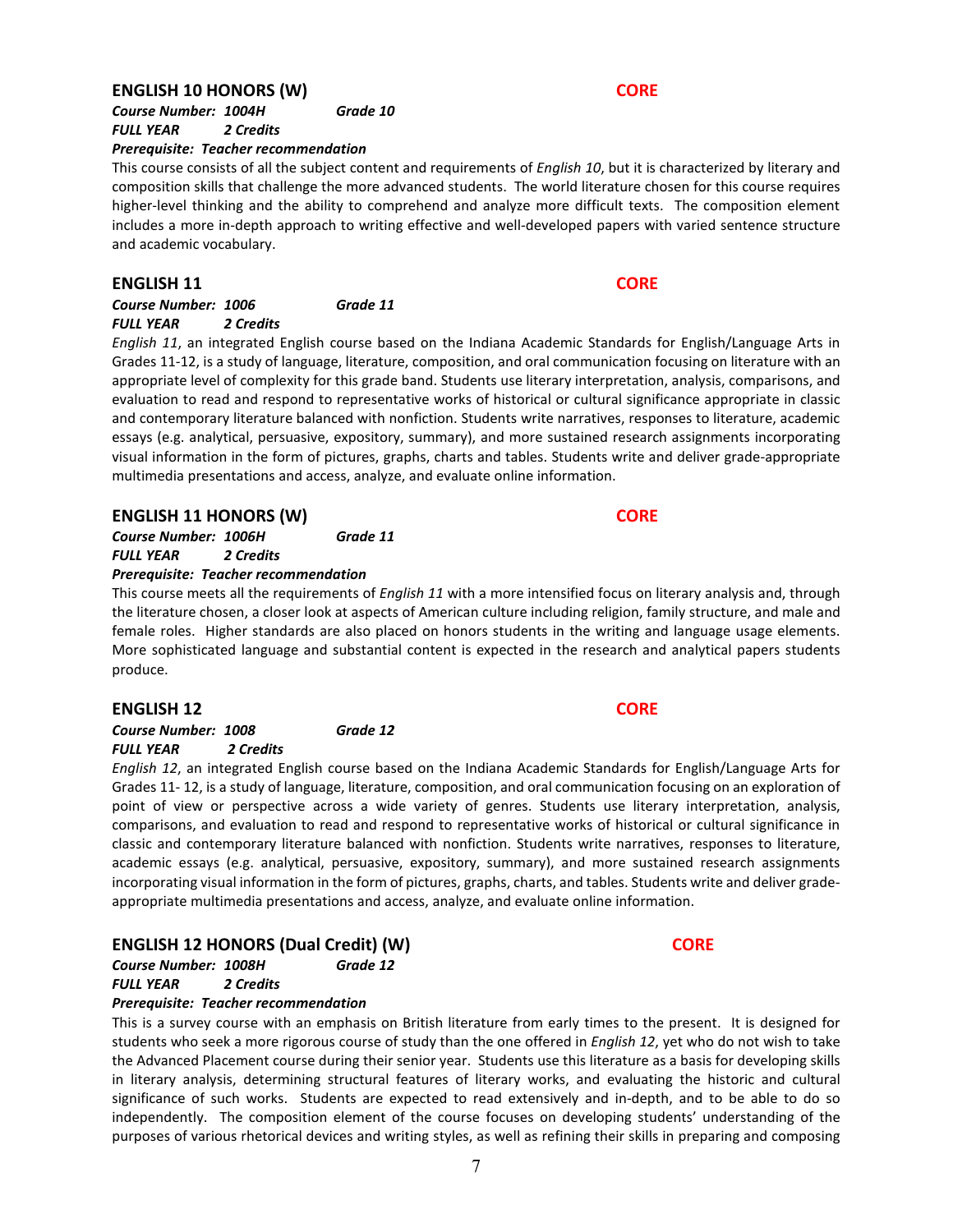essays, research papers, reports, and technical documents. Integrated into the study of composition and literature is the continuing development of vocabulary and grammar skills.

### **AP ENGLISH LANGUAGE AND COMPOSITION (W) CORE**

*Course Number: 1056 Grade 11-12*

### *FULL YEAR 2 Credits*

#### *Prerequisite: Teacher recommendation*

*AP English Language and Composition* is a course based on the content established and copyrighted by the College Board. The course is not intended to be used as a dual credit course. The course focuses on the development and revision of evidence-based analytic and argumentative writing and the rhetorical analysis of nonfiction texts. The course aligns to an introductory college-level rhetoric and writing curriculum, which requires students to develop evidence-based analytic and argumentative essays that proceed through several stages or drafts. Students evaluate, synthesize, and cite research to support their arguments. Throughout the course, students develop a personal style by making appropriate grammatical choices. Additionally, students read and analyze the rhetorical elements and their effects in non-fiction texts, including graphic images as forms of text, from many disciplines and historical periods. There is no prescribed sequence of study.

### **AP ENGLISH LITERATURE & COMPOSITION (W) CORE**

*Course Number: 1058 Grade 11-12 FULL YEAR 2 Credits*

#### *Prerequisite: Teacher recommendation*

*AP English Literature and Composition* is a course based on the content established and copyrighted by the College Board. The course is not intended to be used as a dual credit course. The course engages students in the close reading and critical analysis of imaginative literature to deepen their understanding of the ways writers use language to provide both meaning and pleasure. As they read, students consider a work's structure, style, and themes, as well as its use of figurative language, imagery, symbolism, and tone. Writing assignments include expository, analytical, and argumentative essays that require students to analyze and interpret literary works.

### **ADVANCED SPEECH AND COMMUNICATION (Dual Credit) (W) ELECTIVE**

*Course Number: 1078 Grades 11-12 ONE SEMESTER 1 Credit Pair with Journalism*

*Advanced Speech and Communication*, a course based on the Indiana Academic Standards for English/Language Arts and emphasizing the High School Speech and Communication Standards, is the study and application of skills in listening, oral interpretation, media communications, research methods, and oral debate. Students deliver different types of oral and multimedia presentations, including speeches to inform, to motivate, to entertain, and to persuade through the use of impromptu, extemporaneous, memorized, or manuscript delivery.

#### **JOURNALISM ELECTIVE**

*Course Number: 1080 Grades 10-11-12*

*ONE SEMESTER 1 Credit Pair with Speech or Advanced Speech and Communication*

*Journalism*, a course based on the Indiana Academic Standards for English/Language Arts and the Indiana High School Journalism Standards, is a study of news elements, journalism history, First Amendment law, ethics, fact and opinion, copy editing, news, and features as they apply to print and digital media products. It includes a comparison study of journalistic writing to other types of English writing with practical application of news, features, editorials, reviews, columns, and digital media writing forms. For the second credit: Students continue to develop journalistic writing skills in addition to studying graphic design, advertising, public relations, photojournalism and emerging media development and design. By the end of the semester, students write, shoot, and design stories for print and digital media products.

*Course Number: 1076 Grades 10-11-12 ONE SEMESTER 1 Credit Pair with Journalism*

### **SPEECH ELECTIVE**

*Speech*, a course based on the Indiana Academic Standards for English/Language Arts, is the study and application of the basic principles and techniques of effective oral communication. Students deliver focused and coherent speeches that convey clear messages, using gestures, tone, and vocabulary appropriate to the audience and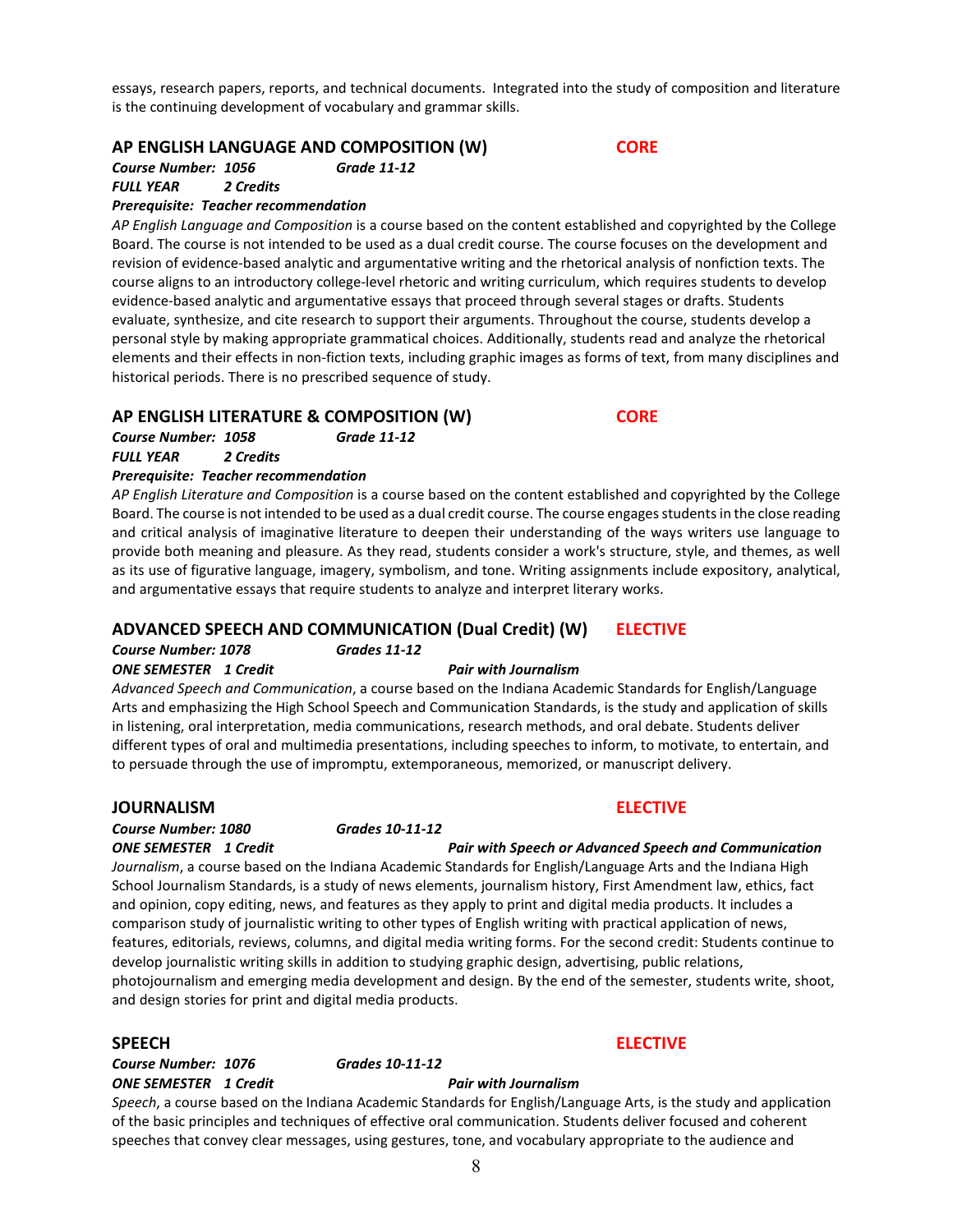purpose. Students deliver different types of oral and multimedia presentations, including viewpoint, instructional, demonstration, informative, persuasive, and impromptu. Students use the same Standard English conventions for oral speech that they use in their writing.

### **CREATIVE WRITING ELECTIVE**

*Course Number: 1092 Grades 11-12*

*Creative Writing*, a course based on the Indiana Academic Standards for English/Language Arts, is a study and application of the rhetorical writing strategies for prose and poetry. Using the writing process, students demonstrate a command of vocabulary, the nuances of language and vocabulary, English language conventions, an awareness of the audience, the purposes for writing, and the style of their own writing. Course can be offered in conjunction with a literature course, or schools may embed Indiana Academic Standards for English/Language Arts reading standards within curriculum.

### **THEMES IN LITERATURE ELECTIVE**

### *Course Number: 1048 Grades 11-12 ONE SEMESTER 1 Credit Pair with Creative Writing*

*Themes in Literature*, a course based on the Indiana Academic Standards for English/Language Arts, is a study of universal themes, such as the journey of the hero, the trials of youth, the search for identity, and other themes appropriate to the level and interests of students. The course may be limited to a few important related themes. Students examine representative works in various genres by authors of diverse eras and nationalities and the way themes may be treated differently in the works because of the cultural context. Students analyze how themes illuminate humanity's struggle to understand the human condition. Course can be offered in conjunction with a composition course, or schools may embed Indiana Academic Standards for English/Language Arts writing standards within curriculum.

## **FINE ARTS**

*The Fine Arts Department at Scecina Memorial High School incorporates Catholic identity through religious imagery and music. Through the use of different media, students are able to express their Catholic beliefs and spirituality. Students learn how art and music are influenced by Catholic symbolism.*

## **FINE ARTS: ART**

### **INTRODUCTION TO TWO-DIMENSIONAL ART ELECTIVE**

*Course Number: 4000 Grades 9-10-11-12*

### *ONE SEMESTER 1 Credit Pair with Introduction to Three-Dimensional Art*

*Introduction to Two-Dimensional Art* is a course based on the Indiana Academic Standards for Visual Art. Students taking this course engage in sequential learning experiences that encompass art history, art criticism, aesthetics, production, and integrated studies and lead to the creation of portfolio quality works. Students explore historical and cultural background and connections; analyze, interpret, theorize, and make informed judgments about artwork and the nature of art; create two-dimensional works of art, reflect upon the outcomes, and revise their work; relate art to other disciplines and discover opportunities for integration; and incorporate literacy and presentational skills. They identify ways to utilize and support art museums, galleries, studios, and community resources.

### **INTRODUCTION TO THREE-DIMENSIONAL ART ELECTIVE**

*Course Number: 4002 Grades 9-10-11-12*

### *ONE SEMESTER 1 Credit Pair with Introduction to Two-Dimensional Art*

*Introduction to Three-Dimensional Art* is a course based on the Indiana Academic Standards for Visual Art. Students taking this course engage in sequential learning experiences that encompass art history, art criticism, aesthetics,

### *ONE SEMESTER 1 Credit Pair with Themes in Literature*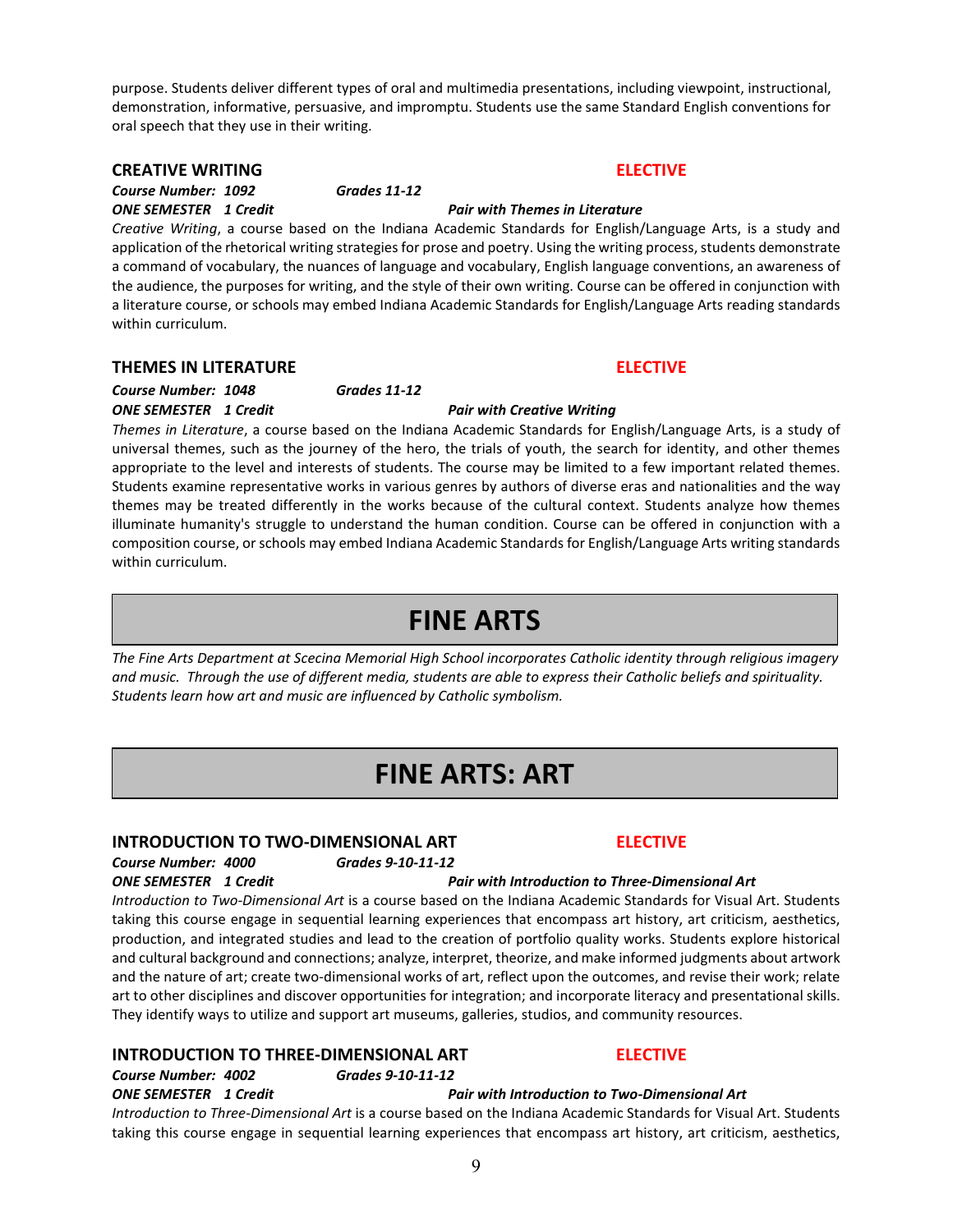production, and integrated studies and lead to the creation of portfolio quality works. Students explore historical and cultural background and connections; analyze, interpret, theorize, and make informed judgments about artwork and the nature of art; create three-dimensional works of art, reflect upon the outcomes, and revise their work; relate art to other disciplines and discover opportunities for integration; and incorporate literacy and presentational skills. They identify ways to utilize and support art museums, galleries, studios, and community resources.

#### **CERAMICS ELECTIVE**

#### *Course Number: 4040 Grades 10-11-12 ONE SEMESTER 1 Credit Pair with Jewelry*

### *Prerequisite: Introduction to Two-Dimensional Art; Introduction to Three-Dimensional Art*

*Ceramics* is a course based on the Indiana Academic Standards for Visual Art. Students in ceramics engage in sequential learning experiences that encompass art history, art criticism, aesthetics, and production and lead to the creation of portfolio quality works. Students create works of art in clay utilizing the processes of hand building, molds, wheel throwing, slip and glaze techniques, and the firing processes. They reflect upon and refine their work; explore cultural and historical connections; analyze, interpret, theorize, and make informed judgments about artwork and the nature of art; relate art to other disciplines and discover opportunities for integration; and incorporate literacy and presentational skills. Students utilize the resources of art museums, galleries, and studios, and identify art-related careers.

*Course Number: 4042 Grade 10-11-12 ONE SEMESTER 1 Credit Pair with Ceramics*

### *Prerequisite: Introduction to Two-Dimensional Art; Introduction to Three-Dimensional Art*

*Jewelry* is a course based on the Indiana Academic Standards for Visual Art. Students in Jewelry engage in sequential learning experiences that encompass art history, art criticism, aesthetics, and production and lead to the creation of portfolio quality works. Students create works of jewelry design and fabrication techniques including, sawing, piercing, filing, and soldering. They reflect upon and refine their work; explore cultural and historical connections; analyze, interpret, theorize, and make informed judgments about artwork and the nature of art; relate art to other disciplines and discover opportunities for integration; and incorporate literacy and presentational skills. Students utilize the resources of art museums, galleries, and studios, and identify art-related careers.

### **DRAWING ELECTIVE**

*Course Number: 4060 Grade 10-11-12 ONE SEMESTER 1 Credit Pair with Painting*

### *Prerequisite: Introduction to Two-Dimensional Art; Introduction to Three-Dimensional Art*

*Drawing is a course based on the Indiana Academic Standards for Visual Art. Students in drawing engage in sequential learning experiences that encompass art history, art criticism, aesthetics, and production and lead to the creation of portfolio quality works. Students create drawings utilizing processes such as sketching, rendering, contour, gesture, and perspective drawing and use a variety of media such as pencil, chalk, pastels, charcoal, and pen and ink. They reflect upon and refine their work; explore cultural and historical connections; analyze, interpret, theorize, and make informed judgments about artwork and the nature of art; relate art to other disciplines and discover opportunities for integration; and incorporate literacy and presentational skills. Students utilize the resources of art museums, galleries, and studios, and identify art-related careers.*

#### **PAINTING ELECTIVE**

#### *Course Number: 4064 Grade 10-11-12 ONE SEMESTER 1 Credit Pair with Drawing*

#### *Prerequisite: Introduction to Two-Dimensional Art; Introduction to Three-Dimensional Art*

*Painting is a course based on the Indiana Academic Standards for Visual Art. Students taking painting engage in sequential learning experiences that encompass art history, art criticism, aesthetics, and production that lead to the creation of portfolio quality works. Students create abstract and realistic paintings, using a variety of materials such as mixed media, watercolor, oil, and acrylics as well as techniques such as stippling, gouache, wash, and impasto. They reflect upon and refine their work; explore cultural and historical connections; analyze, interpret, theorize, and make informed judgments about artwork and the nature of art; relate art to other disciplines and discover opportunities for integration; and incorporate literacy and presentational skills. Students utilize the resources of art museums, galleries, and studios, and identify art-related careers.*

**JEWELRY ELECTIVE**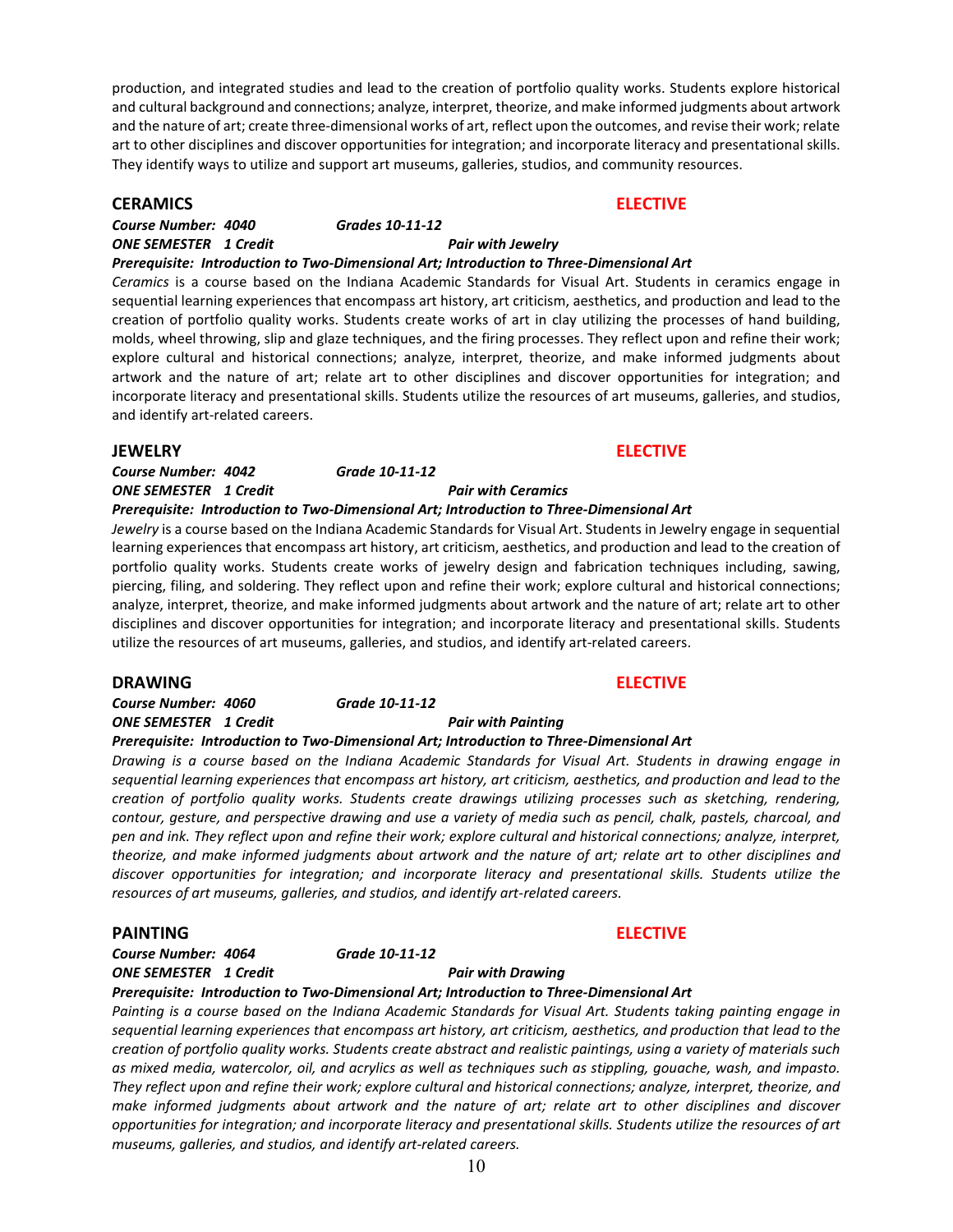#### **ADVANCED TWO-DIMENSIONAL ART ELECTIVE**

*Course Number: 4004 Grades 11-12*

#### *ONE SEMESTER 1 Credit Pair with Advanced Three-Dimensional Art Prerequisite: Introduction to Two-Dimensional Art; Introduction to Three-Dimensional Art*

*Advanced Two-Dimensional Art* is a course based on the Indiana Academic Standards for Visual Art. Students in this course build on the sequential learning experiences of Introduction to Two-Dimensional Art that encompass art history, art criticism, aesthetics, and production and lead to the creation of portfolio quality works. Students explore historical and cultural background and connections; analyze, interpret, theorize, and make informed judgments about artwork and the nature of art; create two-dimensional works of art, reflect upon the outcomes, and revise their work; relate art to other disciplines and discover opportunities for integration; and incorporate literacy and presentational skills. They identify ways to utilize and support art museums, galleries, studios, and community resources.

### **ADVANCED THREE-DIMENSIONAL ART ELECTIVE**

*Course Number: 4006 Grades 11-12*

*ONE SEMESTER 1 Credit Pair with Advanced Two-Dimensional Art*

*Prerequisite: Introduction to Two-Dimensional Art; Introduction to Three-Dimensional Art Advanced Three-Dimensional Art* is a course based on the Indiana Academic Standards for Visual Art. Students in this course build on the sequential learning experiences of Introduction to Three-Dimensional Art that encompass art history, art criticism, aesthetics, and production and lead to the creation of portfolio quality works. Students explore historical and cultural background and connections; analyze, interpret, theorize, and make informed judgments about artwork and the nature of art; create three-dimensional works of art, reflect upon the outcomes, and revise their work; relate art to other disciplines and discover opportunities for integration; and incorporate literacy and presentational skills. They identify ways to utilize and support art museums, galleries, studios, and community resources.

### **PORTFOLIO PREP ELECTIVE**

*Course Number: 4004P/4006P Grades 11-12 FULL YEAR 2 Credits*

#### *Prerequisite: Teacher Recommendation*

*The Portfolio Prep* class is for students bound to enter college and major in art. In this class, students put together their electronic and a hard copy art portfolio. This class is for serious high achieving Scecina artists only. In this class, students will make a 20+ artifact college art portfolio.

## **FINE ARTS: MEDIA**

### **STUDENT MEDIA – YEARBOOK ELECTIVE**

*Course Number: 1086 Grades 10-11-12 FULL YEAR 2 Credits*

#### *Prerequisite: Application to Teacher*

*Student Media-Yearbook*, a course based on the High School Journalism Standards and the Student Media Standards, is the continuation of the study of Journalism. Students demonstrate their ability to do journalistic writing and design for high school media, including school newspapers, yearbooks, and a variety of other media formats. Students follow the ethical principles and legal boundaries that guide scholastic journalism. Students express themselves publicly with meaning and clarity for the purpose of informing, entertaining, or persuading. Students work on high school media staffs so that they may prepare themselves for career paths in journalism, communications, writing, or related fields.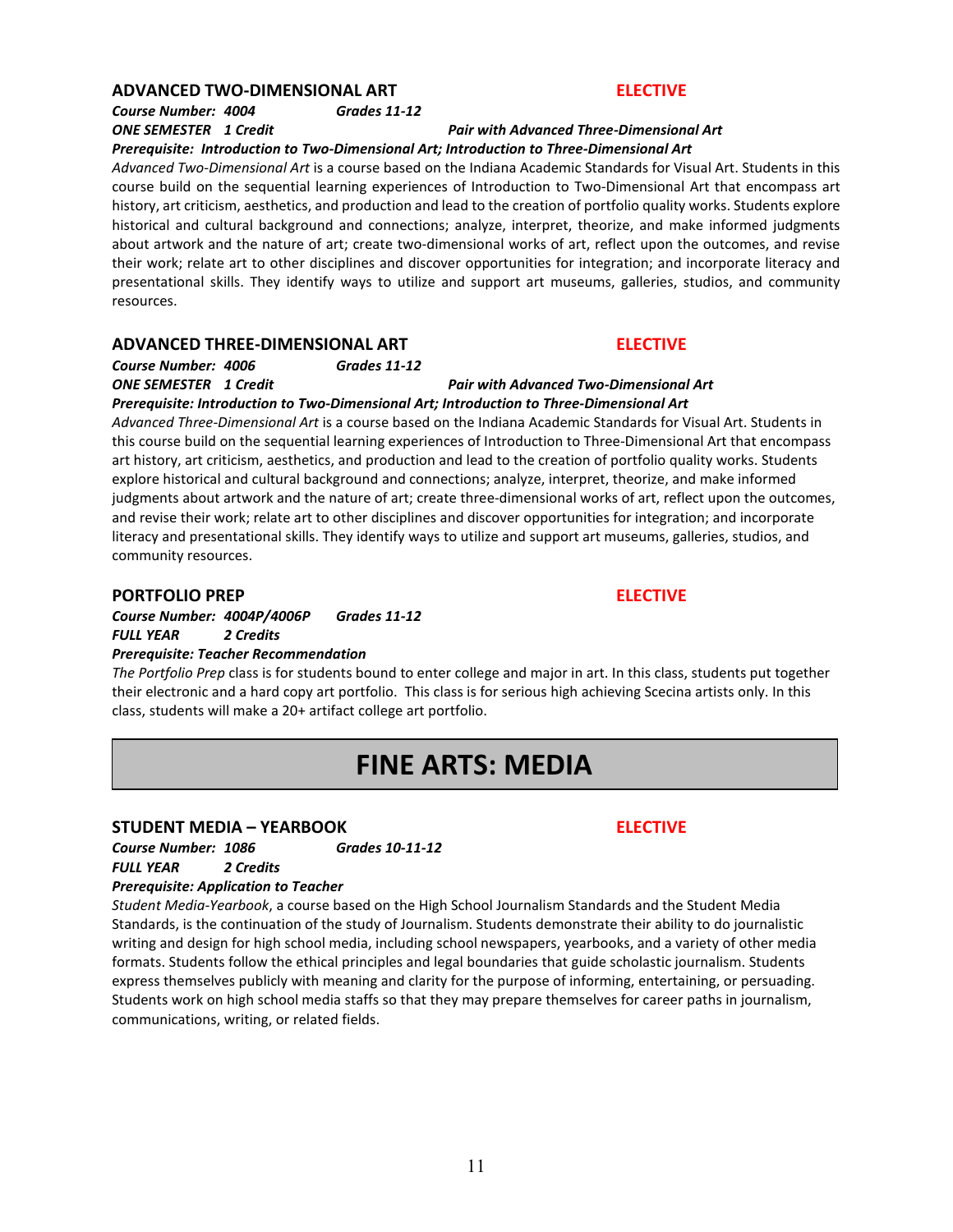### **ELECTIVE CREDIT COURSES (NOT FOR CREDIT REQUIREMENTS IN FINE ARTS)**

### **RADIO AND TELEVISION I (Dual Credit) (W) ELECTIVE**

## *Course Number: 5986 Grades 10-11*

*FULL YEAR 2 Credits*

*Radio and Television I* focuses on communication, media and production. Emphasis is placed on career opportunities, production, programming, promotion, sales, performance, and equipment operation. Students will also study the history of communication systems as well as communication ethics and law. Students will develop oral and written communication skills, acquire software and equipment operating abilities, and integrate teamwork skills. Instructional strategies may include a hands-on school-based enterprise, real and/or simulated occupational experiences, job shadowing, field trips, and internships.

### **RADIO AND TELEVISION II (Dual Credit) (W) ELECTIVE**

*Course Number: 5992 Grades 11-12*

*FULL YEAR 2 credits*

#### *Prerequisite: Radio and Television I*

*Radio and Television II* prepares students for admission to television production programs at institutions of higher learning. Students train on professional equipment creating a variety of video projects. During this second-year program students integrate and build on first-year curriculum while mastering advanced concepts in production, lighting and audio.

## **FINE ARTS: MUSIC**

### **BEGINNING CHORUS ELECTIVE**

*Course Number: 4182 Grades 9-10-11-12 FULL YEAR 2 Credits*

*Beginning Chorus* is based on the Indiana Academic Standards for High School Choral Music. Students taking Beginning Chorus develop musicianship and specific performance skills through ensemble and solo singing. This class includes the study of quality repertoire in the diverse styles of choral literature appropriate in difficulty and range for the students. Chorus classes provide opportunities for performing, creating, and responding to music. Students develop the ability to understand and convey the composer's intent in performance of music. Time outside of the school day may be scheduled for rehearsals and performances. A limited number of public performances may serve as a culmination of daily rehearsal and musical goals. Students are required to participate in performance opportunities outside of the school day that support and extend learning in the classroom.

### **ADVANCED CHORUS (W) ELECTIVE**

*Course Number: 4188 Grades 10-11-12 FULL YEAR: 2 Credits Prerequisite: Audition*

*Advanced Chorus* is based on the Indiana Academic Standards for High School Choral Music. Students taking Advanced Chorus develop musicianship and specific performance skills through ensemble and solo singing. This class includes the study of quality repertoire in the diverse styles of choral literature appropriate in difficulty and range for the students. Chorus classes provide opportunities for performing, creating, and responding to music. Students develop the ability to understand and convey the composer's intent in performance of music. Time outside of the school day may be scheduled for rehearsals and performances. A limited number of public performances may serve as a culmination of daily rehearsal and musical goals. Students are required to participate in performance opportunities outside of the school day that support and extend learning in the classroom.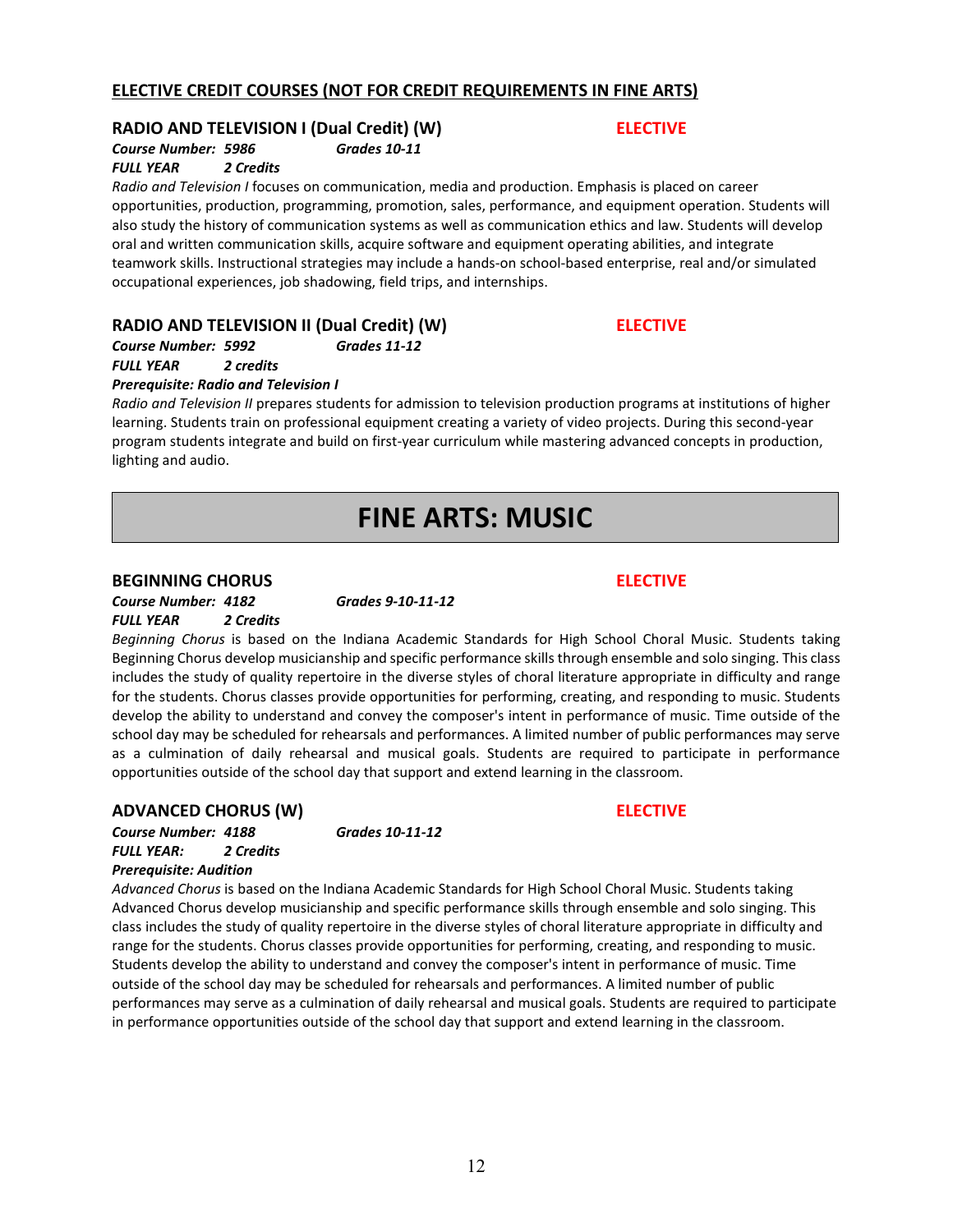#### **BEGINNING CONCERT BAND ELECTIVE**

### *Course Number: 4160 Grades 9-10-11-12 FULL YEAR 2 Credits*

### *Beginning Concert Band* is based on the Indiana Academic Standards for High School Instrumental Music. Students taking this course are provided with a balanced comprehensive study of music through the concert band, which develops skills in the psychomotor, cognitive, and affective domains. Ensemble and solo activities are designed to develop elements of musicianship including tone production, technical skills, intonation, music reading skills, listening skills, analyzing music, studying historically significant styles of literature, and integration of other applicable disciplines. Experiences include improvising, conducting, playing by ear, and sight-reading. Students

develop the ability to understand and convey the composer's intent in performance of music. Time outside of the school day may be scheduled for rehearsals and performances. A limited number of public performances may serve as a culmination of daily rehearsal and musical goals. Students are required to participate in performance opportunities outside of the school day that support and extend learning in the classroom.

### **ADVANCED CONCERT BAND (W) ELECTIVE**

#### *Course Number: 4170H Grades 9-10-11-12 FULL YEAR 2 Credits Prerequisite: Teacher recommendation*

*Advanced Concert Band* is based on the Indiana Academic Standards for High School Instrumental Music. This course provides students with a balanced comprehensive study of music through the concert band, which develops skills in the psychomotor, cognitive, and affective domains. Ensemble and solo activities are designed to develop elements of musicianship including tone production, technical skills, intonation, music reading skills, listening skills, analyzing music, studying historically significant styles of literature, and integration of other applicable disciplines. Experiences include improvising, conducting, playing by ear, and sight-reading. Students develop the ability to understand and convey the composer's intent in performance of music. Time outside of the school day may be scheduled for rehearsals and performances. A limited number of public performances may serve as a culmination of daily rehearsal and musical goals. Students are required to participate in performance opportunities outside of the school day that support and extend learning in the classroom.

#### **APPLIED MUSIC : ROCK BAND ELECTIVE**

*Course Number: 4200 Grades 9-10-11-12 FULL YEAR 2 Credits*

*Applied Music* is based on the Indiana Academic Standards for High School Choral or Instrumental Music. Applied Music offers high school students the opportunity to receive small group or private instruction designed to develop and refine performance skills. A variety of music methods and repertoire is utilized to refine students' abilities in performing, creating, and responding to music.

### **JAZZ BAND ELECTIVE**

*Course Number: 4164 Grades 10-11-12 FULL YEAR 2 Credits*

*Jazz Ensemble* is based on the Indiana Academic Standards for High School Instrumental Music. Students taking this course develop musicianship and specific performance skills through group and individual settings for the study and performance of varied styles of instrumental jazz. Instruction includes the study of the history, formative, and stylistic elements of jazz. Students develop their creative skills through improvisation, composition, arranging, performing, listening, and analyzing. A limited amount of time outside of the school day may be scheduled for rehearsals and performances. In addition, a limited number of public performances may serve as a culmination of daily rehearsal and musical goals. Students must participate in performance opportunities outside of the school day that support and extend the learning in the classroom. Student participants must also be receiving instruction in another band or orchestra class offering at the discretion of the director.

### **MUSIC HISTORY AND APPRECIATION ELECTIVE**

*Course Number: 4206 Grades 9-10-11-12*

*ONE SEMESTER 1 Credit Paired with Music Theory and Composition*

*Music History and Appreciation* is based on the Indiana Academic Standards for Music and standards for this specific course. Students receive instruction designed to explore music and major musical styles and periods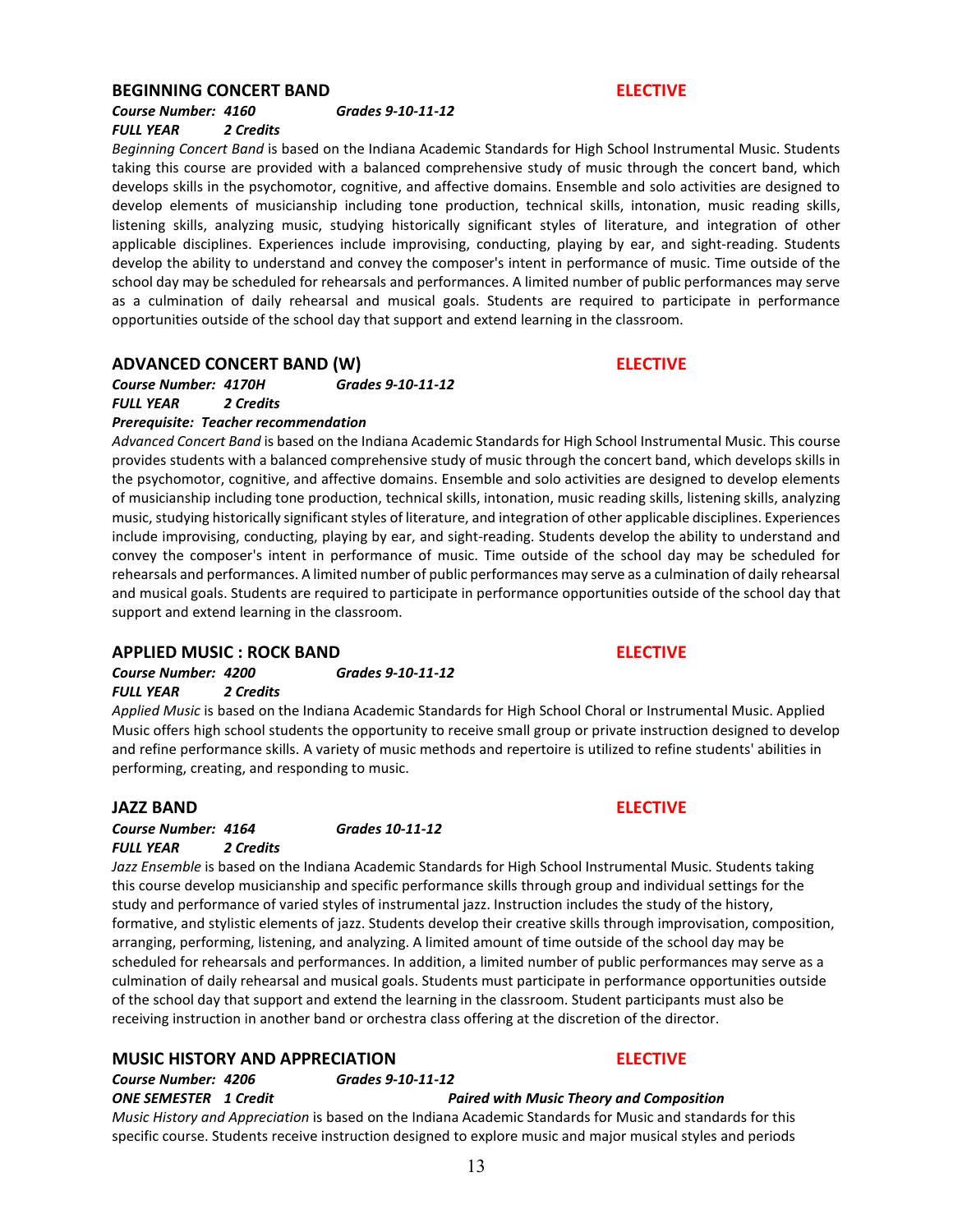through understanding music in relation to both Western and Non-Western history and culture. Activities include analyzing and describing music; evaluating music and music performances; and understanding relationships between music and the other arts, as well as disciplines outside of the arts.

### **MUSIC THEORY AND COMPOSITION ELECTIVE**

### *Course Number: 4208 Grades 9-10-11-12*

*ONE SEMESTER 1 Credit**Paired with Music History and Appreciation* *Music Theory and Composition* is based on the Indiana Academic Standards for Music and standards for this specific course. Students develop skills in the analysis of music and theoretical concepts. Students develop ear training and dictation skills, compose works that illustrate mastered concepts, understand harmonic structures and analysis, understand modes and scales, study a wide variety of musical styles, study traditional and nontraditional music notation and sound sources as tools for musical composition, and receive detailed instruction in other basic elements of music.

## **FINE ARTS: DRAMA**

### **THEATRE ARTS ELECTIVE**

*Course Number: 4242 Grades 9-10-11-12 ONE SEMESTER 1 Credit Paired with Technical Theatre*

*Theatre Arts* is based on the Indiana Academic Standards for Theatre. Students enrolled in Theatre Arts read and analyze plays, create scripts and theatre pieces, conceive scenic designs, and develop acting skills. These activities incorporate elements of theatre history, culture, analysis, response, creative process, and integrated studies. Additionally, students explore career opportunities in the theatre, attend and critique theatrical productions, and recognize the responsibilities and the importance of individual theatre patrons in their community.

### **TECHNICAL THEATRE ELECTIVE**

*Course Number: 4244 Grades 9-10-11-12 ONE SEMESTER 1 Credit Paired with Theatre Arts*

*Technical Theatre* is based on the Indiana Academic Standards for Theatre. Students enrolled in Technical Theatre actively engage in the process of designing, building, managing, and implementing the technical aspects of a production. These activities should incorporate elements of theatre history, culture, analysis, response, creative process, and integrated studies. Additionally, students explore career opportunities in the theatre, attend and critique theatrical productions, and recognize the responsibilities and the importance of individual theatre patrons in their community.

### **ADVANCED TECHNICAL THEATRE ELECTIVE**

*Course Number: 4252 Grades 10-11-12*

*FULL YEAR 2 Credits*

*Advanced Technical Theatre* is based on the Indiana Academic Standards for Theatre. Students enrolled in Advanced Technical Theatre actively lead and supervise in the process of designing, building, managing, programming, drafting, and implementing the technical aspects of a production. These activities should incorporate elements of theatre history, culture, analysis, response, creative process, and integrated studies. Additionally, students investigate technical theatre careers then develop a plan for potential employment or further education through audition, interview or presentation of a portfolio. Students also attend and critique theatrical productions and volunteer to support theatre in their community.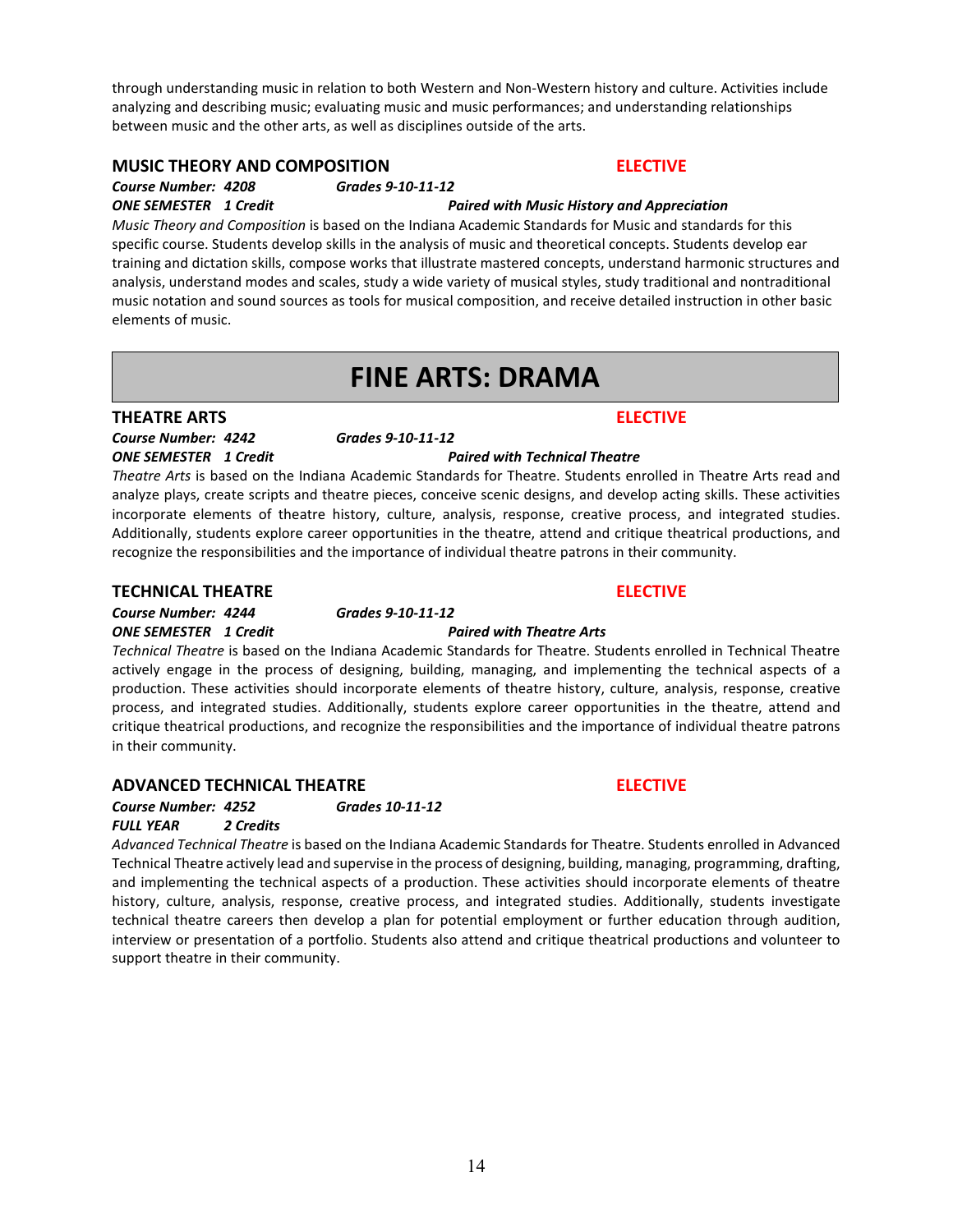## **WORLD LANGUAGES**

*The World Language Department at Scecina Memorial High School incorporates Catholic identity through the analysis of diverse languages and cultures. Using discussion and reflective study, the department encourages students to interpret current media. Instructors give them tools to make logical and morally responsible decisions based on Catholic values. Through experience in oral and written expression, students learn to articulate and defend their beliefs, arguing them effectively and courteously. All of these skills have as their ultimate goal the preparation of our students to live lives in accordance with the Franciscan tenets of responsible stewardship, service, and reconciliation with others.* 

#### *Scecina Memorial High School requires 2 years of a single foreign language to graduate.*

### **FRENCH I ELECTIVE**

*Course Number: 2020 Grades 9-10-11-12 FULL YEAR 2 Credits*

*French I*, a course based on Indiana's Academic Standards for World Languages, introduces students to effective strategies for beginning French language learning, and to various aspects of French-speaking culture. This course encourages interpersonal communication through speaking and writing, providing opportunities to make and respond to basic requests and questions, understand and use appropriate greetings and forms of address, participate in brief guided conversations on familiar topics, and write short passages with guidance. This course also emphasizes the development of reading and listening comprehension skills, such as reading isolated words and phrases in a situational context and comprehending brief written or oral directions. Additionally, students will examine the practices, products and perspectives of French-speaking culture; recognize basic routine practices of the target culture; and recognize and use situation-appropriate non-verbal communication. This course further emphasizes making connections across content areas and the application of understanding French language and culture outside of the classroom.

#### **FRENCH II ELECTIVE**

*Course Number: 2022 Grades 10-11-12 FULL YEAR 2 Credits*

#### *Prerequisite: French I and recommendation from the teacher.*

*French II*, a course based on Indiana's Academic Standards for World Languages, builds upon effective strategies for French language learning by encouraging the use of the language and cultural understanding for self-directed purposes. This course encourages interpersonal communication through speaking and writing, providing opportunities to make and respond to requests and questions in expanded contexts, participate independently in brief conversations on familiar topics, and write cohesive passages with greater independence and using appropriate formats. This course also emphasizes the development of reading and listening comprehension skills, such as using contextual clues to guess meaning and comprehending longer written or oral directions. Students will address the presentational mode by presenting prepared material on a variety of topics, as well as reading aloud to practice appropriate pronunciation and intonation. Additionally, students will describe the practices, products and perspectives of French-speaking culture; report on basic family and social practices of the target culture; and describe contributions from the target culture. This course further emphasizes making connections across content areas and the application of understanding French language and culture outside of the classroom.

#### **FRENCH III (W) ELECTIVE**

*Course Number: 2024 Grades 11-12 FULL YEAR 2 Credits* 

#### *Prerequisite: French I, II and recommendation from the teacher.*

*French III*, a course based on Indiana's Academic Standards for World Languages, builds upon effective strategies for French language learning by facilitating the use of the language and cultural understanding for self-directed purposes. This course encourages interpersonal communication through speaking and writing, providing opportunities to initiate, sustain and close conversations; exchange detailed information in oral and written form; and write cohesive information with greater detail. This course also emphasizes the continued development of reading and listening comprehension skills, such as using cognates, synonyms and antonyms to derive meaning from written and oral information, as well as comprehending detailed written or oral directions. Students will address the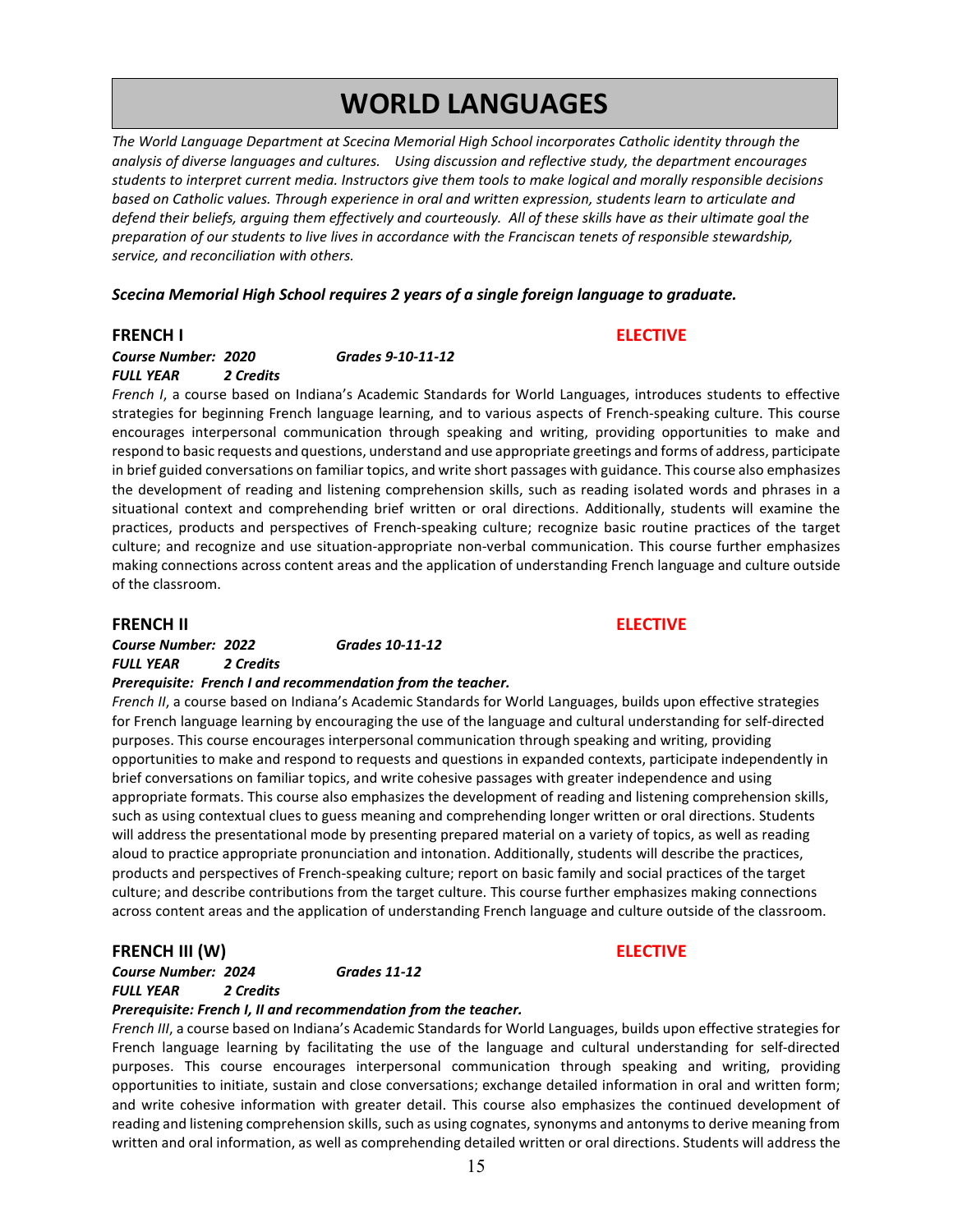### **FRENCH IV (W) ELECTIVE**

### *Course Number: 2026 Grades 12 FULL YEAR 2 Credits*

#### *Prerequisite: French I, II, III and recommendation from the teacher.*

*French IV*, a course based on Indiana's Academic Standards for World Languages, provides a context for integration of the continued development of language skills and cultural understanding with other content areas and the community beyond the classroom. The skill sets that apply to the exchange of written and oral information are expanded through emphasis on practicing speaking and listening strategies that facilitate communication, such as the use of circumlocution, guessing meaning in familiar and unfamiliar contexts, and using elements of word formation to expand vocabulary and derive meaning. Additionally, students will continue to develop understanding of French-speaking culture through explaining factors that influence the practices, products, and perspectives of the target culture; reflecting on cultural practices of the target culture; and comparing systems of the target culture and the student's own culture. This course further emphasizes making connections across content areas through the design of activities and materials that integrate the target language and culture with concepts and skills from other content areas. The use and influence of the French language and culture in the community beyond the classroom is explored through the identification and evaluation of resources intended for native French speakers.

### **AP FRENCH LANGUAGE (W) ELECTIVE**

*Course Number: 2032 Grade 12 FULL YEAR 2 Credits*

## *Prerequisite: French I, II, III and recommendation from the teacher.*

*AP French Language and Culture* is a course established and copyrighted by the College Board and follows the College Board course guidelines for AP French Language and Culture. The course prepares students to be successful on the AP French Language and Culture exam. The course is not intended to be used as a dual credit course. The AP French Language and Culture course emphasizes communication (understanding and being understood by others) by applying interpersonal, interpretive, and presentational skills in real-life situations. This includes vocabulary usage, language control, communication strategies, and cultural awareness. The AP French Language and Culture course strives not to overemphasize grammatical accuracy at the expense of communication. To best facilitate the study of language and culture, the course is taught almost exclusively in French. The AP French Language and Culture course engages students in an exploration of culture in both contemporary and historical contexts. The course develops students' awareness and appreciation of cultural products (e.g., tools, books, music, laws, conventions, institutions); practices (patterns of social interactions within a culture); and perspectives (values, attitudes, and assumptions).

### **SPANISH LANGUAGE FOR HERITAGE SPEAKERS I ELECTIVE**

*Course Number: 2190 Grades 9-10-11-12 FULL YEAR 2 Credits*

*Language for Heritage Speakers I* is a course designed for heritage speakers of world languages who have demonstrated some degree of oral proficiency. The purpose of this course is to enable Heritage Language Learners to increase proficiency and bi-literacy in their native language by providing opportunities to improve reading and listening comprehension, as well as writing and grammar skills. Special attention will be given to grammar and vocabulary of the standard language, as well as to the importance of biculturalism and bilingualism in the United States today. Placement of students and development of the course curriculum is dependent upon the population of students enrolled in this course.

### **SPANISH LANGUAGE FOR HERITAGE SPEAKERS II ELECTIVE**

### *Course Number: 2192 Grades 9-10-11-12*

*FULL YEAR 2 Credits*

*Language for Heritage Speakers II* builds upon Language for Heritage Speakers I, and is a course designed for heritage speakers of world languages who have demonstrated some degree of oral proficiency. The purpose of this course is to enable Heritage Language Learners to increase proficiency and bi-literacy in their native language by providing opportunities to improve reading and listening comprehension, as well as writing and grammar skills. Special attention will be given to grammar and vocabulary of the standard language, as well as to the importance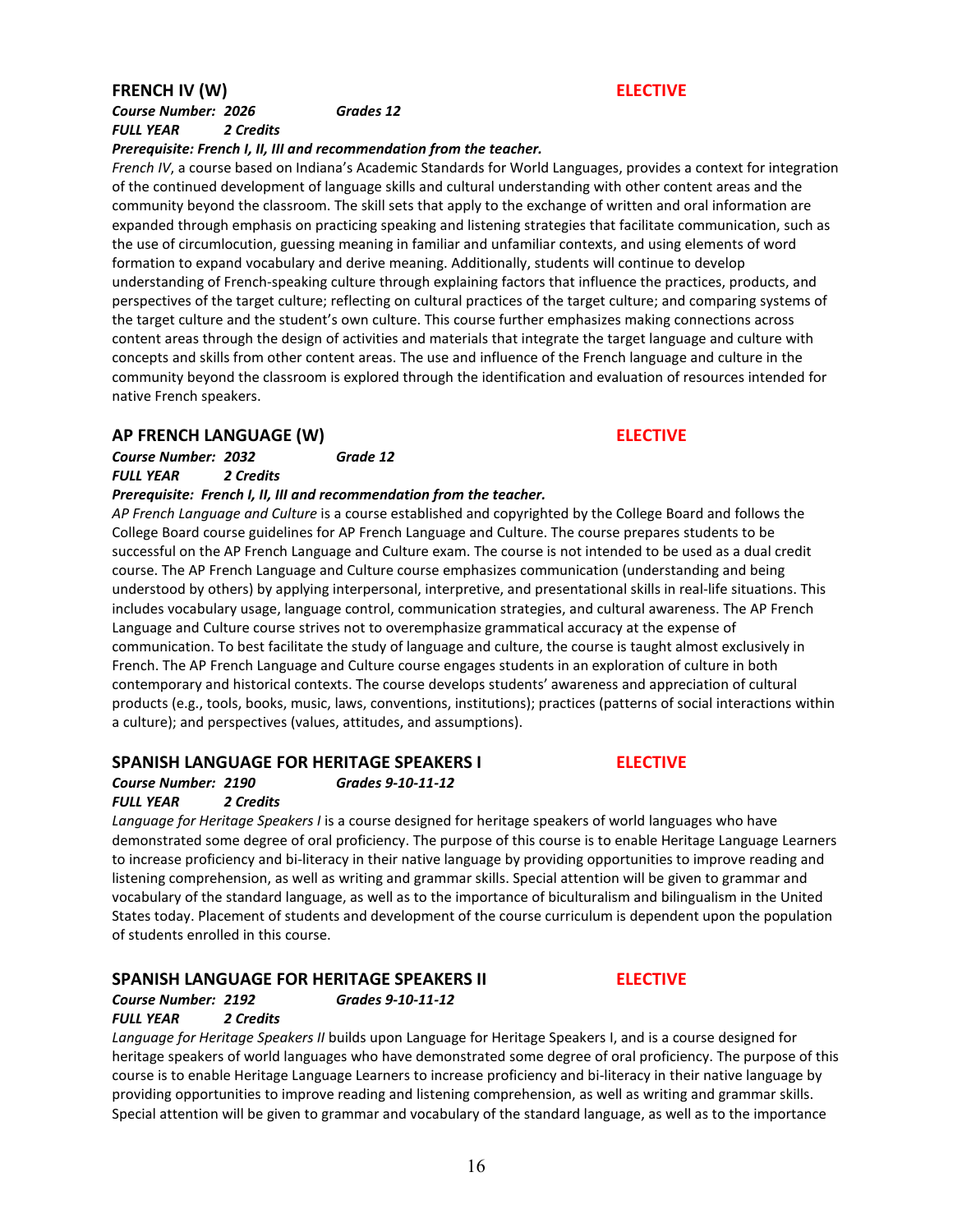of biculturalism and bilingualism in the United States today. Placement of students and development of the course curriculum is dependent upon the population of students enrolled in this course.

#### **SPANISH I ELECTIVE**

### *Course Number: 2120 Grades 9-10-11-12 FULL YEAR 2 Credits*

*Spanish I*, a course based on Indiana's Academic Standards for World Languages, introduces students to effective strategies for beginning Spanish language learning, and to various aspects of Spanish-speaking culture. This course encourages interpersonal communication through speaking and writing, providing opportunities to make and respond to basic requests and questions, understand and use appropriate greetings and forms of address, participate in brief guided conversations on familiar topics, and write short passages with guidance. This course also emphasizes the development of reading and listening comprehension skills, such as reading isolated words and phrases in a situational context and comprehending brief written or oral directions. Additionally, students will examine the practices, products and perspectives of Spanish-speaking culture; recognize basic routine practices of the target culture; and recognize and use situation-appropriate non-verbal communication. This course further emphasizes making connections across content areas and the application of understanding Spanish language and culture outside of the classroom.

#### **SPANISH II ELECTIVE**

*Course Number: 2122 Grades 9-10-11-12 FULL YEAR 2 Credits*

#### *Prerequisite: Spanish I and recommendation from the teacher.*

*Spanish II*, a course based on Indiana's Academic Standards for World Languages, builds upon effective strategies for Spanish language learning by encouraging the use of the language and cultural understanding for self-directed purposes. This course encourages interpersonal communication through speaking and writing, providing opportunities to make and respond to requests and questions in expanded contexts, participate independently in brief conversations on familiar topics, and write cohesive passages with greater independence and using appropriate formats. This course also emphasizes the development of reading and listening comprehension skills, such as using contextual clues to guess meaning and comprehending longer written or oral directions. Students will address the presentational mode by presenting prepared material on a variety of topics, as well as reading aloud to practice appropriate pronunciation and intonation. Additionally, students will describe the practices, products and perspectives of Spanish-speaking culture; report on basic family and social practices of the target culture; and describe contributions from the target culture. This course further emphasizes making connections across content areas and the application of understanding Spanish language and culture outside of the classroom.

#### **SPANISH III (W) ELECTIVE**

*Course Number: 2124 Grades 10-11-12 FULL YEAR 2 Credits* 

## *Prerequisite: Spanish I, II and recommendation from the teacher.*

Spanish III, a course based on Indiana's Academic Standards for World Languages, builds upon effective strategies for Spanish language learning by facilitating the use of the language and cultural understanding for self-directed purposes. This course encourages interpersonal communication through speaking and writing, providing opportunities to initiate, sustain and close conversations; exchange detailed information in oral and written form; and write cohesive information with greater detail. This course also emphasizes the continued development of reading and listening comprehension skills, such as using cognates, synonyms and antonyms to derive meaning from written and oral information, as well as comprehending detailed written or oral directions. Students will address the presentational mode by presenting student-created material on a variety of topics, as well as reading aloud to practice appropriate pronunciation and intonation. Additionally, students will continue to develop understanding of Spanish speaking culture through recognition of the interrelations among the practices, products and perspectives of the target culture; discussion of significant events in the target culture; and investigation of elements that shape cultural identity in the target culture. This course further emphasizes making connections across content areas as well the application of understanding Spanish language and culture outside of the classroom.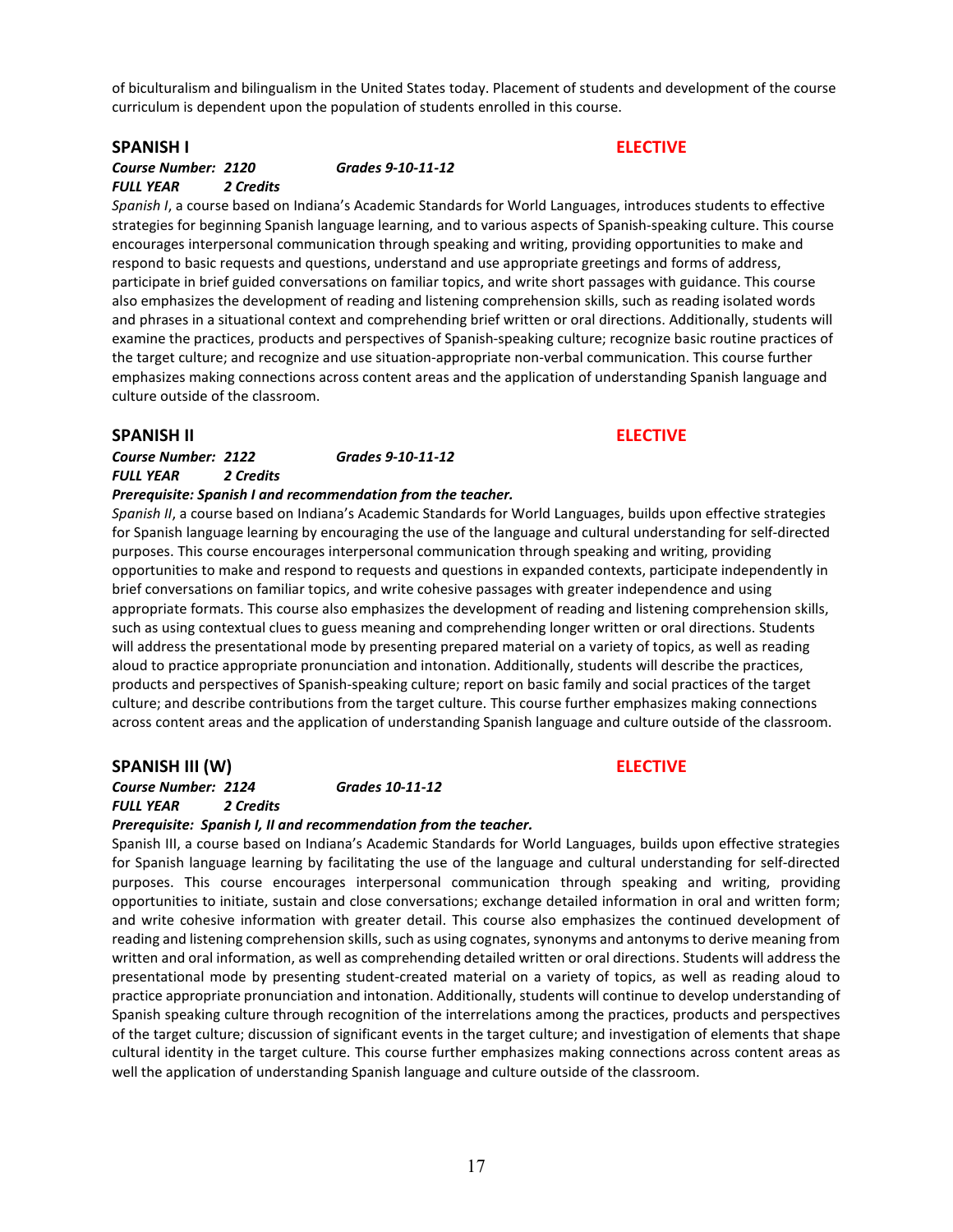### **SPANISH IV (W) ELECTIVE**

### *Course Number: 2126 Grade 11-12 FULL YEAR 2 Credits*

### *Prerequisite: Spanish I, II, III and recommendation from the teacher.*

*Spanish IV*, a course based on Indiana's Academic Standards for World Languages, provides a context for integration of the continued development of language skills and cultural understanding with other content areas and the community beyond the classroom. The skill sets that apply to the exchange of written and oral information are expanded through emphasis on practicing speaking and listening strategies that facilitate communication, such as the use of circumlocution, guessing meaning in familiar and unfamiliar contexts, and using elements of word formation to expand vocabulary and derive meaning. Additionally, students will continue to develop understanding of Spanish-speaking culture through explaining factors that influence the practices, products, and perspectives of the target culture; reflecting on cultural practices of the target culture; and comparing systems of the target culture and the student's own culture. This course further emphasizes making connections across content areas through the design of activities and materials that integrate the target language and culture with concepts and skills from other content areas. The use and influence of the Spanish language and culture in the community beyond the classroom is explored through the identification and evaluation of resources intended for native Spanish speakers.

### **AP SPANISH LANGUAGE AND CULTURE (W) ELECTIVE**

#### *Course Number: 2132 Grade 12 FULL YEAR 2 Credits*

### *Prerequisite: Spanish I, II, III and recommendation from the teacher.*

*AP Spanish Language and Culture* is a course established and copyrighted by the College Board and follows the College Board course guidelines for AP Spanish Language and Culture. The course prepares students to be successful on the AP Spanish Language and Culture exam. The course is not intended to be used as a dual credit course. The AP Spanish Language and Culture course emphasizes communication (understanding and being understood by others) by applying interpersonal, interpretive, and presentational skills in real-life situations. This includes vocabulary usage, language control, communication strategies, and cultural awareness. The AP Spanish Language and Culture course strives not to overemphasize grammatical accuracy at the expense of communication. To best facilitate the study of language and culture, the course is taught almost exclusively in Spanish. The AP Spanish Language and Culture course engages students in an exploration of culture in both contemporary and historical contexts. The course develops students' awareness and appreciation of cultural products (e.g., tools, books, music, laws, conventions, institutions); practices (patterns of social interactions within a culture); and perspectives (values, attitudes, and assumptions).

## **HEALTH AND PHYSICAL EDUCATION**

*The Health and Physical Education Department of Scecina Memorial High School incorporates Catholic identity by teaching students the importance of health and activity. Students must learn fair play, sportsmanship, and teamwork with a diversity of people and work towards a common goal.*

### **PHYSICAL EDUCATION I CORE**

*Course Number: 3542 Grade 9-10 ONE SEMESTER 1 Credit*

*Physical Education I* focuses on instructional strategies through a planned, sequential, and comprehensive physical education curriculum that provides students with opportunities to actively participate in at least four of the following: team sports; dual sport activities; individual physical activities; outdoor pursuits; self-defense and martial arts; aquatics; gymnastics; and dance, all of which are within the framework of the skills, knowledge and confidence needed by the student for a lifetime of healthful physical activity and fitness. Ongoing assessment includes both written and performance-based skill evaluation.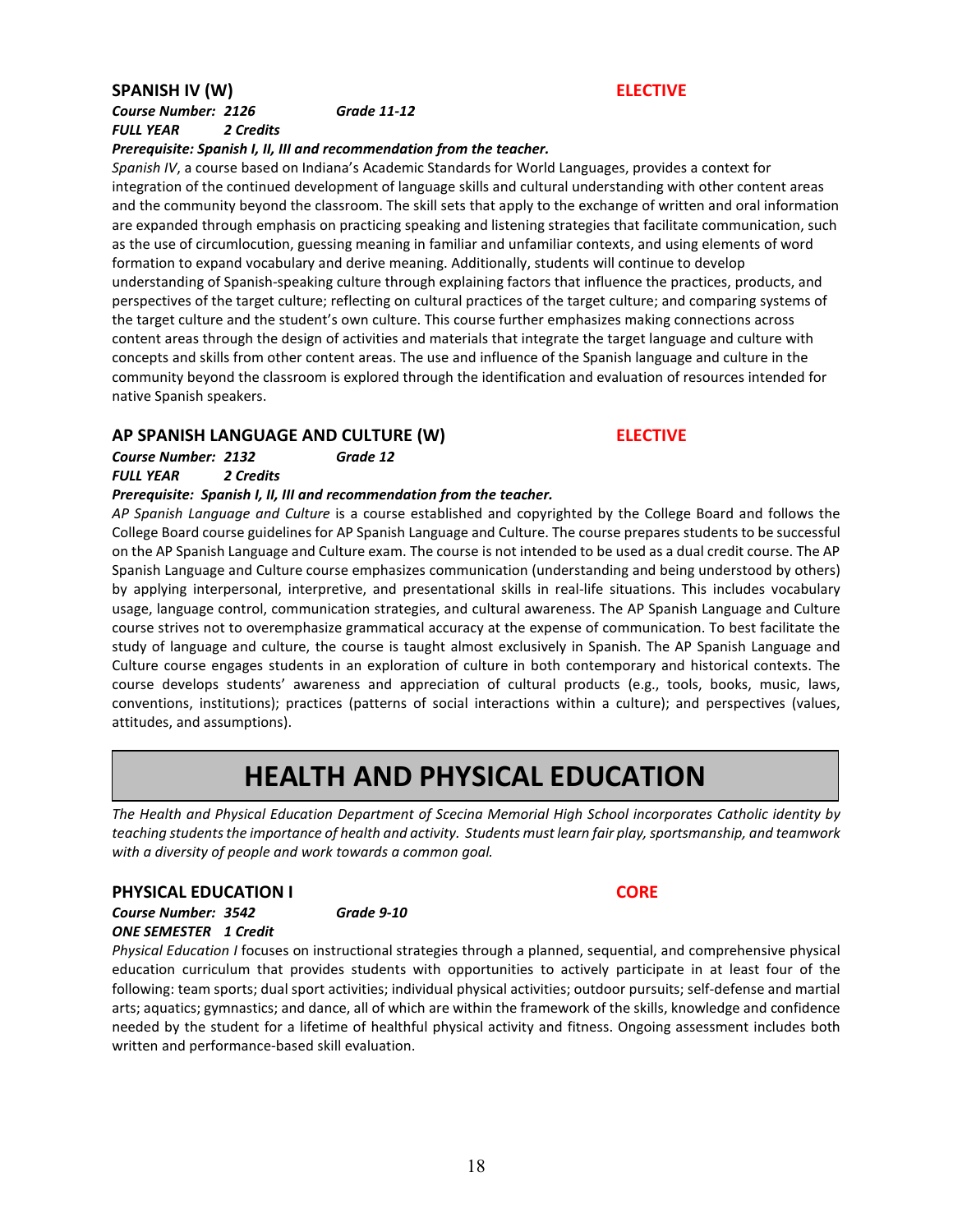#### **PHYSICAL EDUCATION II CORE**

### *Course Number: 3544 Grade 9-10 ONE SEMESTER 1 Credit Prerequisite: Physical Education I*

*Physical Education II* focuses on instructional strategies through a planned, sequential, and comprehensive physical education curriculum that provides students with opportunities to actively participate in four of the following areas that were not included in Physical Education I: team sports; dual sport activities; individual physical activities; outdoor pursuits; self-defense and martial arts; aquatics; gymnastics; and dance, all of which are within the framework of the skills, knowledge and confidence needed by the student for a lifetime of healthful physical activity and fitness. Ongoing assessment includes both written and performance-based skill evaluation.

### **ELECTIVE PHYSICAL EDUCATION (PHYSICAL ACTIVITY) ELECTIVE**

*Course Number: 3560 Grades 10-11-12 FULL YEAR 2 Credits*

#### *Prerequisite: Physical Education I and II*

*Elective Physical Education*, a course based on selected standards from Indiana's Academic Standards for Physical Education, identifies what a student should know and be able to do as a result of a quality physical education program. The goal of a physically educated student is to maintain appropriate levels of cardio-respiratory endurance, muscular strength and endurance, flexibility, and body composition necessary for a healthy and productive life. Elective Physical Education promotes lifetime sport and recreational activities and provides an opportunity for an in-depth study in one or more specific areas. A minimum of two of the following activities should be included: team sports; dual sports activities; individual physical activities; outdoor pursuits; self-defense and martial arts; aquatics; gymnastics; and dance. This course includes the study of physical development concepts and principles of sport and exercise as well as opportunities to develop or refine skills and attitudes that promote lifelong fitness. Students have the opportunity to design and develop an appropriate personal fitness program that enables them to achieve a desired level of fitness. Ongoing assessment includes both written and performancebased skill evaluation.

### **ELECTIVE PHYSICAL EDUCATION (WEIGHTLIFTING) ELECTIVE**

*Course Number: 3560A Grades 10-11-12 FULL YEAR 2 Credits* 

#### *Prerequisite: Physical Education I and II*

*Elective Physical Education*, a course based on selected standards from Indiana's Academic Standards for Physical Education, identifies what a student should know and be able to do as a result of a quality physical education program. The goal of a physically educated student is to maintain appropriate levels of cardio- respiratory endurance, muscular strength and endurance, flexibility, and body composition necessary for a healthy and productive life. Elective Physical Education promotes lifetime sport and recreational activities and provides an opportunity for an in-depth study in one or more specific areas. This course includes the study of physical development concepts and principles of sport and exercise as well as opportunities to develop or refine skills and attitudes that promote lifelong fitness. With staff support, students have the opportunity to design and develop an appropriate personal fitness program that enables them to achieve a desired level of fitness and includes selfmonitoring. Ongoing assessment may include individual progress and/or performance-based skill evaluation.

#### **HEALTH AND WELLNESS EDUCATION CORE**

*Course Number: 3506 Grade 9-10 ONE SEMESTER 1 Credit Pair with Preparing for College and Career*

*Health and Wellness*, a course based on Indiana's Academic Standards for Health and Wellness and provides the basis to help students adopt and maintain healthy behaviors. Health education should contribute directly to a student's ability to successfully practice behaviors that protect and promote health and avoid or reduce health risks. Through a variety of instructional strategies, students practice the development of functional health information (essential concepts); determine personal values that support health behaviors; develop group norms that value a healthy lifestyle; develop the essential skills necessary to adopt, practice, and maintain health-enhancing behaviors. This course includes the application of priority areas in a planned, sequential, comprehensive health education curriculum. Priority areas include: promoting personal health and wellness, physical activity, and healthy eating; promoting safety and preventing unintentional injury and violence; promoting mental and emotional health, a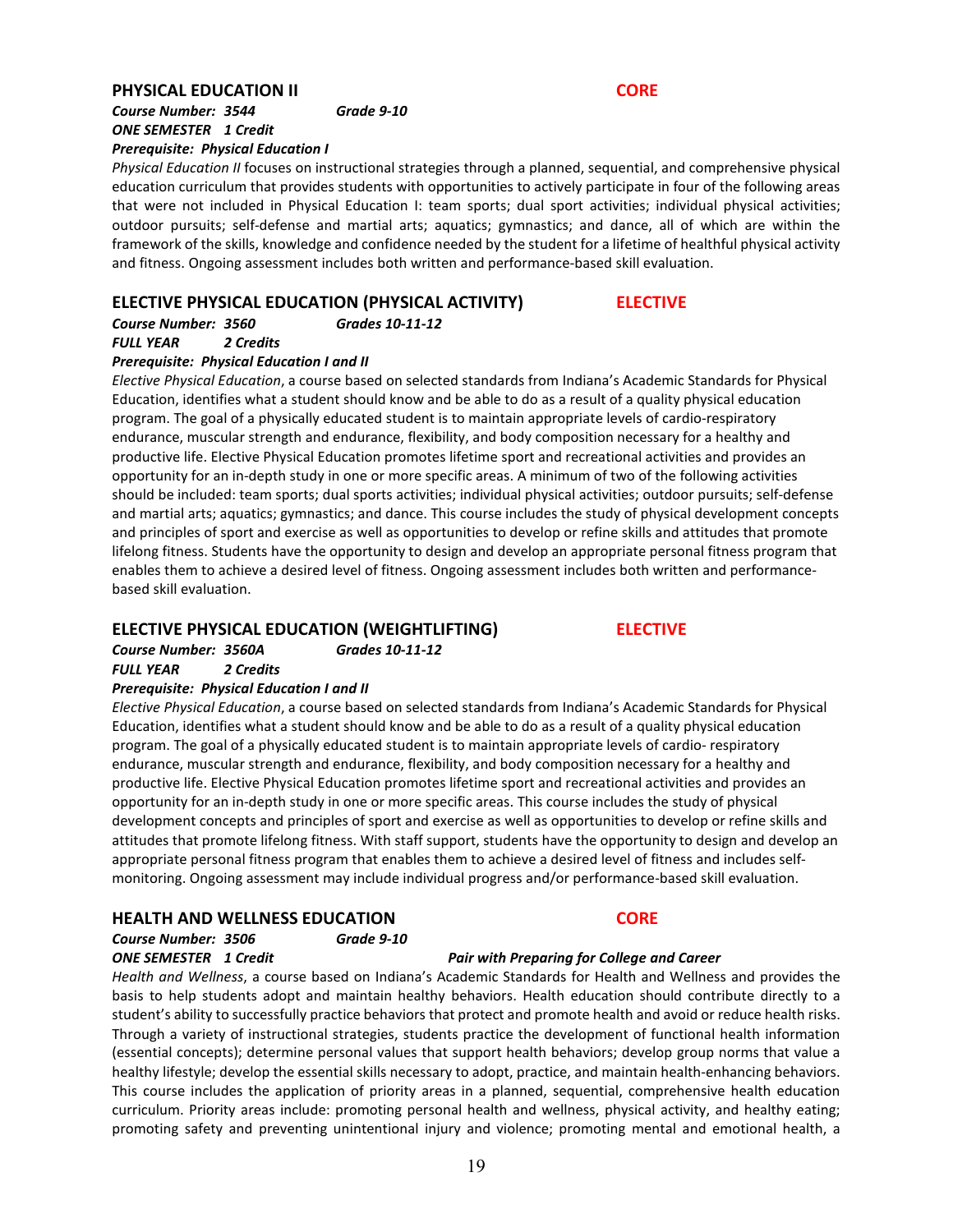methods for analyzing, solving, and using quadratic functions. The eight Process Standards for Mathematics apply throughout the course. Together with the content standards, the Process Standards prescribe that students experience mathematics as a coherent, useful, and logical subject that makes use of their ability to make sense of

#### **ALGEBRA I HONORS (W) CORE**

problem situations.

### *Prerequisite: Test scores and teacher recommendation*

**ALGEBRA II CORE**

*Course Number: 2522 Grade 10-11 FULL YEAR 2 Credits Prerequisite: Algebra I* 

*Algebra II* builds on work with linear, quadratic, and exponential functions and allows for students to extend their repertoire of functions to include polynomial, rational, and radical functions. Students work closely with the expressions that define the functions, and continue to expand and hone their abilities to model situations and to solve equations, including solving quadratic equations over the set of complex numbers and solving exponential equations using the properties of logarithms. Algebra II is made up of seven strands: Complex Numbers and Expressions; Functions; Systems of Equations; Quadratic Equations and Functions; Exponential & Logarithmic Equations and Functions; Polynomial, Rational, and Other Equations and Functions; and Data Analysis, Statistics, and Probability. The eight Process Standards for Mathematics apply throughout the course. Together with the content standards, the Process Standards prescribe that students experience mathematics as a coherent, useful, and logical subject that makes use of their ability to make sense of problem situations.

## **MATHEMATICS**

tobacco free lifestyle and an alcohol- and other drug-free lifestyle; and promoting human development and family health. This course provides students with the knowledge and skills of health and wellness core concepts, analyzing influences, accessing information, interpersonal communication, decision-making and goal-setting skills, health-

*The Mathematics Department at Scecina Memorial High School incorporates Catholic identity by recognizing the Franciscan value of the dignity of the individual and understanding all of our students are capable of achieving high standards in mathematics regardless of their background or perceived limitations. All students are capable of completing higher level math classes and take college level mathematics while at Scecina. The entire math department is committed to meeting this high standard and will strive to accomplish it with each and every one of our students.*

*Algebra I* formalizes and extends the mathematics students learned in the middle grades. Algebra I is made up of 6 strands: Real Numbers and Expressions; Functions; Linear Equations, Inequalities, and Functions; Systems of Equations and Inequalities; Quadratic and Exponential Equations and Functions; and Data Analysis and Statistics. These critical areas deepen and extend understanding of linear and exponential relationships by contrasting them with each other and by applying linear models to data that exhibit a linear trend. Students will also engage in

#### **ALGEBRA I CORE**

*Course Number: 2520 Grade 9-10 FULL YEAR 2 Credits*

enhancing behaviors, and health and wellness advocacy skills.

*Course Number: 2520H Grade 9 FULL YEAR 2 Credits*

This course is an intense study of algebra for students who are motivated to excel beyond an average student's capability. Students will be required to have mastered basic skills of properties and operations of real numbers and have mastered solving basic algebraic equations before enrolling in this course. The course will concentrate on more complex skills and research problems of higher difficulty than the *Algebra I* course.

20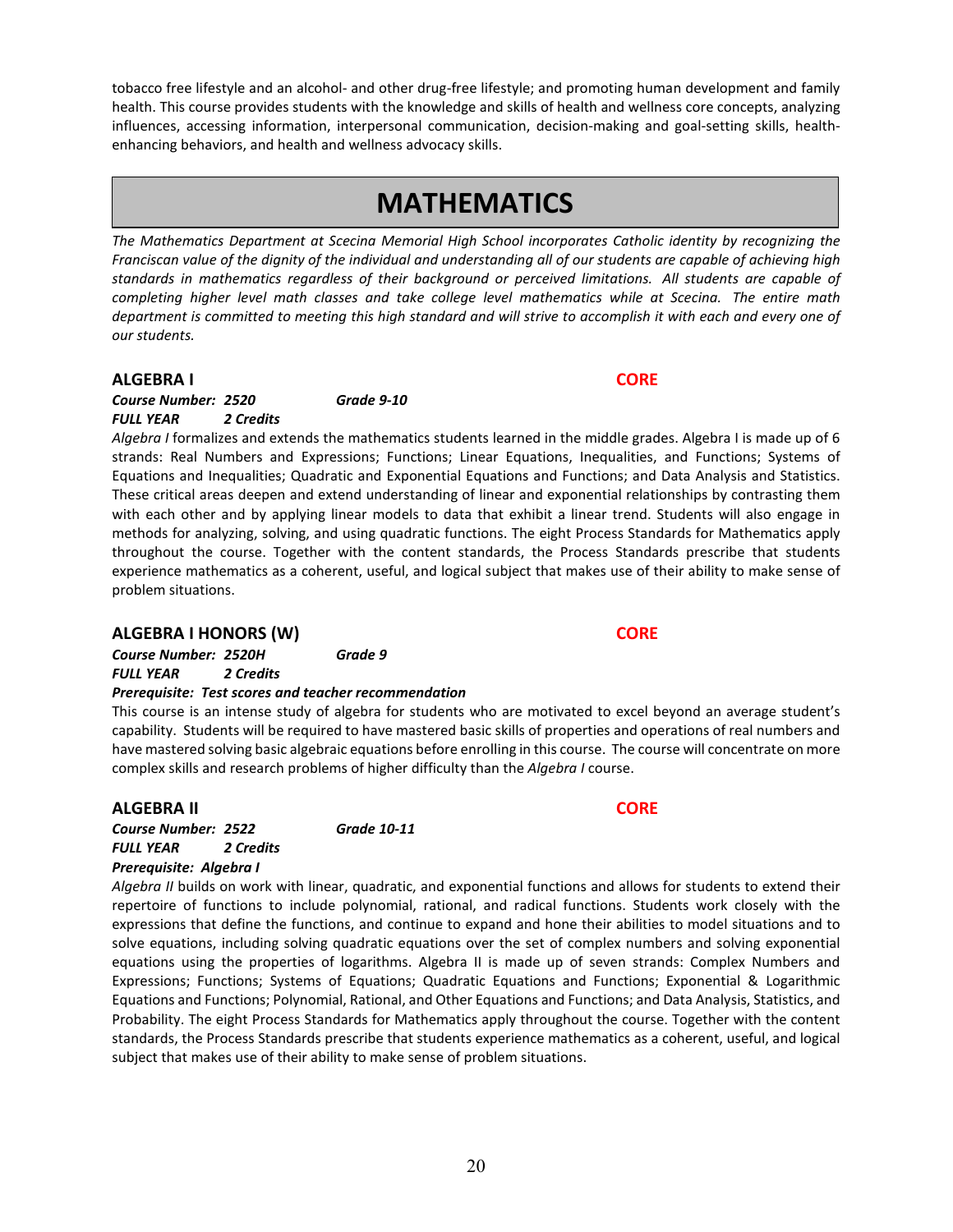### **ALGEBRA II HONORS (W) CORE**

*Course Number: 2522H Grade 10 2 Semesters – 2 Credits*

#### *Prerequisite: Algebra I and teacher recommendation.*

An intense study of advanced algebraic skills and more complex problems than those covered in the Algebra II course. Probabilities, statistics, and matrices will also be covered. The course will include more extensive use of graphing calculators.

#### **GEOMETRY CORE**

*Course Number: 2532 Grades 9-10-11 2 Semesters – 2 Credits Prerequisite: Algebra I*

*Geometry* formalizes and extends students' geometric experiences from the middle grades. Students explore more complex geometric situations and deepen their explanations of geometric relationships, moving towards formal mathematical arguments. Seven critical areas comprise the Geometry course: Logic and Proofs; Points, Lines, Angles, and Planes; Triangles; Quadrilaterals and Other Polygons; Circles; Transformations; and Three-dimensional Solids. The eight Process Standards for Mathematics apply throughout the course. Together with the content standards, the Process Standards prescribe that students experience mathematics as a coherent, useful, and logical subject that makes use of their ability to make sense of problem situations.

### **GEOMETRY HONORS (W) CORE**

*Course Number: 2532H Grades 9-10-11 FULL YEAR 2 Credits*

#### *Prerequisite: Algebra I and teacher recommendation*

This course is an intense study of geometry in which the student will be motivated to excel beyond the average student's capability. Course topics will be similar to the academic geometry course but will explore more complex problems and will include an introduction to trigonometry.

#### **CALCULUS ELECTIVE**

*Course Number: 2527 Grades 12 FULL YEAR 2 credits*

### *Prerequisite: Pre-Calculus and Trigonometry*

*Calculus* expands a student's knowledge of topics like functions, graphs, limits, derivatives, and integrals. Additionally, students will review algebra and functions, modeling, trigonometry, etc. Calculus is made up of five strands: Limits and Continuity; Differentiation; Applications of Derivatives; Integrals; and Applications of Integrals. The eight Process Standards for 231 Indiana Department of Education High School Course Titles and Descriptions Mathematics apply throughout the course. Together with the content standards, the Process Standards prescribe that students experience mathematics as a coherent, useful, and logical subject that makes use of their ability to make sense of problem situations.

#### **FINITE MATHEMATICS ELECTIVE**

*Course Number: 2530 Grades 12 FULL YEAR 2 credits Prerequisite: Algebra II*

*Finite Mathematics* is an umbrella of mathematical topics. It is a course designed for students who will undertake higher-level mathematics in college that may not include calculus. Finite Math is made up of five strands: Sets; Matrices; Networks; Optimization; and Probability. The skills listed in these strands indicate what students should know and be able to do in Finite Math. The eight Process Standards for Mathematics apply throughout the course. Together with the content standards, the Process Standards prescribe that students experience mathematics as a coherent, useful, and logical subject that makes use of their ability to make sense of problem situations.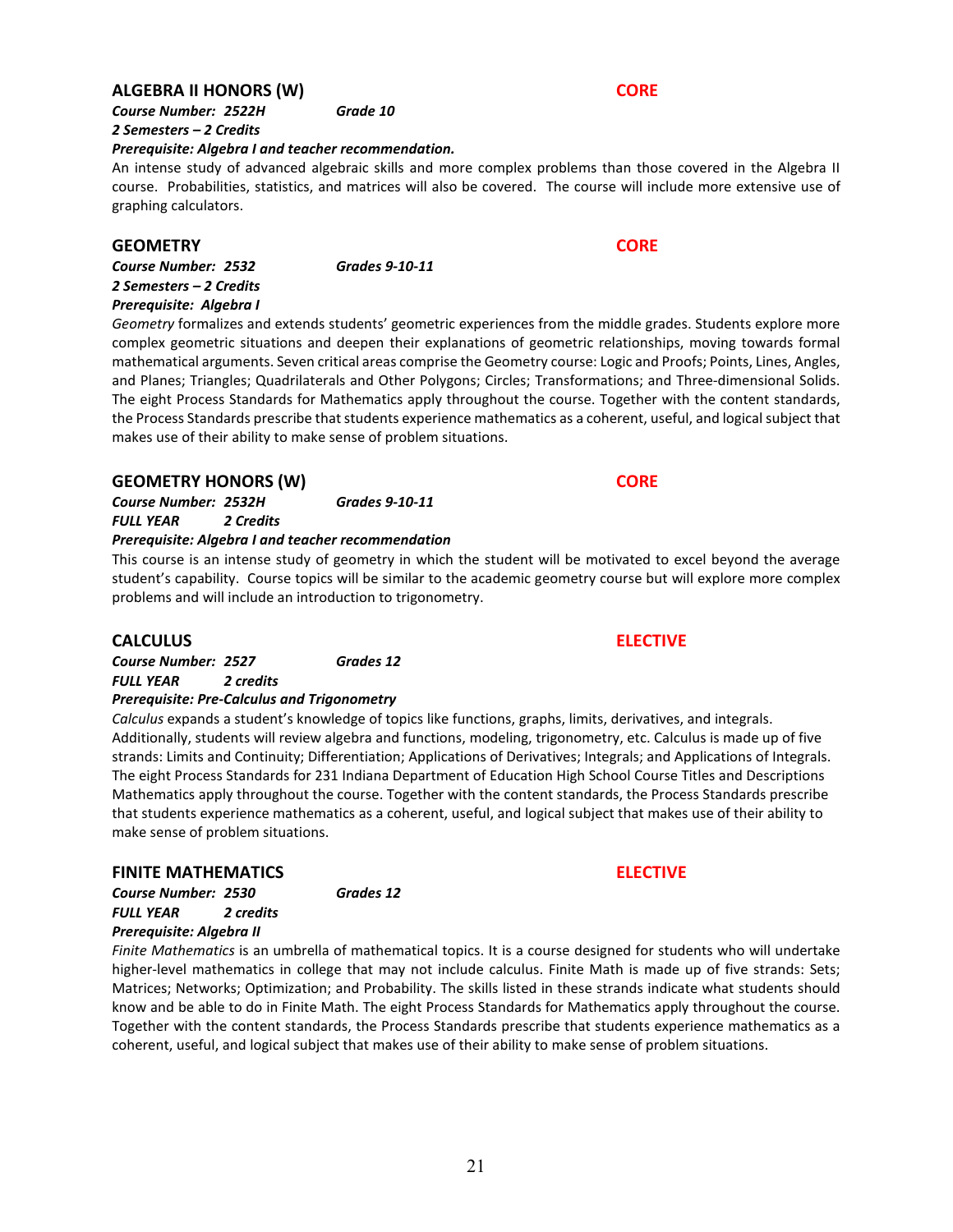### **PRE-CALCULUS: Algebra (W) ELECTIVE**

### *Course Number: 2564 Grades 11-12 ONE SEMESTER 1 Credit Paired with Trigonometry*

*Prerequisite: Algebra I, II, and Geometry*

*Pre-Calculus* extends the foundations of algebra and functions developed in previous courses to new functions, including exponential and logarithmic functions, and to higher-level sequences and series. The course provides students with the skills and understandings that are necessary for advanced manipulation of angles and measurement. Pre-Calculus is made up of five strands: Polar Coordinates and Complex Numbers; Functions; Quadratic, Polynomial, and Rational Equations and Functions; Exponential and Logarithmic Equations and Functions; and Parametric Equations. Students will also advance their understanding of imaginary numbers through an investigation of complex numbers and polar coordinates. The course is designed for students who expect math to be a major component of their future college and career experiences, and as such it is designed to provide students with strong foundations for calculus and other higher-level math courses. The eight Process Standards for Mathematics apply throughout the course. Together with the content standards, the Process Standards prescribe that students experience mathematics as a coherent, useful, and logical subject that makes use of their ability to make sense of problem situations.

### **PRE-CALCULUS: TRIGONOMETRY (W) ELECTIVE**

*Course Number: 2566 Grades 11-12 ONE SEMESTER 1 Credit Paired with Pre-Calculus Prerequisite: Algebra I, II, and Geometry*

*Trigonometry* provides students with the skills and understandings that are necessary for advanced manipulation of angles and measurement. Trigonometry provides the foundation for common periodic functions that are encountered in many disciplines, including music, engineering, medicine, finance, and nearly all other STEM disciplines. Trigonometry consists of seven strands: conics, unit circle, geometry, periodic functions, identities, polar coordinates, and vectors. Students will also advance their understanding of imaginary numbers through an investigation of complex numbers and polar coordinates. A strong understanding of complex and imaginary numbers is a necessity for fields such as engineering and computer programming. The eight Process Standards for Mathematics apply throughout the course. Together with the content standards, the Process Standards prescribe that students experience mathematics as a coherent, useful, and logical subject that makes use of their ability to make sense of problem situations.

### **PRE-CALCULUS: ALGEBRA HONORS (W) ELECTIVE**

*Course Number: 2564H Grades 11-12 ONE SEMESTER 1 Credit Paired with Trigonometry Honors*

*Prerequisite: Algebra I, II, Geometry and teacher recommendation*

This course blends together concepts and skills that must be mastered prior to enrollment in a college-level calculus course. It covers topics such as coordinate geometry, polynomial functions, trigonometric functions and formulas, analytic geometry, systems of equations, logarithms, use of a graphing calculator, and matrices.

### **PRE-CALCULUS: TRIGONOMETRY HONORS (W) ELECTIVE**

*Course Number: 2566H Grades 11-12*

*ONE SEMESTER 1 Credit Paired with Pre-Calculus Honors*

### *Prerequisite: Algebra I, II, Geometry and teacher recommendation*

This course blends together concepts and skills that must be mastered prior to enrollment in a college-level calculus course. It covers topics such as coordinate geometry, polynomial functions, trigonometric functions and formulas, analytic geometry, systems of equations, logarithms, use of a graphing calculator, and matrices.

### **AP CALCULUS AB (W) ELECTIVE**

*Course Number: 2562 Grade 12 FULL YEAR 2 Credits* 

### *Prerequisite: A or B in Pre-Calculus or teacher recommendation*

*AP Calculus AB* is a course based on the content established and copyrighted by the College Board. The course is not intended to be used as a dual credit course. AP Calculus AB is equivalent to a first semester college calculus course devoted to topics in differential and integral calculus. This course covers topics in these areas, including concepts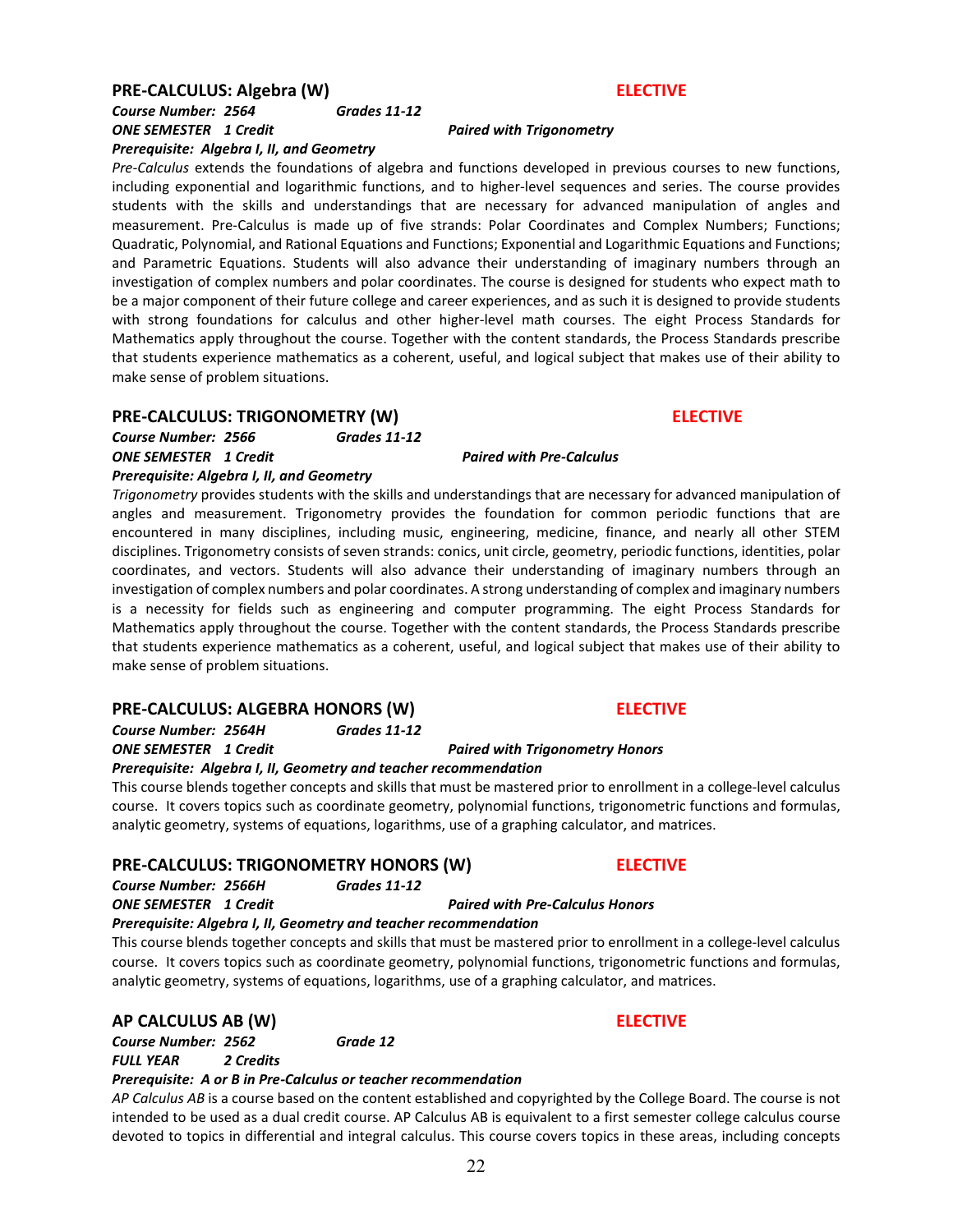and skills of limits, derivatives, definite integrals, and the Fundamental Theorem of Calculus. The course teaches students to approach calculus concepts and problems when they are represented graphically, numerically, analytically, and verbally, and to make connections amongst these representations. Students learn how to use technology to help solve problems, experiment, interpret results, and support conclusions.

#### **PROBABILITY AND STATISTICS ELECTIVE**

*Course Number: 2546 Grades 11-12 ONE SEMESTER 1 Credit*

Probability and Statistics includes the concepts and skills needed to apply statistical techniques in the decisionmaking process. Probability and Statistics are made up of three strands: Data Analysis; Experimental Design; and Probability. Practical examples based on real experimental data are used throughout. Students plan and conduct experiments or surveys and analyze the resulting data. The use of graphing technology and computer programs is encouraged. The eight Process Standards for Mathematics apply throughout the course. Together with the content standards, the Process Standards prescribe that students experience mathematics as a coherent, useful, and logical subject that makes use of their ability to make sense of problem situations.

### **QUANTITATIVE REASONING ELECTIVE**

*Course Number: 2550 Grades 11-12 ONE SEMESTER 1 Credit*

*Quantitative Reasoning* is a mathematics course focused on the study of numeracy, ratio and proportional reasoning, modeling, probabilistic reasoning to assess risk, and statistics. Students build knowledge of and confidence with basic mathematical/analytical concepts and operations required for problem solving, decision making, and economic productivity in real-world applications and prepare for an increasingly information-based society in which the ability to use and critically evaluate information, especially numerical information, is essential. Technology, such as computers and graphing calculators, should be used frequently. This higher-level mathematics course is designed to align with college-level quantitative reasoning courses for dual secondary/college credit. The eight Process Standards for Mathematics apply throughout the course. Together with the content standards, the Process Standards prescribe that students experience mathematics as a coherent, useful, and logical subject that makes use of their ability to make sense of problem situations.

### **AP STATISTICS (W) ELECTIVE**

*Course Number: 2570 Grades 11-12 FULL YEAR 2 Credits*

*Prerequisite: A grade of a B or better in Algebra II or a B or better in Pre-Calculus or teacher recommendation AP Statistics* is a course based on the content established and copyrighted by the College Board. The course is not intended to be used as a dual credit course. The AP Statistics course is equivalent to a one-semester, introductory, non-calculus-based college course in statistics. The course introduces students to the major concepts and tools for collecting, analyzing, and drawing conclusions from data. There are four themes in the AP Statistics course: exploring data, sampling and experimentation, anticipating patterns, and statistical inference. Students use technology, investigations, problem solving, and writing as they build conceptual understanding.

## **CATHOLIC THEOLOGY**

*The scope and sequence of the courses in the Catholic Theology Department at Scecina Memorial High School are in accordance with the national high school curriculum as designed by the United States Conference of Catholic Bishops and is centered around the life of Jesus. The entire series of courses is broken into eight semesters. Each course is required for graduation from Scecina. As stated in the Scecina Handbook, a student must pass Catholic Theology for each semester he/she is enrolled as a student at Scecina or at another Catholic school.*

### *Prerequisite: Algebra I and II Paired with Quantitative Reasoning*

#### *Prerequisite: Algebra I and II Paired with Probability and Statistics*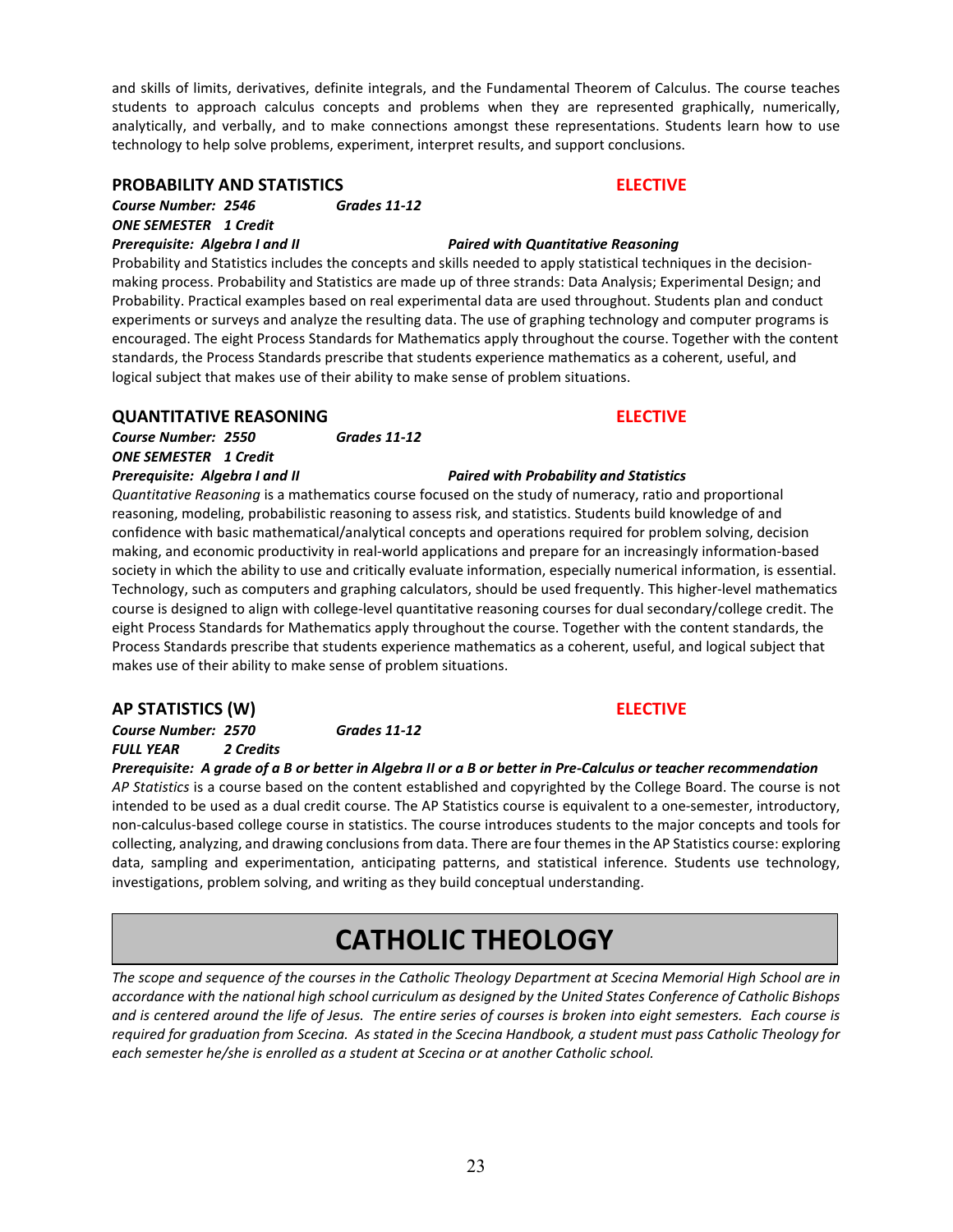### **CATHOLIC THEOLOGY 1-2 CORE**

#### *Course Number: 0410 Grade 9 FULL YEAR 2 Credits Semester 1: Christ, the Eternal Word*

This course is designed as an introduction to the study of God and human beings' relationships with Him. The primary source for this study is through the Holy Revelation of the Scriptures and relates to the concept of Christ as the Word made Flesh. Time will be devoted to the concepts of Tradition, the development of the Bible, and the Old and New Testaments. Throughout the course, implications for Catholics will be explored and discussed.

#### *Semester 2: Christ, Who is Jesus?*

This course follows naturally from the New Testament and the Gospels. The person of Jesus will be explored through the gift of Revelation. The concepts of faith and the Trinity will be extensively explored. The relationship of Jesus to ourselves will also be stressed. Challenges to faith and implications for the Catholic believer will also be covered.

#### **CATHOLIC THEOLOGY 3-4 CORE**

#### *Course Number: 0420 Grade 10 FULL YEAR 2 Credits*

### *Semester 3: What Did Christ Accomplish? (The Paschal Mystery)*

This course is one that explores the works of Jesus as seen in previous semesters and relates them to the accomplishments they have for the world and our lives today. Christ's role as the fulfillment of the promise of the Messiah will be explored, as well as concepts of sin and evil in the world. Christ's gift of Redemption through the Pascal Mystery will be the overarching theme of this course, and implications for the Catholic believer will be expressed.

### *Semester 4: How Does Christ's Work Continue in the World Today? (The Church)*

This course continues the previous course's theme of the acts of Jesus and their impact on the world through history and continuing today. The main focus of this course will be on the Church, particularly its biblical roots and especially in its birth through the Gift of the Holy Spirit at Pentecost and the Acts of the Apostles. Catholic Church history will be explored from early times through the present, with emphasis given to the gifts of martyrs through the persecution era, the challenges to the Church through various schisms and disagreements throughout Church history, and the adaptation of the Church without sacrificing its core characteristics and beliefs. Challenges for the Church and implications for the Catholic believer will also be discussed, both throughout history and continuing today.

### **CATHOLIC THEOLOGY 5-6 CORE**

*Course Number: 0430 Grade 11*

*FULL YEAR 2 Credits*

### *Semester 5: Sacraments as the Principal Manifestation of Christ*

This course explores the sacramental nature of the Catholic Church. It explores concepts of Grace and Sacrament and relates them to the presence of Christ in our lives today through ritual events that confer God's grace upon us in special ways. Each of the seven Sacraments of the Catholic Church will be thoroughly covered, divided into their natural categories of the Sacraments of Initiation, Sacraments of Healing, and Sacraments in Service of Communion. Challenges to the Sacraments and implications for the Catholic believer will be incorporated into the discussion of each Sacrament.

#### *Semester 6: Life in Christ (Part 1)*

This course discusses how one can live a life in Christ by discussing God's plan for us and for creation. The overarching theme for this unit will be personal morality and one's obligation to establish and live by a correct value system. It will explore challenges to living in Christ through concepts relating to sin including various types of sin. Sources for helping us live in Christ will be thoroughly covered including the Ten Commandments, Moral Order, Natural Law, New Covenant, Grace, Conscience, and other Catholic tenets. Implications for the Catholic believer will be integrated throughout the course.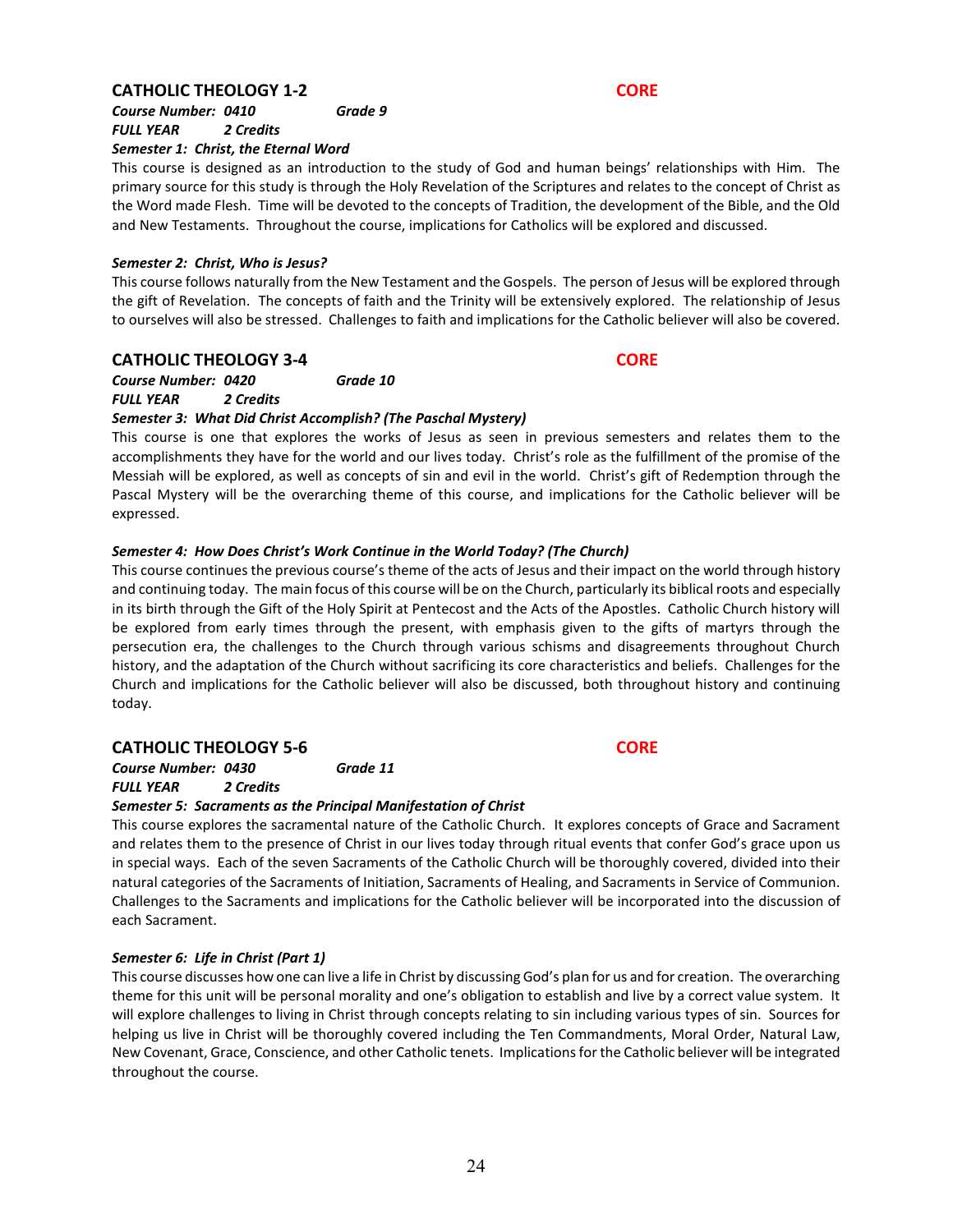### **CATHOLIC THEOLOGY 7-8** CORE

*Course Number: 0440 Grade 12 FULL YEAR 2 Credits*

#### *Semester 7: Sacraments in the Service of Communion*

This course explores God's call to each of us, both through the universal call to holiness and his personal call to each of us. The concept of vocation will be constantly stressed throughout the semester through vocations of married life; the single life lived for others, and the ordained bishop, priest, or deacon, and the consecrated life. The Sacraments of Marriage and Holy Orders will be thoroughly explored in this course. Challenges to living life in the way we are called through our vocation will be explored, and implications for the Catholic believer will be incorporated so that life beyond high school will be impacted by these teachings.

#### *Semester 8: Life in Christ (Part II)*

This course explores the social teaching of the Church throughout history. Major themes of Catholic Social Justice will be covered including but not limited to life and dignity of the human person, the call to family and community, participation, rights, and responsibilities of humanity, the option for the poor and the vulnerable, the dignity of work and the rights of workers, the solidarity of the human race as one family, and the care for the environment. The concept of stewardship will be especially emphasized in this course. Sin and its social dimensions and relationship to social teaching will be expressly covered, particularly through the Commandments. Challenges and implications for the Catholic believer will be woven throughout the course.

#### **RELIGION/MORAL ISSUES (W) ELECTIVE**

*Course Number: 0550 Grades 11-12 FULL YEAR 2 Credits*

A study of moral theology in relationship to current moral issues with a particular emphasis on the dignity of the human person, conscience formation, and the struggle to live authentically in our culture. Moral issues concentrate on a consistent ethic of life encompassing the personal, social, economic, and ecological dimensions.

## **SCIENCE**

*The Science Department at Scecina Memorial High School incorporates Catholic identity as God is the creator of the universe. Science students will learn Creation through their study of the physical and life sciences. They will come to respect the complexity of the world around them, making them better stewards of the environment and protectors of all life in the interconnectedness of creation.*

#### **BIOLOGY I CORE**

*Course Number: 3024 Grades 9-10 FULL YEAR 2 Credits*

*Biology I* is a course based on the following core topics: cellular structure and function, matter cycles and energy transfer; interdependence; inheritance and variation in traits; evolution. Instruction should focus on developing student understanding that scientific knowledge is gained from observation of natural phenomena and experimentation, by designing and conducting investigations guided by theory, and by evaluating and communicating the results of those investigations according to accepted procedures.

#### **BIOLOGY I HONORS (W) CORE**

*Course Number: 3024H Grades 9 FULL YEAR 2 Credits*

#### *Prerequisite: B or better in 8th grade science; recommendation from previous science teacher*

*Biology I Honors* is a course based on the following core topics: cellular structure and function, matter cycles and energy transfer; interdependence; inheritance and variation in traits; evolution. Instruction should focus on developing student understanding that scientific knowledge is gained from observation of natural phenomena and experimentation, by designing and conducting investigations guided by theory, and by evaluating and communicating the results of those investigations according to accepted procedures. In addition, this course will go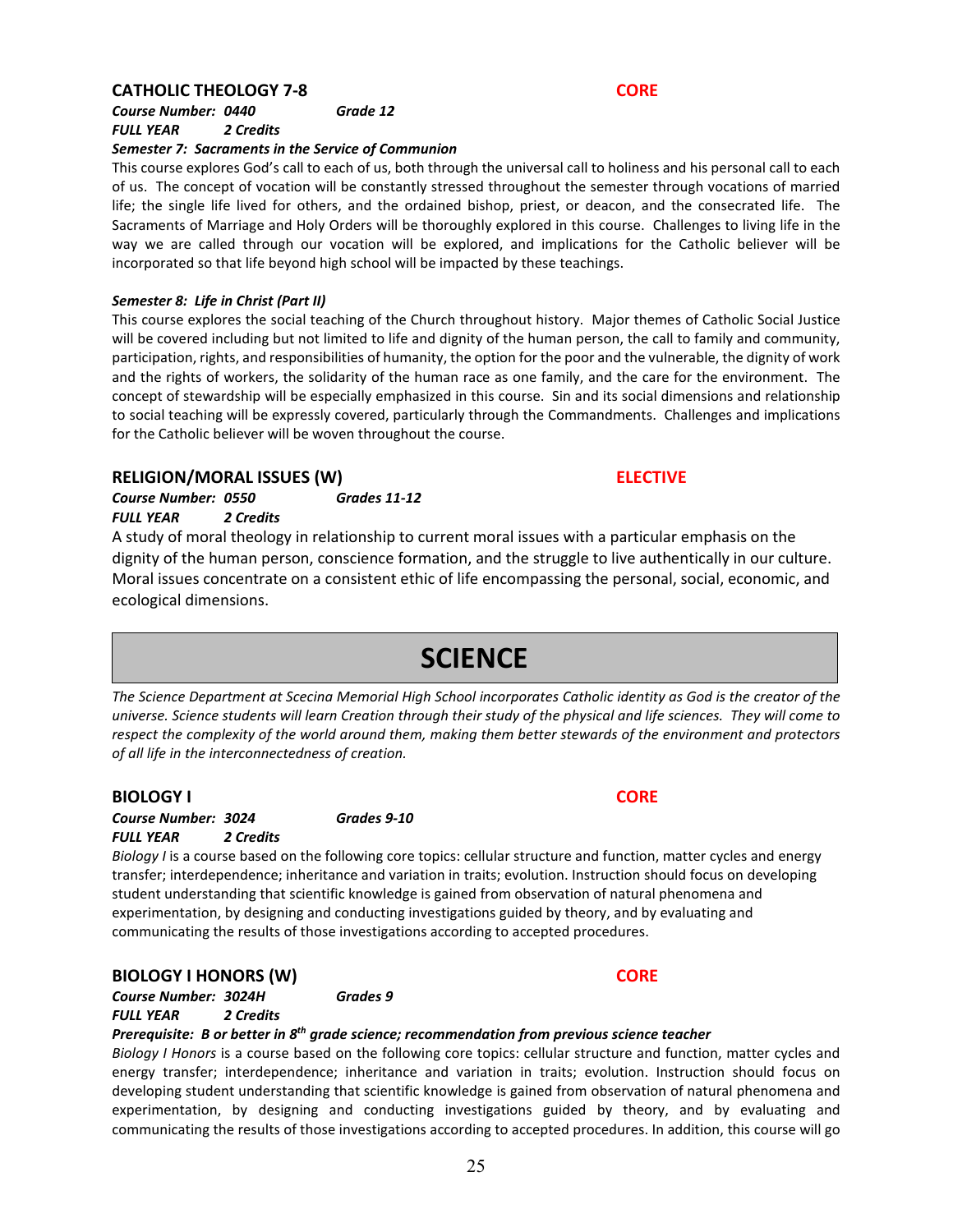into more depth on biological issues and move at a more rapid pace. This course is strongly advised for students interested in AP Biology.

### **CHEMISTRY I (W) CORE**

*Course Number: 3064 Grades 10-11-12 FULL YEAR 2 Credits*

#### *Prerequisite: B in Honors Algebra I or B in Algebra I, C in Algebra II*

*Chemistry I* is a course based on the following core topics: properties and states of matter; atomic structure and the Periodic Table; bonding and molecular structure; reactions and stoichiometry; behavior of gases; thermochemistry; solutions; acids and bases. Students enrolled in Chemistry I compare, contrast, and synthesize useful models of the structure and properties of matter and the mechanisms of its interactions. Instruction should focus on developing student understanding that scientific knowledge is gained from observation of natural phenomena and experimentation, by designing and conducting investigations guided by theory, and by evaluating and communicating the results of those investigations according to accepted procedures.

### **EARTH AND SPACE SCIENCE I ELECTIVE**

*Course Number: 3044 Grades 9-10-11-12 FULL YEAR 2 Credits*

*Earth and Space Science I* is a course focused on the following core topics: universe; solar system; Earth cycles and systems; atmosphere and hydrosphere; solid Earth; Earth processes. Students analyze and describe earth's interconnected systems and examine how earth's materials, landforms, and continents are modified across geological time. Instruction should focus on developing student understanding that scientific knowledge is gained from observation of natural phenomena and experimentation, by 283 Indiana Department of Education High School Course Titles and Descriptions designing and conducting investigations guided by theory, and by evaluating and communicating the results of those investigations according to accepted procedures.

### **INTEGRATED CHEMISTRY-PHYSICS CORE**

*Course Number: 3108 Grades 10-11-12 FULL YEAR 2 Credits*

### *Prerequisite: Algebra 1 (may be taken concurrently)*

*Integrated Chemistry-Physics* is a course focused on the following core topics: constant velocity; uniform acceleration; Newton's Laws of motion (one dimension); energy; particle theory of matter; describing substances; representing chemical change; electricity and magnetism; waves; nuclear energy. Instruction should focus on developing student understanding that scientific knowledge is gained from observation of natural phenomena and experimentation using the Science and Engineering Practices (SEPS) and cross-cutting concepts.

### **PHYSICS I CORE**

*Course Number: 3084 Grades 10-11-12 FULL YEAR 2 Credits*

#### *Prerequisite: Biology*

*Physics I* is a course focused on the following core topics: constant velocity; constant acceleration; forces; energy; linear momentum in one dimension; simple harmonic oscillating systems; mechanical waves and sound; simple circuit analysis. Instruction should focus on developing student understanding that scientific knowledge is gained from observation of natural phenomena and experimentation, by designing and conducting investigations guided by theory, and by evaluating and communicating the results of those investigations according to accepted procedures.

### **PHYSICS I HONORS (W) CORE**

*Course Number: 3084H Grades 10-11-12 FULL YEAR 2 Credits Prerequisite: Algebra II (C or better)*

*Physics I* is a course focused on the following core topics: constant velocity; constant acceleration; forces; energy; linear momentum in one dimension; simple harmonic oscillating systems; mechanical waves and sound; simple circuit analysis. Instruction should focus on developing student understanding that scientific knowledge is gained from observation of natural phenomena and experimentation, by designing and conducting investigations guided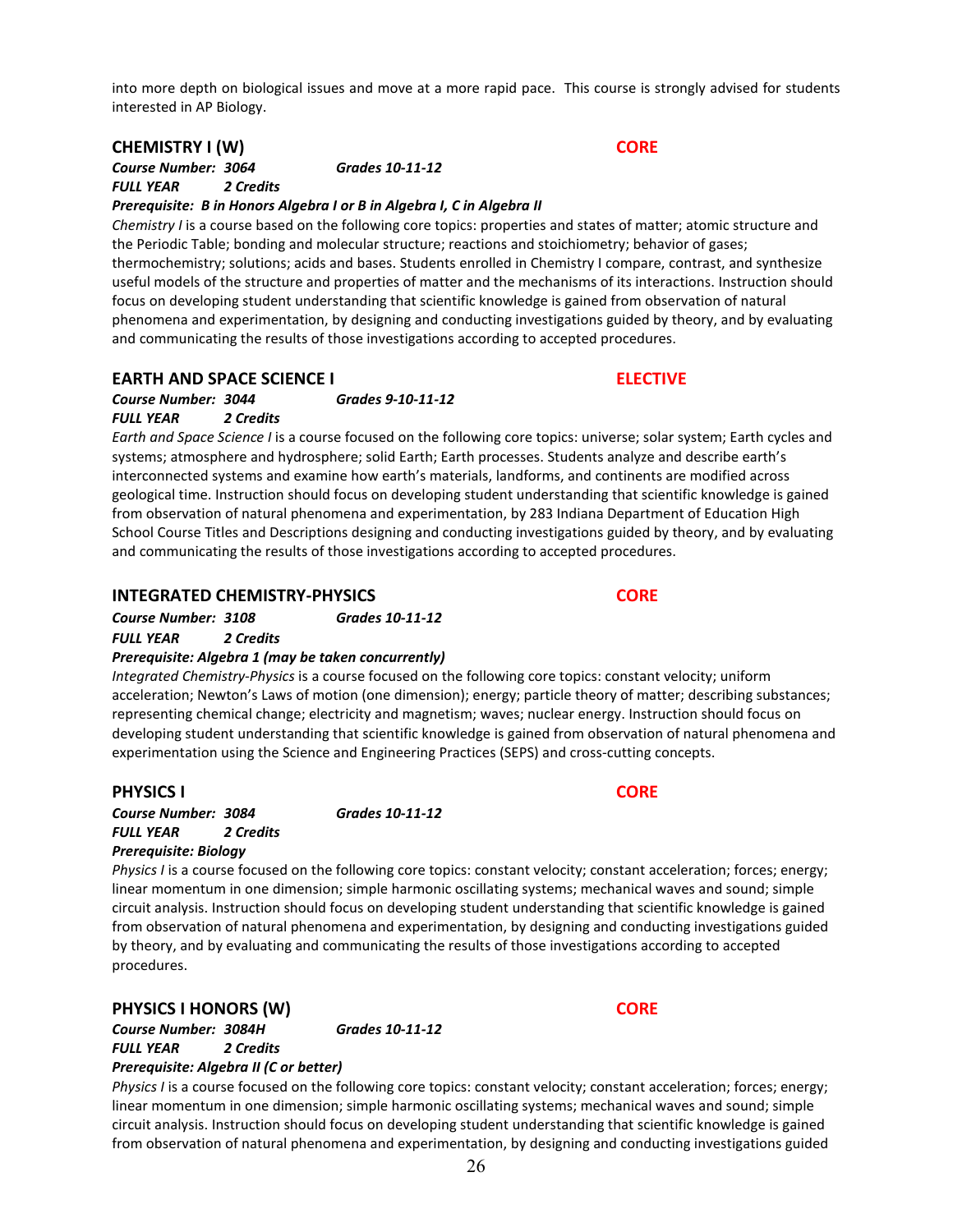**PHYSICS II (W) ELECTIVE** *Course Number: 3086 Grades 11-12*

by theory, and by evaluating and communicating the results of those investigations according to accepted

*FULL YEAR 2 Credits*

procedures.

#### *Prerequisite: Physics I and Pre-Calculus/Trigonometry (can be taken concurrently)*

*Physics II* is an extended laboratory, field, and literature investigations-based course. Students enrolled in Physics II investigate physical phenomena and the theoretical models that are useful in understanding the interacting systems of the macro- and microcosms. Students extensively explore the unifying themes of physics, including such topics and applications of physics as: energy and momentum in two dimensions; temperature and thermal energy transfer; fluids; electricity; simple and complex circuits; magnetism; electromagnetic induction; geometric optics; particle and wave nature of light; modern physics. Use of laboratory activities aimed at investigating physics questions and problems concerning personal needs and community issues related to physics are embedded within the course.

### **ANATOMY/PHYSIOLOGY (W) ELECTIVE**

*Course Number: 5276 Grades 11-12 FULL YEAR 2 Credits*

#### *Prerequisite: B or better in Biology I; B or better in Chemistry*

*Anatomy & Physiology* is a course in which students investigate concepts related to Health Science, with emphasis on interdependence of systems and contributions of each system to the maintenance of a healthy body. It introduces students to the cell, which is the basic structural and functional unit of all organisms, and covers tissues, integument, skeleton, muscular and nervous systems as an integrated unit. Through instruction, including laboratory activities, students apply concepts associated with Human Anatomy & Physiology. Students will understand the structure, organization and function of the various components of the healthy body in order to apply this knowledge in all health related fields.

*Course Number: 3020 Grade 11-12 FULL YEAR 2 Credits Alternate Years with AP Environmental Science Prerequisites: Biology I and Chemistry I*

*AP Biology* is a course based on the content established and copyrighted by the College Board. The course is not intended to be used as a dual credit course. The major themes of the course include: The process of evolution drives the diversity and unity of life, Biological systems utilize free energy and molecular building blocks to grow, to reproduce and to maintain dynamic homeostasis, Living systems store, retrieve, transmit and respond to information essential to life processes, Biological systems interact, and these systems and their interactions possess complex properties.

### **AP ENVIRONMENTAL SCIENCE (W) ELECTIVE**

*Course Number: 3012 Grades 11-12 FULL YEAR 2 Credits Alternate Years with AP Biology Prerequisite: 1 year of Biology; 1 year of Chemistry or Physics II*

*AP Environmental Science* is a course based on content established and copyrighted by the College Board. The course is not intended to be used as a dual credit course. Students enrolled in AP Environmental Science investigate the scientific principles, concepts, and methodologies required to understand the interrelationships of the natural world, to identify and analyze environmental problems both natural and human-made, to evaluate the relative risks associated with these problems, and to examine alternative solutions for resolving and/or preventing them.

### **AP BIOLOGY (W) ELECTIVE** – offered 21-22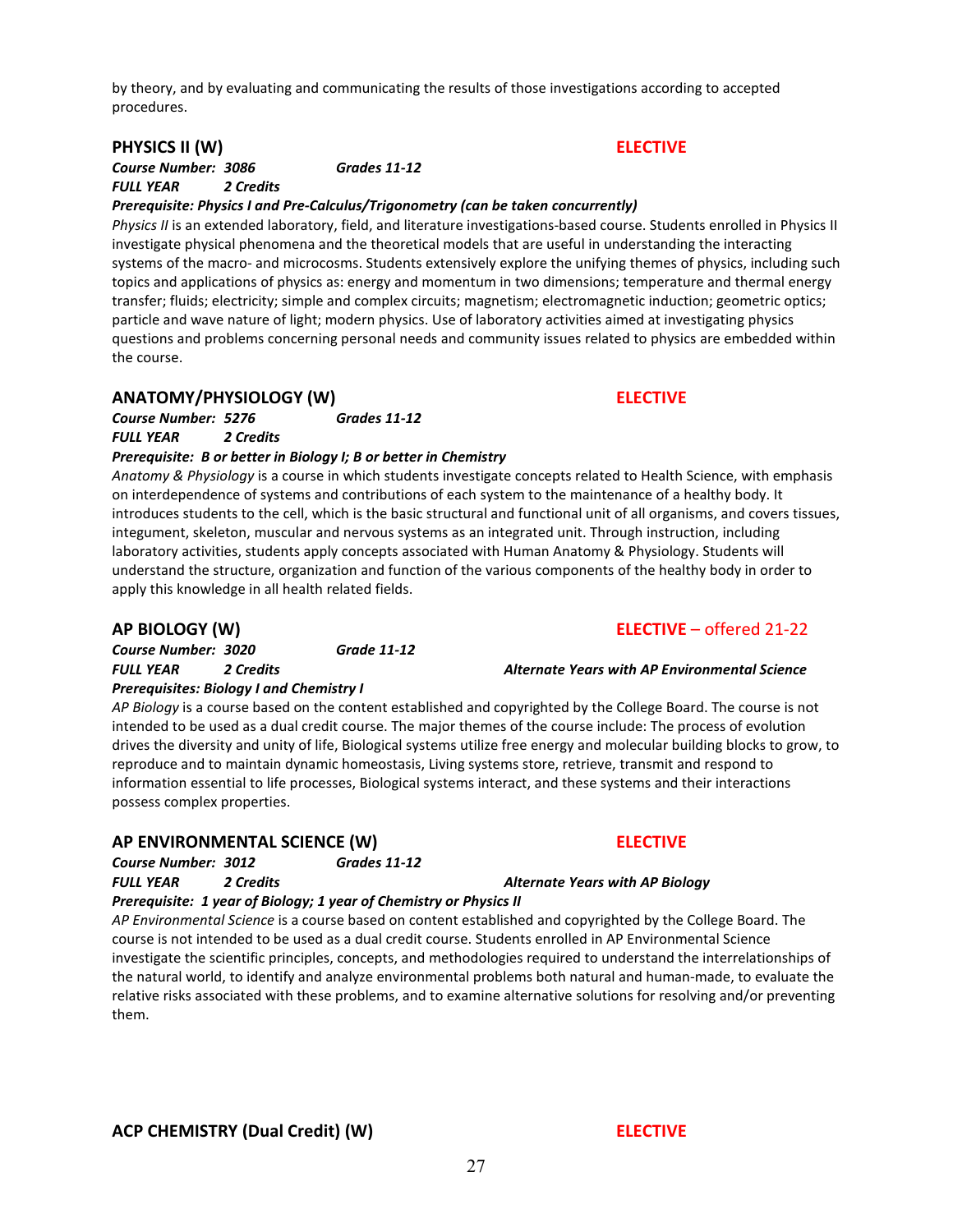### *Course Number: 3090C Grade 11-12 FULL YEAR 2 Credits*

#### *Prerequisites: Algebra I & Chemistry l with a grade of at least a B.*

*Introduction to aspects of general chemistry/Introduction to the techniques and reasoning of experimental chemistry. The two sequences, C101-C121 and C102-C122, usually satisfy programs that require only two semesters of chemistry. Admission to advanced courses on the basis of C101-C121 and C102-C122 is granted only in exceptional cases. May be taken in preparation for C117 by students with deficiencies in chemistry. Credit given for only one of C101 or C103.*

### **ELECTIVE CREDIT COURSES (NOT FOR CREDIT REQUIREMENTS IN SCIENCE)**

### **HEALTH SCIENCE EDUCATION I ELECTIVE**

*Course Number: 5282 Grades 11- 12 FULL YEAR 2 credits*

### *Prerequisite: Application to Teacher*

*Health Science Education I* is a course designed to provide a foundation of skills development to specific health careers including; patient care, nursing care, dental care, animal care, medical laboratory, and public health. Students will also receive an introduction to healthcare systems, anatomy, physiology, and medical terminology. Laboratory experiences with industry applications are organized and planned around the activities associated with the student's career objectives. Job seeking and job maintenance skills, personal management skills, self- analysis to aid in career selection and completion of the application process for admission into a post-secondary program of their choice are also included in this course. Participation in HOSA encourages the development of leadership, communication and career related skills, and opportunities for community service.

## **BIOMEDICAL SCIENCES**

*The Biomedical Sciences (BMS) Program is a sequence of courses, all aligned with appropriate national learning standards, which follows a proven hands-on, real-world problem-solving approach to learning. Students explore the concepts of human medicine and are introduced to topics such as physiology, genetics, microbiology and public health. Through activities, like dissecting a heart, students examine the processes, structures and interactions of the human body – often playing the role of biomedical professionals. They also explore the prevention, diagnosis and treatment of disease, working collaboratively to investigate and design innovative solutions to the health challenges of the 21st century such as fighting cancer with nanotechnology.*

*Throughout BMS, students acquire strong teamwork and communication practices, and develop organizational, critical-thinking, and problem-solving skills. Along the way students investigate a variety of careers in biomedical sciences. During the first year of implementation, schools are required to offer at least one of the foundation courses and ultimately implement all three foundation courses. The capstone course is optional.*

*BMS courses complement traditional science courses and can serve as the foundation for STEM-centered or specialized academies. The program is designed to prepare students to pursue a post-secondary education and careers in the biomedical sciences.*

#### **PRINCIPLES OF THE BIOMEDICAL SCIENCES** *(Year One)* **ELECTIVE** *Course Number: 5218 Grade 9-10*

### *FULL YEAR 2 Credits*

*Principles of the Biomedical Sciences* provides an introduction to this field through "hands-on" projects and problems. Student work involves the study of human medicine, research processes and an introduction to bioinformatics. Students investigate the human body systems and various health conditions including heart disease, diabetes, hypercholesterolemia, and infectious diseases. A theme through the course is to determine the factors that led to the death of a fictional person. After determining the factors responsible for the death, the students investigate lifestyle choices and medical treatments that might have prolonged the person's life. Key biological concepts included in the curriculum are: homeostasis, metabolism, inheritance of traits, feedback systems, and defense against disease. Engineering principles such as the design process, feedback loops, fluid dynamics, and the relationship of structure to function will be included where appropriate. The course is designed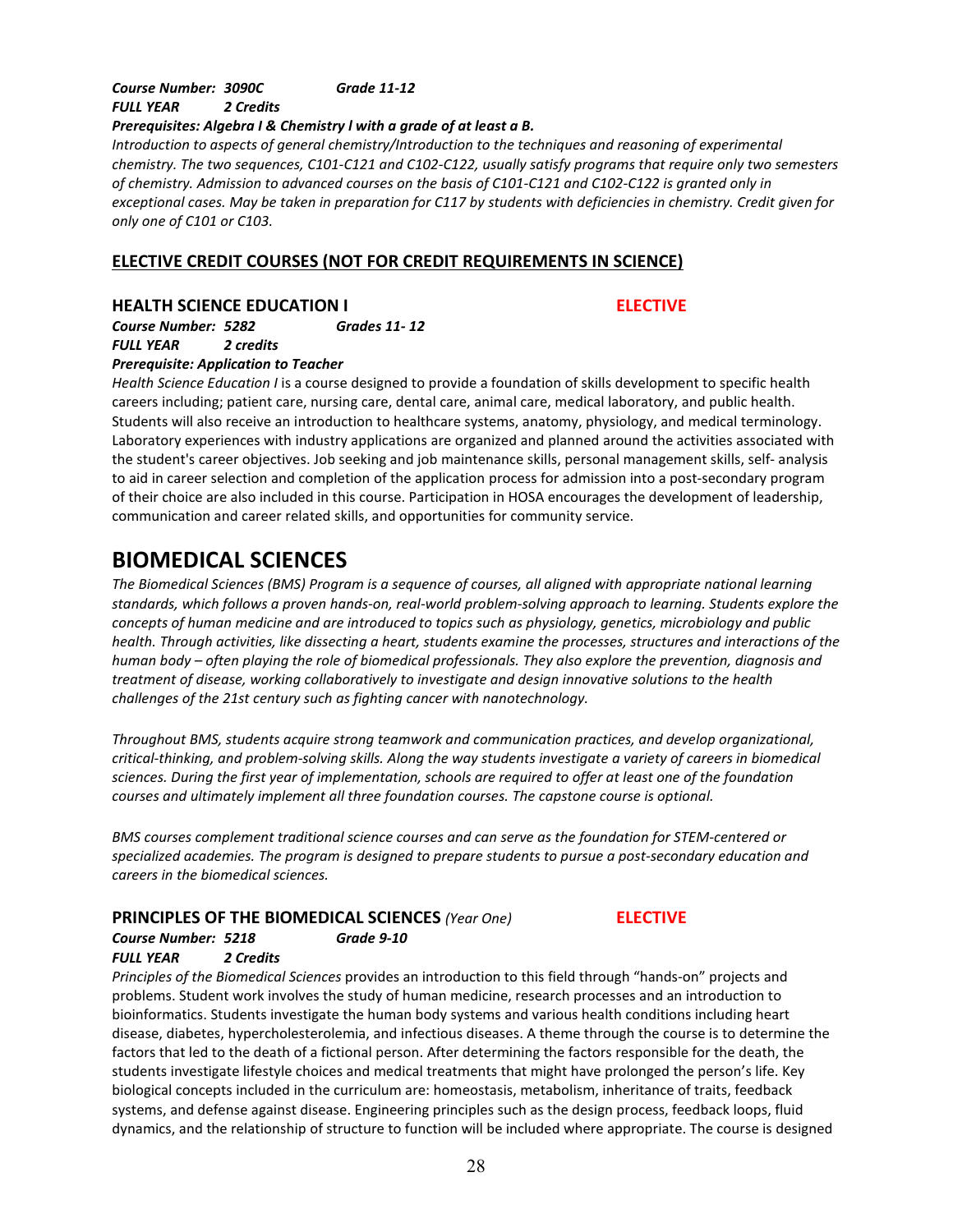to provide an overview of all courses in the Biomedical Sciences program and to lay the scientific foundation necessary for student success in the subsequent courses.

**HUMAN BODY SYSTEMS** *(Year Two)* **ELECTIVE**

*Course Number: 5216 Grade 10-11 FULL YEAR 2 Credits* 

*Prerequisite: Principles of Biomedical Sciences*

*Human Body Systems* is a course designed to engage students in the study of basic human physiology and the care and maintenance required to support the complex systems. Using a focus on human health, students will employ a variety of monitors to examine body systems (respiratory, circulatory, and nervous) at rest and under stress, and observe the interactions between the various body systems. Students will use appropriate software to design and build systems to monitor body functions.

### **MEDICAL INTERVENTIONS** *(Year Three)* **(W) ELECTIVE**

*Course Number: 5217 Grade 11-12*

*FULL YEAR 2 Credits*

*Prerequisite: Human Body Systems*

*Medical Interventions*is a course that studies medical practices including interventions to support humans in treating disease and maintaining health. Using a project-based learning approach, students will investigate various medical interventions that extend and improve quality of life, including gene therapy, pharmacology, surgery, prosthetics, rehabilitation, and supportive care. Students will also study the design and development of various interventions. Lessons will cover the history of organ transplants and gene therapy with additional readings from current scientific literature addressing cutting edge developments.

**BIOMEDICAL INNOVATION** *(Year Four)* **(W) ELECTIVE**

*Course Number: 5219 Grade 12 FULL YEAR 2 credit class Prerequisite: Medical Interventions*

*Biomedical Innovation* is a capstone course designed to give students the opportunity to design innovative solutions for the health challenges of the 21st Century as they work through progressively challenging open-ended problems, addressing topics such as clinical medicine, physiology, biomedical engineering, and public health. Students have the opportunity to work on an independent project and may work with a mentor or advisor from a healthcare or postsecondary industry. Throughout the course, students are expected to present their work to an adult audience that may include representatives from the local business and healthcare community.

## **SOCIAL STUDIES**

*The Social Studies department of Scecina Memorial High School incorporates Catholic identity through the study of the Catholic Church as well as religious history and Franciscan values. Students learn to respect the dignity of the individual through their studies of the human being, culture and history. History and government classes focus on peace and justice and the ways in which wars and injustices have affected people. Reconciliation is important as tolerance and forgiveness are fostered through the understanding of differences among people. Through the study of the earth and its peoples, students grow in their knowledge of the gifts of this earth and their duty to care for them and exercise responsible stewardship.*

### **WORLD HISTORY AND CIVILIZATION CORE/ELECTIVE**

*Course Number: 1548 Grades 9-10 (NEED TO TAKE EITHER GRADE 9 OR 10)*

*FULL YEAR 2 Credits*

*World History and Civilization* emphasizes events and developments in the past that greatly affected large numbers of people across broad areas and that significantly influenced peoples and places in subsequent eras. Key events related to people and places as well as transcultural interaction and exchanges are examined in this course. Students are expected to compare and contrast events and developments involving diverse peoples and civilizations in different regions of the world. They will examine examples of continuity and change, universality and particularity, and unity and diversity among various peoples and cultures from the past to the present. Students are also expected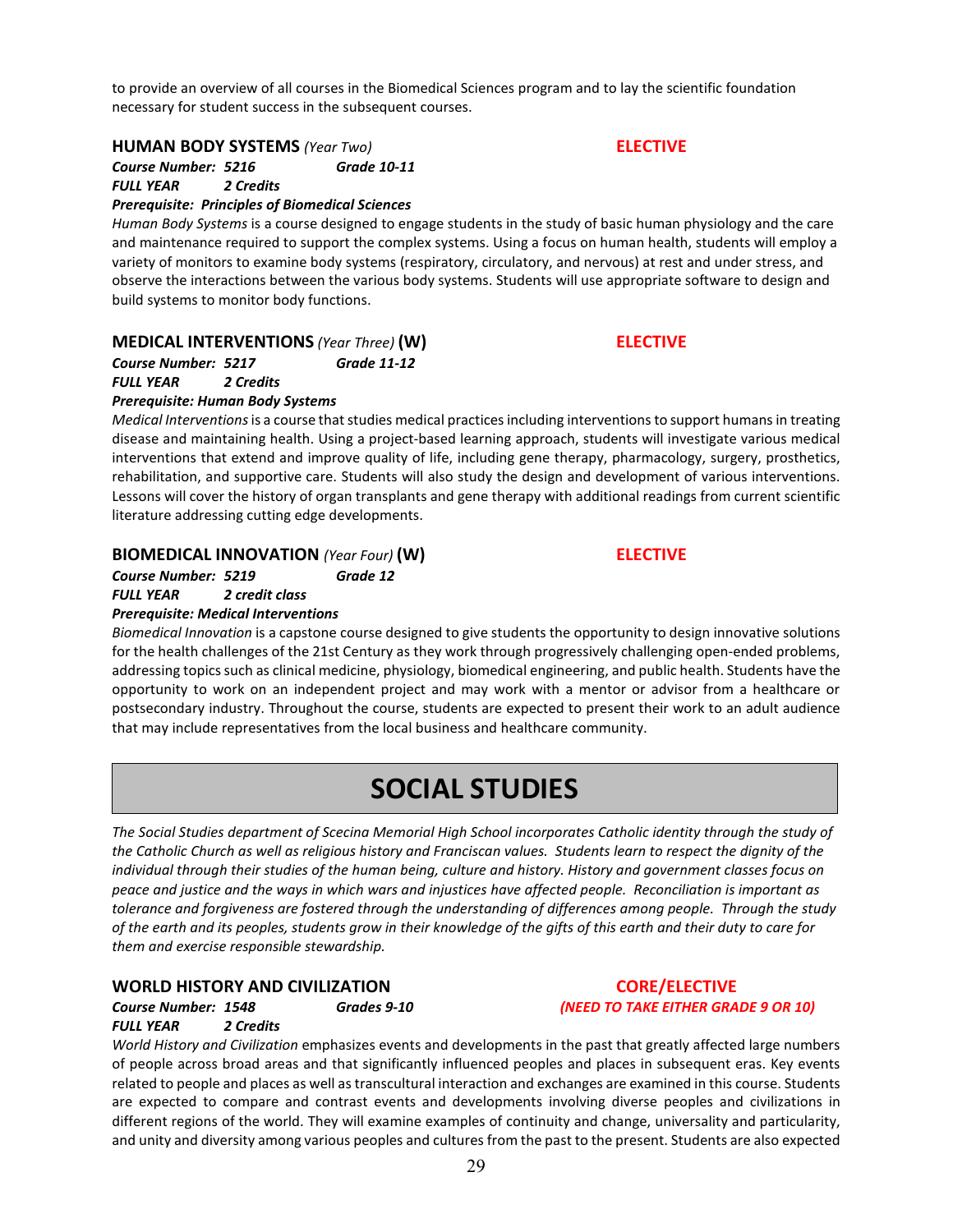to practice and process skills of historical thinking and research and apply content knowledge to the practice of thinking and inquiry skills and processes. There will be continuous and pervasive interactions of processes and content, skills and substance, in the teaching and learning of history.

### **AP WORLD HISTORY MODERN (W) CORE/ELECTIVE**

*Course Number: 1612 Grade 10 FULL YEAR 2 Credits*

*AP World History Modern* is designed to be the equivalent of a two- semester introductory college or university world history course. According to the College Board AP World History Modern students "investigate significant events, individuals, developments, and processes in historical periods from approximately 1200 CE to the present. Students develop and use the same skills, practices, and methods employed by historians: analyzing primary and secondary sources; making historical comparisons; utilizing reasoning about contextualization, causation, and continuity and change over time; and developing historical arguments. The course provides five themes that students explore throughout the course in order to make connections among historical developments in different times and places: interaction between humans and the environment; development and interaction of cultures; state building, expansion, and conflict; creation, expansion, and interaction of economic systems; and development and transformation of social structures.

### **UNITED STATES HISTORY CORE**

### *Course Number: 1542 Grade 11 FULL YEAR 2 Credits*

*United States History* is a two-semester course that builds upon concepts developed in previous studies of U.S. History and emphasizes national development from the late nineteenth century into the twenty-first century. After reviewing fundamental themes in the early development of the nation, students are expected to identify and review significant events, persons, and movements in the early development of the nation. The course then gives major emphasis to the interaction of key events, people, and political, economic, social, and cultural influences in national developments from the late nineteenth century through the present as they relate to life in Indiana and the United States. Students are expected to trace and analyze chronological periods and examine the significant themes and concepts in U.S. History. Students develop historical thinking and research skills and use primary and secondary sources to explore topical issues and to understand the cause for changes in the nation over time.

### **AP UNITED STATES HISTORY (W) CORE**

*Course Number: 1562 Grade 11*

*FULL YEAR 2 Credits*

### *Prerequisite: Teacher recommendation*

*AP United States History* is a course based on the content established and copyrighted by the College Board. The course is not intended to be used as a dual credit course. AP United States History focuses on developing students' abilities to think conceptually about U.S. history from approximately 1491 to the present and apply historical thinking skills as they learn about the past. Seven themes of equal importance — identity; peopling; politics and power; work, exchange, and technology; America in the world; environment and geography; and ideas, beliefs, and culture  $$ provide areas of historical inquiry for investigation throughout the course. These require students to reason historically about continuity and change over time and make comparisons among various historical developments in different times and places.

### **UNITED STATES GOVERNMENT CORE**

*Course Number: 1540 Grade 12 ONE SEMESTER 1 Credit*

*United States Government* provides a framework for understanding the purposes, principles, and practices of constitutional representative democracy in the United States. Responsible and effective participation of citizens is stressed. Students understand the nature of citizenship, politics, and governments and understand the rights and responsibilities of citizens and how these are part of local, state, and national government. Students examine how the United States Constitution protects rights and provides the structure and functions of various levels of government. Analysis of how the United States interacts with other nations and the government's role in world affairs is included in this course. Using primary and secondary resources, students will articulate, evaluate, and defend positions on political issues. As a result, they will be able to explain the role of individuals and groups in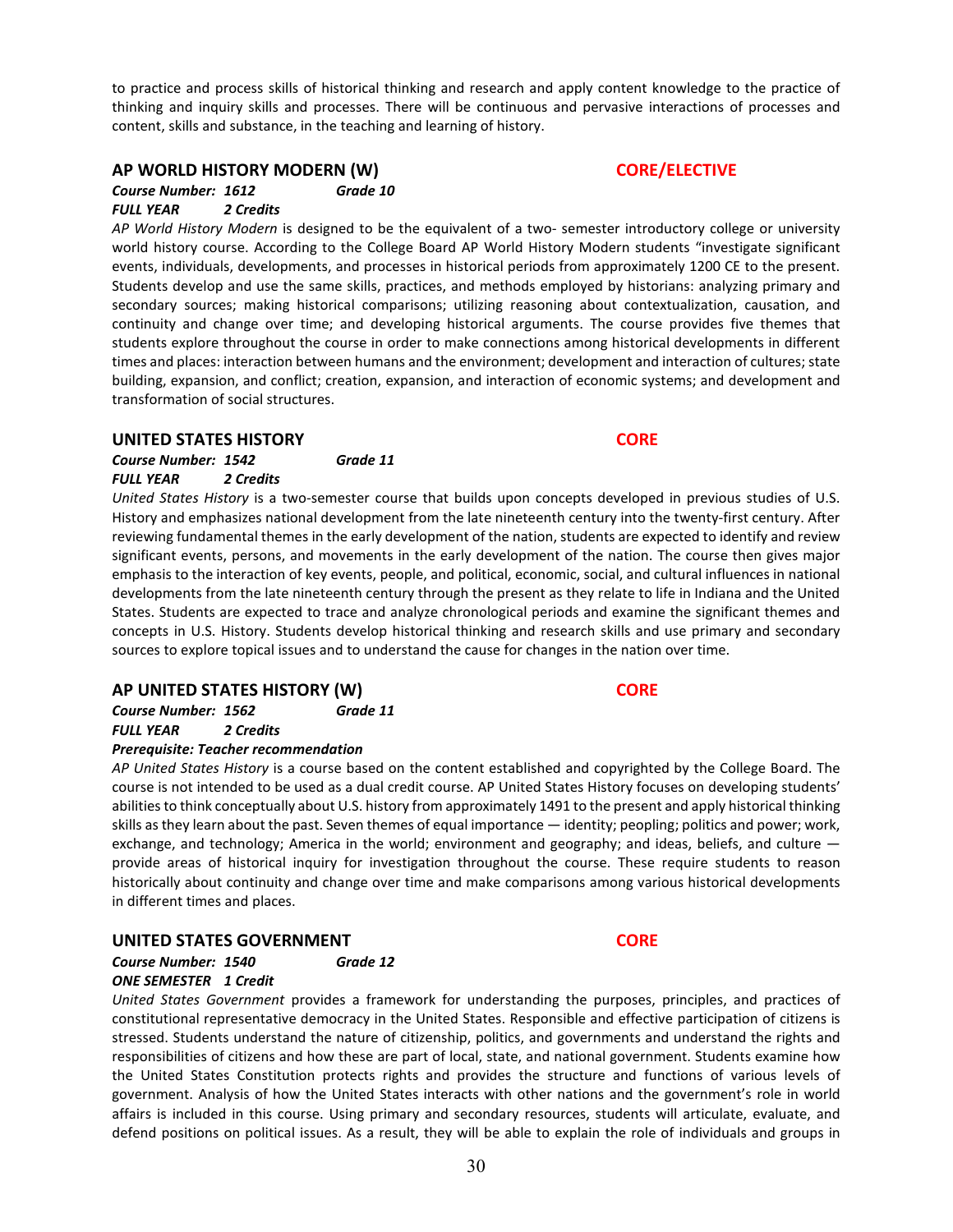government, politics, and civic activities and the need for civic and political engagement of citizens in the United States.

#### **ECONOMICS CORE**

#### *Course Number: 1514 Grade 12 ONE SEMESTER 1 Credit*

*Economics* examines the allocation of resources and their uses for satisfying human needs and wants. The course analyzes economic reasoning and behaviors of consumers, producers, savers, investors, workers, voters, institutions, governments, and societies in making decisions. Students 266 Indiana Department of Education High School Course Titles and Descriptions explain that because resources are limited, people must make choices and understand the role that supply, demand, prices, and profits play in a market economy. Key elements of the course include the study of scarcity and economic reasoning; supply and demand; market structures; the role of government; national economic performance; the role of financial institutions; economic stabilization; and trade.

### **AP UNITED STATES GOVERNMENT AND POLITICS (W) CORE**

### *Course Number: 1560 Grade 12*

*ONE SEMESTER 1 Credit*

### *Prerequisite: AP US History or teacher recommendation*

*AP United States Government and Politics* is a course based on the content established and copyrighted by the College Board. The course is not intended to be used as a dual credit course. AP U.S. Government and Politics provides a college-level, nonpartisan introduction to key political concepts, ideas, institutions, policies, interactions, roles, and behaviors that characterize the constitutional system and political culture of the United States. Students study U.S. foundational documents, Supreme Court decisions, and other texts and visuals to gain an understanding of the relationships and interactions among political institutions, processes, and behavior. They also engage in disciplinary practices that require them to read and interpret data, make comparisons and applications, and develop evidence-based arguments. In addition, they complete a political science research or applied civics project.

#### **AP MACROECONOMICS (W) CORE**

*Course Number: 1564 Grade 12 ONE SEMESTER 1 Credit*

*AP Macroeconomics* is a course based on the content established and copyrighted by the College Board. The course is not intended to be used as a dual credit course. AP Macroeconomics is an introductory college-level course that focuses on the principles that apply to an economic system as a whole. The course places particular emphasis on the study of national income and price-level determination; it also develops students' familiarity with economic performance measures, the financial sector, stabilization policies, economic growth, and international economics. Students learn to use graphs, charts, and data to analyze, describe, and explain economic concepts. Topics include: Basic Economic Concepts; Measurement of Economic Performance; National Income and Price Determination; Financial Sector; Stabilization Policies; and Economic Growth.

### **AP EUROPEAN HISTORY (W) ELECTIVE**

*Course Number: 1556 Grades 11-12 FULL YEAR 2 Credits*

*AP European History* is a course based on the content established and copyrighted by the College Board. The course is not intended to be used as a dual credit course. In AP European History students investigate significant events, individuals, developments, and processes in four historical periods from approximately 1450 to the present. Students develop and use the same skills, practices, and methods employed by historians: analyzing historical evidence; contextualization; comparison; causation; change and continuity over time; and argument development. The course also provides six themes that students explore throughout the course in order to make connections among historical developments in different times and places: interaction of Europe and the world; poverty and prosperity; objective knowledge and subjective visions; states and other institutions of power; individual and society; and national and European identity.

**AP PSYCHOLOGY (W) ELECTIVE**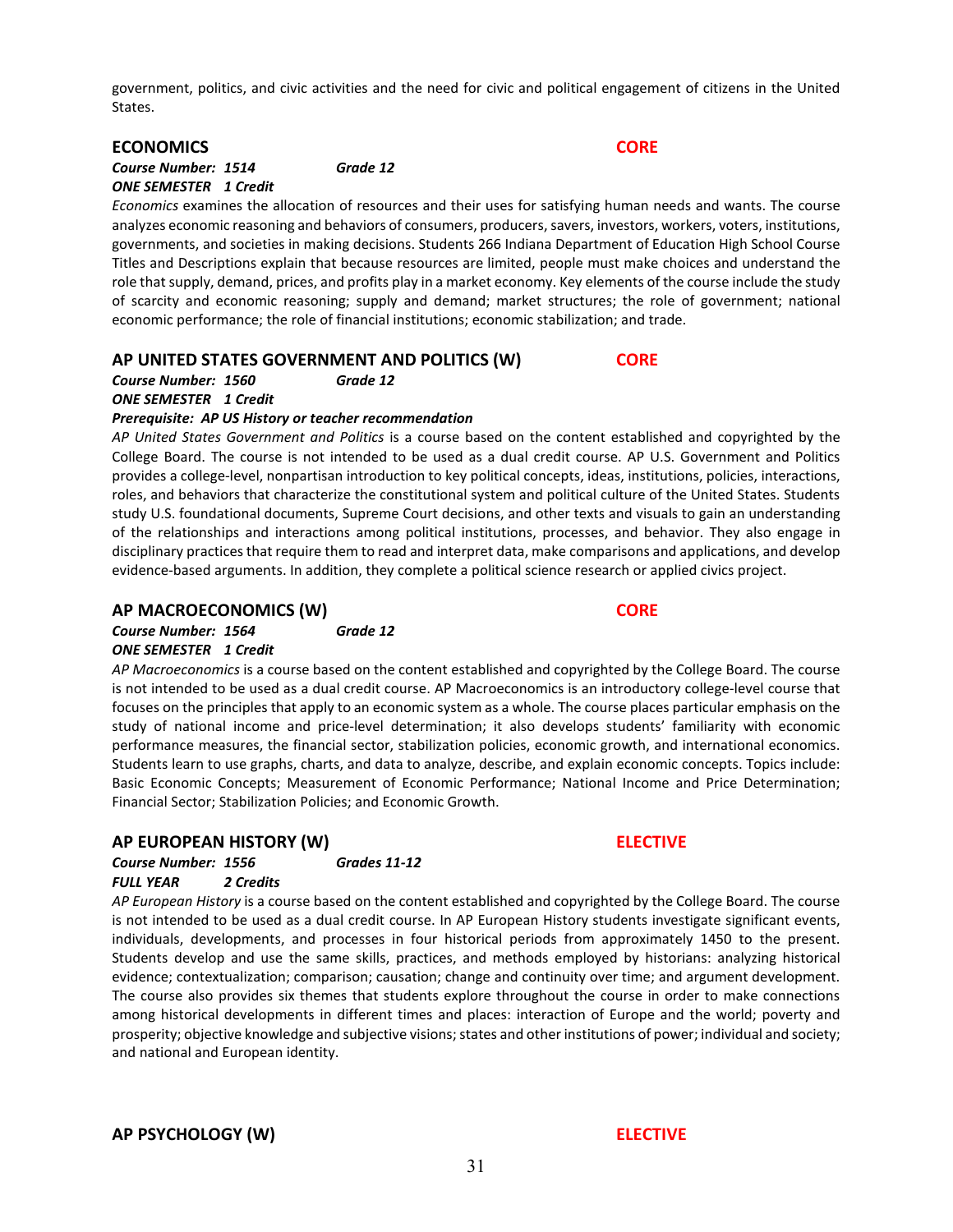#### *Course Number: 1558 Grades 11-12 FULL YEAR 2 Credits*

*AP Psychology* is a course based on the content established and copyrighted by the College Board. The course is not intended to be used as a dual credit course. The AP Psychology course introduces students to the systematic and scientific study of human behavior and mental processes. While considering the psychologists and studies that have shaped the field, students explore and apply psychological theories, key concepts, and phenomena associated with such topics as the biological bases of behavior, sensation and perception, learning and cognition, motivation, developmental psychology, testing and individual differences, treatment of abnormal behavior, and social psychology. Throughout the course, students employ psychological research methods, including ethical considerations, as they use the scientific method, analyze bias, evaluate claims and evidence, and effectively communicate ideas. Topics include: History and Approaches; Research Methods; Biological Bases of Behavior; Sensation and Perception; States of Consciousness; Learning; Cognition; Motivation and Emotion; Developmental Psychology; Personality; Testing and Individual Differences; Abnormal Behavior; Treatment of Abnormal Behavior; and Social Psychology.

### **ETHNIC STUDIES ELECTIVE**

*Course Number: 1516 Grades 9-10-11-12 ONE SEMESTER 1 credit Paired with Indiana Studies*

## *Ethnic Studies* provides opportunities to broaden students' perspectives concerning lifestyles and cultural patterns

of ethnic groups in the United States. This course will either focus on a particular ethnic group or groups, or use a comparative approach to the study of patterns of cultural development, immigration, and assimilation, as well as the contributions of specific ethnic or cultural groups. The course may also include analysis of the political impact of ethnic diversity in the United States.

#### **INDIANA STUDIES ELECTIVE**

*Course Number: 1518 Grades 9-10-11-12 ONE SEMESTER 1 credit Paired with Ethnic Studies*

### *Indiana Studies* is an integrated course that compares and contrasts state and national developments in the areas of politics, economics, history, and culture. The course uses Indiana history as a basis for understanding current policies, practices, and state legislative procedures. It also includes the study of state and national constitutions from a historical perspective and as a current foundation of government. Examination of individual leaders and their roles in a democratic society will be included and student will examine the participation of citizens in the political process. Selections from Indiana arts and literature may also be analyzed for insights into historical events and cultural expressions.

#### **PSYCHOLOGY ELECTIVE**

*Course Number: 1532 Grades 10-11-12*

## *ONE SEMESTER 1 Credit Paired with Abnormal Psychology Psychology* is the scientific study of mental processes and behavior. The course is divided into eight content areas:

History and Scientific Method, Biological Basis for Behavior, Development, Cognition, Personality and Assessment, Abnormal Psychology, Socio-Cultural Dimensions of Behavior, and Psychological Thinking. History and Scientific Method explores the history of psychology, the research methods used, and the ethical considerations that must be utilized. Biological Basis for Behavior focuses on the way the brain and nervous system function, including sensation, perception, motivation and emotion. Development analyzes the changes through one's life including the physical, cognitive, emotional, social and moral development. Cognition focuses on learning, memory, information processing, and language development. Personality and Assessment explains at the approaches used to explain one's personality and the assessment tools used. Abnormal Psychology explores psychological disorders and the various treatments used for them. Socio-Cultural Dimensions of Behavior covers topics such as conformity, obedience, perceptions, attitudes and influence of the group on the individual. Psychological Thinking explores how to think like a psychologist and expand critical thinking skills needed in the day-to-day life of a psychologist.

**SOCIOLOGY ELECTIVE**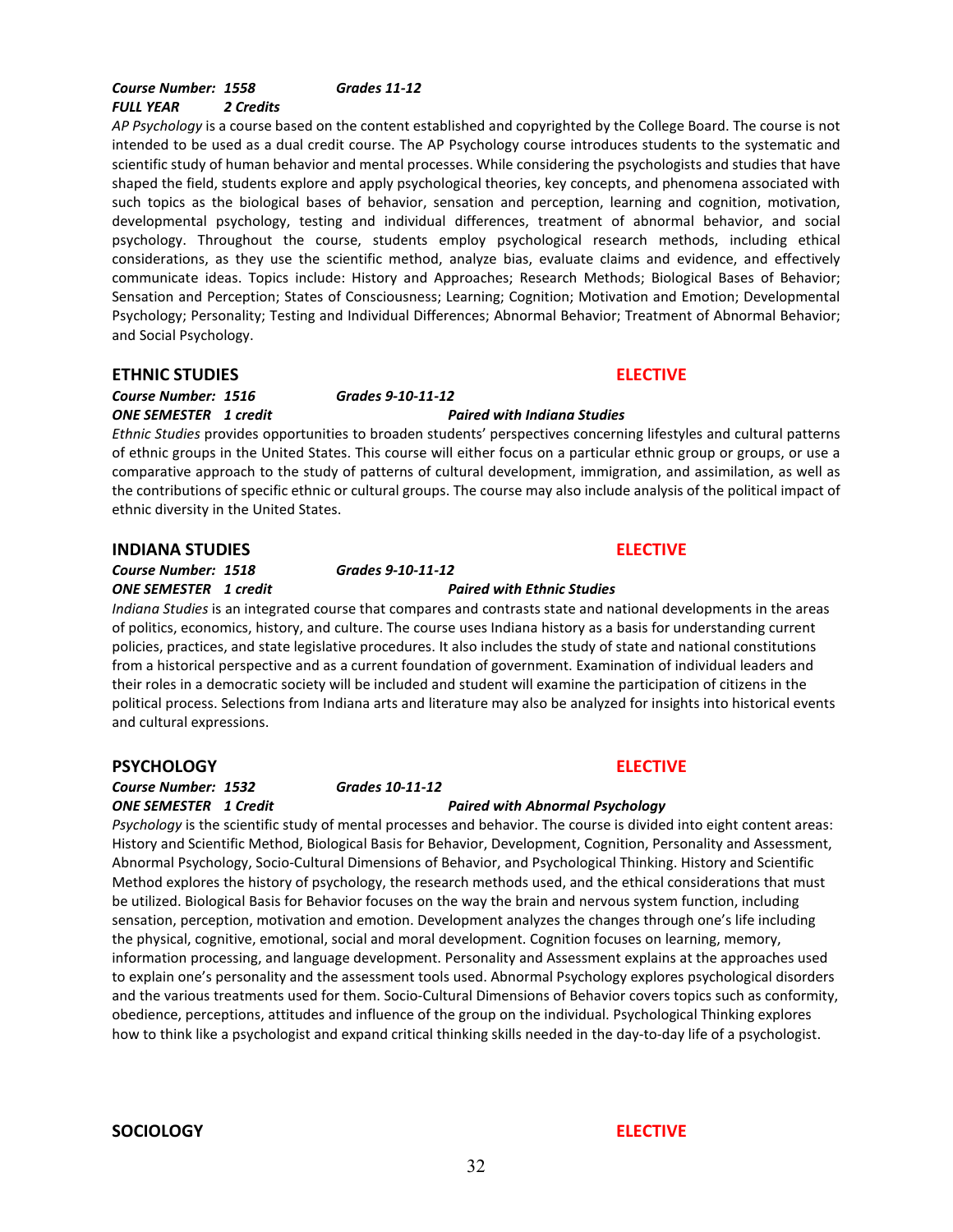## *Course Number: 1534 Grades 10-11-12*

### *ONE SEMESTER 1 Credit Paired with War and Society*

*Sociology* allows students to study human social behavior from a group perspective. The sociological perspective is a method of studying recurring patterns in people's attitudes and actions and how these patterns vary across time, cultures, and in social settings and groups. Students describe the development of sociology as a social science and identify methods of research. Through research methods such as scientific inquiry students examine society, group behavior, and social structures. The influence of culture on group behavior is addressed through institutions such as the family, religion, education, economics, community organizations, government, and political and social groups. The impact of social groups and institutions on 272 Indiana Department of Education High School Course Titles and Descriptions group and individual behavior and the changing nature of society will be examined. Influences on group behavior and social problems are included in the course. Students also analyze the role of individuals in the community and social problems in today's world.

### **TOPICS IN HISTORY: INTEGRATED STUDIES ELECTIVE**

*Course Number: 1538A Grades 10-11-12* 

### *ONE SEMESTER 1 credit Paired with Topics in History Through the Movies*

*Topics in History: Integrated Studies* provides an in-depth study of topics in United States History, including, but not limited to, the following: Women's History, Black American History, Asian American History, Latino American History, and Indigenous American History. Events such as the American Suffragette movement, Tulsa Race Massacre, Chinese Exclusion Act, United Farm Workers Movement, and Native American Boarding schools will be studied in detail. This course will incorporate student-led learning; students will have the opportunity to research topics of their choice. Student interests will guide the structure and development of the course.

### **TOPICS IN HISTORY: HISTORY THROUGH THE MOVIES ELECTIVE**

### *Course Number: 1538 Grades 10-11-12*

*ONE SEMESTER 1 credit Paired with Topics in History: Integrated Studies*

*History through the Movies* provides students the opportunity to study specific historical eras, events, or concepts. Development of historical research skills and critical thinking is emphasized as students question the historical accuracy of Hollywood films and explore the role of Hollywood in shaping society's understanding of historical events. Examples of topics might include: 1) World War II 2) Rwandan Genocide 3) Middle Eastern Conflicts 4) Role of sports in breaking down racial barriers.

### **TOPICS IN SOCIAL SCIENCE: ABNORMAL PSYCHOLOGY ELECTIVE**

*Course Number: 1550A Grades 10-11-12 ONE SEMESTER 1 Credit Paired with Psychology*

*Abnormal Psychology* will provide an overview of the scientific study of mental illness (also known as psychopathology). About 25% of the course will cover basic concepts and definitions, historical perspectives on psychopathology, different theoretical models of psychopathology, the assessment and diagnosis of mental illness, and research methods for studying mental disorders. The remaining 75% of the course will concern the leading categories of mental disorders among adults, children and adolescents, including the description and classification of these disorders, the leading theories and evidence explaining their origins, and some of the treatments for these disorders. Legal and ethical issues pertaining to the assessment and treatment of mental illness will be discussed, as well as the role of culture and diversity in assessment and treatment.

### **TOPICS IN SOCIAL SCIENCE: WAR AND SOCIETY ELECTIVE**

#### *Course Number: 1550W Grades 10-11-12 ONE SEMESTER 1 Credit Paired with Sociology*

War is a large scale social endeavor, often the most sophisticated coordination carried out by a polity. Here we investigate the nature of war, the sociological characteristics of the organizations developed for its pursuit, and its connection with different political forms. This is not a class on violence, nor is it a class on military sociology. While we will bump into these topics, our focus is on war first and foremost, the preparations for and consequences of secondly, and only thirdly these other topics.